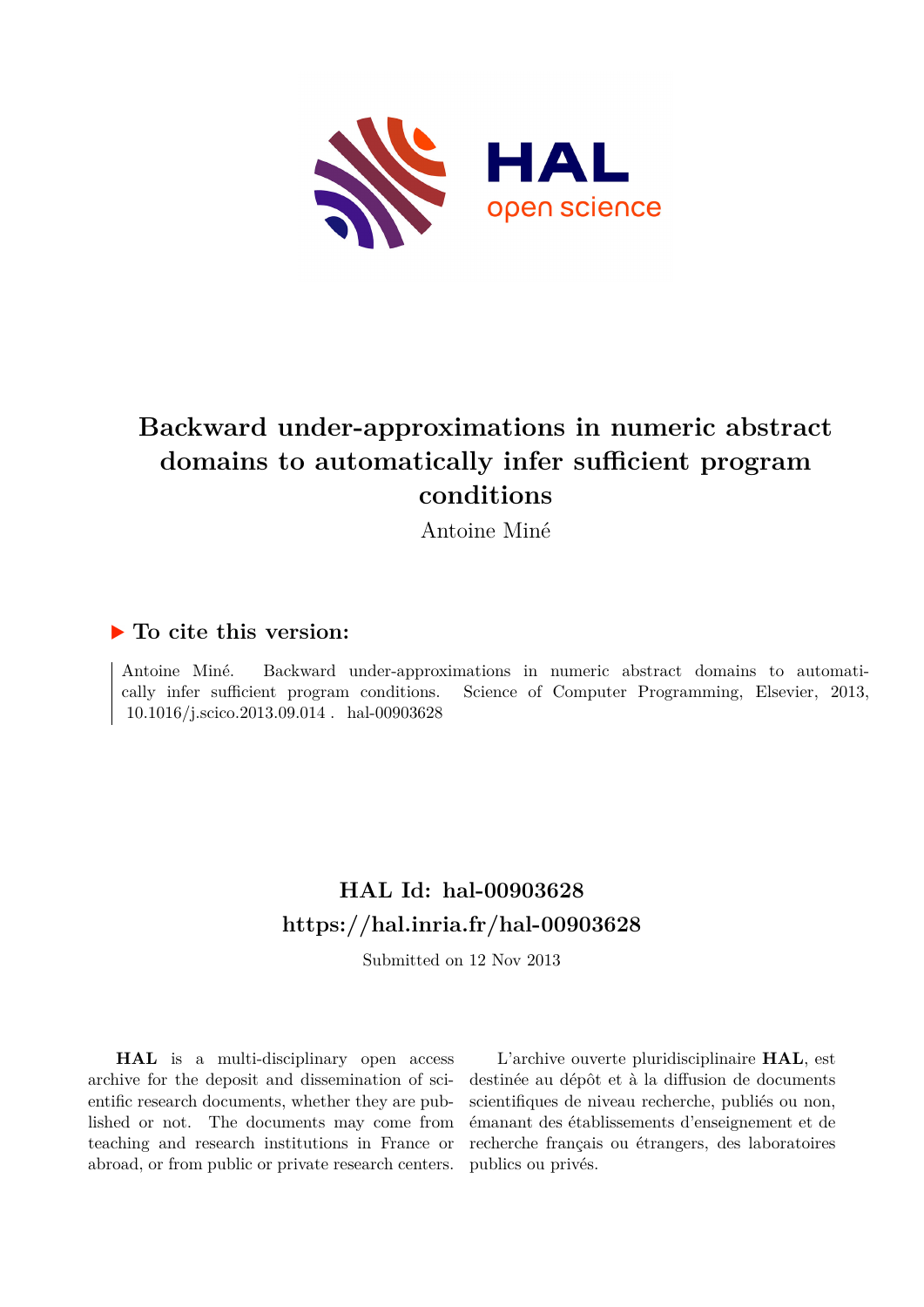## Backward Under-Approximations in Numeric Abstract Domains to Automatically Infer Sufficient Program Conditions \*\*\*\*

## Antoine Miné<sup>\*</sup>

*CNRS & Ecole normale sup ´ erieure, France ´*

## Abstract

In this article, we discuss the automatic inference of sufficient preconditions by abstract interpretation and sketch the construction of an under-approximating backward analysis. We focus on numeric properties of variables and revisit three classic numeric abstract domains: intervals, octagons, and polyhedra, with new under-approximating backward transfer functions, including the support for non-deterministic expressions, as well as lower widenings to handle loops. We show that effective under-approximation is possible natively in these domains without necessarily resorting to disjunctive completion nor domain complementation. Applications include the derivation of sufficient conditions for a program to never step outside an envelope of safe states, or dually to force it to eventually fail. We built a proofof-concept prototype implementation and tried it on simple examples. Our construction and our implementation are very preliminary and mostly untried; our hope is to convince the reader that this constitutes a worthy avenue of research.

*Keywords:* abstract interpretation, backward analysis, numeric abstract domains, static analysis, under-approximation

#### 1. Introduction

A major problem studied in program verification is the automatic inference of program invariants using forward analyses, as well as the inference by backward analysis of necessary conditions for programs to be correct. In this article, we consider the dual problem: the inference by backward analysis of *sufficient conditions* for programs to be correct.

*Motivation.* As motivating example, consider the simple loop in Fig. [1.](#page-2-0)(a):  $\frac{1}{7}$  starts from a random value in [0; 10] and is incremented by a random value in  $[0; 1]$  at each iteration. A forward invariant analysis would find that, at the end of the loop,  $j \in [0; 110]$  and the assertion at line (8) can be violated. We are now interested in inferring conditions on the initial states of the program assuming that the assertion actually holds. A backward analysis of necessary conditions would not infer any new condition on the initial value of  $\dot{\tau}$  because any value in [0; 10] has an execution satisfying the assertion (consider, for instance the executions where the random choice  $[0; 1]$  always returns 0). However, a backward sufficient condition analysis would compute the set of initial states such that *all* executions necessarily satisfy the assertion. It will infer the condition:  $j \in [0; 5]$  as, even if  $[0; 1]$  always evaluate to 1 in the loop,  $j \leq 105$  holds nevertheless. Necessary and sufficient conditions thus differ in the presence of non-determinism.

 $*$ This work is supported by the INRIA project "Abstraction" common to CNRS and ENS in France.

<sup>✩✩</sup>This work is an extended version of the article [\[1\]](#page-32-0) published in the Proceedings of the 4th International Workshop on Numerical and Symbolic Abstract Domains (NSAD 2012).

<sup>\*</sup>Corresponding address: Antoine Miné, Département d'informatique, École normale supérieure, 45 rue d'Ulm, F-75230 Paris Cedex 05, France. Tel.: +33 1 44 32 21 17.

*Email address:* mine@di.ens.fr (Antoine Mine)´

*URL:* http://www.di.ens.fr/˜mine (Antoine Mine)´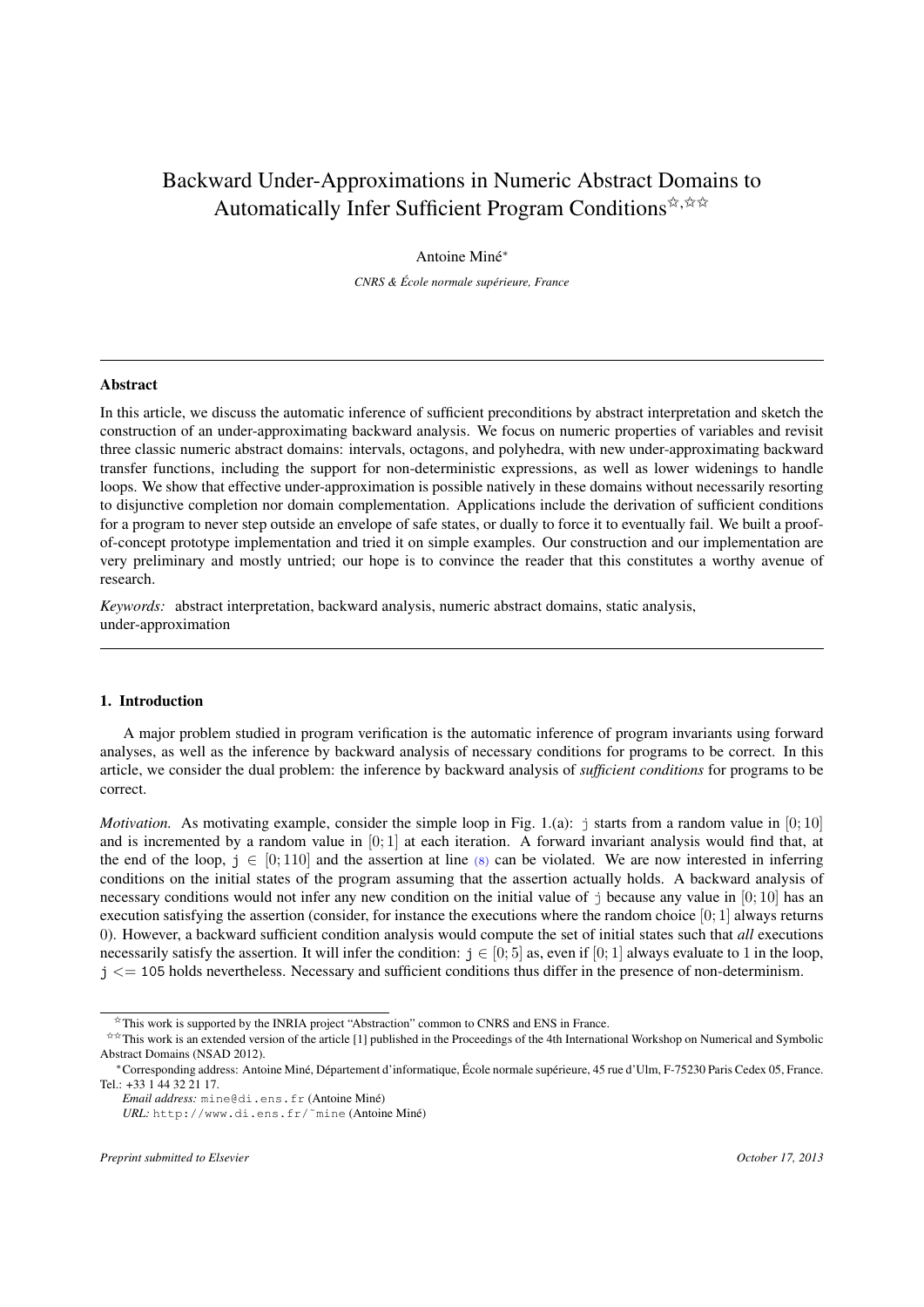| (1) $j = [0; 10];$        | $X_1 = I$                            | $X_1 = \overleftarrow{\tau} \{j := [0; 10] \mid X_2$        |
|---------------------------|--------------------------------------|-------------------------------------------------------------|
| (2) i = 0;                | $X_2 = \tau \{j := [0;10] \, \, X_1$ | $X_2 = \overleftarrow{\tau} \,   \, i := 0 \,   \, X_3$     |
| (3) while (4) (i < 100) { | $X_3 = \tau \{i := 0 \mid X_2$       | $X_3 = X_4$                                                 |
| $(5) i++;$                | $X_4 = X_3 \cup X_7$                 | $X_4 = \overleftarrow{\tau} \{i < 100 \} X_5 \cap$          |
| (6) $j = j + [0; 1]$      | $X_5 = \tau \{i < 100 \} X_4$        | $\overleftarrow{\tau}$ { $i \geq 100$ } $X_8$               |
| (7)                       | $X_6 = \tau \{i := i + 1 \} X_5$     | $X_5 = \overleftarrow{\tau} \,   \, i := i + 1 \,   \, X_6$ |
|                           | $X_7 = \tau \{j := j + [0;1] \} X_6$ | $X_6 = \overleftarrow{\tau} \{j := j + [0;1] \} X_7$        |
| (8) assert $(i \le 105)$  | $X_8 = \tau \{ i \geq 100 \} X_4$    | $X_7=X_4$                                                   |
| (9)                       | $X_9 = \tau \{j \leq 105 \} X_8$     | $X_8 = \overleftarrow{\tau} \{j \leq 105 \} X_9$            |
| (a)                       | (b)                                  |                                                             |

<span id="page-2-0"></span>Figure 1: A simple loop program (a), its concrete invariant equation system (b), and its concrete sufficient condition equation system (c).

Sufficient conditions have many applications, including: contract inference, counter-example generation, optimizing compilation, verification driven by temporal properties, etc. Contract inference [\[2\]](#page-32-1) consists in inferring sufficient conditions at a function entry that ensure that its execution is error-free. Similarly, counter-example generation [\[3\]](#page-32-2) infers initial states that guarantee that the program goes wrong. Safety checks hoisting, a form of compiler optimization, consists in replacing a set of checks in a code portion (such as a loop or method) with a single check at the code entry. For instance, array bound check hoisting (as done in [\[4\]](#page-32-3)) infers sufficient conditions under which all array accesses in a method are correct, and then inserts a dynamic test that branches to an optimized, check-free version of the method if the condition holds but reverts to the original method if it does not. A final example use is the verification of temporal properties of programs, such as CTL formulas, as done by Masse [\[5\]](#page-32-4), where necessary post-conditions as ´ well as necessary and sufficient preconditions are mixed to take into account the interplay of modalities ( $\Box$  and  $\Diamond$ ).

*Formal methods.* Determining the conditions under which a program is correct corresponds to inferring Dijkstra's weakest liberal preconditions [\[6\]](#page-32-5). The support for non-deterministic expressions, which was not present in Dijkstra's original presentation, was later added by Morris [\[7\]](#page-32-6). Weakest preconditions, and more generally predicate transformers, form the base of current deductive methods (see [\[8\]](#page-32-7) for a recent introduction). They rely on the use of theorem provers or proof assistants and, ultimately, require help from the user to provide predicates and proof hints. Weakest preconditions also appear in model-checking in the form of modal operators [\[9\]](#page-32-8). Many instances of model-checking are based on an exhaustive search in the state space, represented in extension or symbolically, while recent instances build on the improvement in solvers (such as SAT modulo theory [\[10\]](#page-32-9)) to handle infinite-state spaces. Refinement methods, such as counter-example-guided abstract refinement [\[11\]](#page-32-10), also merge model-checking with weakest preconditions computed by solvers. In this article, we seek to solve the sufficient condition inference problem using *abstract interpretation* instead. The benefits are: full automation, support for infinite-state systems, parametrization by a choice of domain-aware semantic abstractions and dedicated algorithms, and independence from a generic solver, with the promise to scale up to large programs.

*Abstract interpretation.* Abstract interpretation [\[12\]](#page-32-11) is a very general theory of the approximation of program semantics. It stems from the fact that the simplest inference problems on programs are undecidable (or, at least, grow too quickly in cost with the size of the state space to be of any use), and so, approximations are required to achieve scalable and yet fully automatic analyses. It has been applied with some success to the automatic generation of invariants on industrial applications and led to commercial tools, such as Astree [\[13\]](#page-32-12). Its principle is to replace the computations on ´ state sets (so-called concrete semantics) with computations in computer-representable abstractions that, for the sake of efficiency, only represent a selected subset of program properties and ignore others. Numeric abstract domains, which reason on the numerical properties of variables, are widely used and much effort has been spent designing domains adapted to selected properties or achieving a selected cost versus precision trade-off. The two most popular domains are: the interval domain (introduced by Cousot and Cousot in [\[14\]](#page-32-13)) that infers variable bounds, and the polyhedra domain (introduced by Cousot and Halbwachs in [\[15\]](#page-32-14)) that infers affine inequalities on variables. A more recent example is the octagon domain [\[16\]](#page-33-0), which infers unit binary inequalities and thus achieves a balance between intervals and polyhedra in terms of cost and precision. Classic abstract domains enjoy abstract operators for forward and backward analyses, but their backward operators are geared towards the inference of necessary conditions and not the inference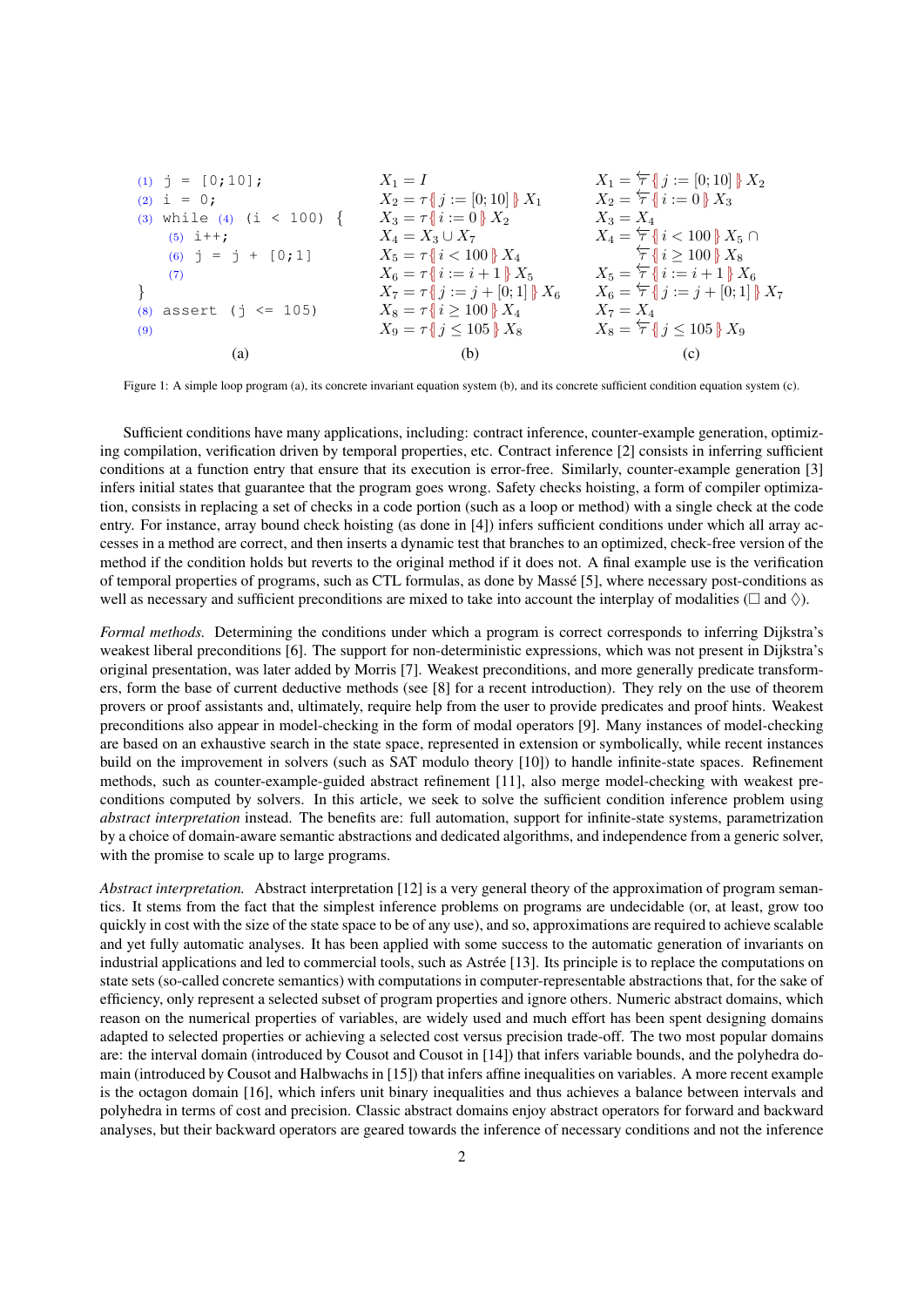of sufficient ones. Moreover, when an exact result cannot be computed (due to the limited expressiveness of the domain or the impracticability of computing a precise solution), the domains settle for an over-approximation. This is adequate for the inference of invariants and necessary conditions as an over-approximation of the tightest program invariant (resp. the strongest necessary condition) is still an invariant (resp. a necessary condition), but soundness when inferring sufficient conditions requires instead *under-approximations*.

Although under-approximations are theorized in the early works on abstract interpretation by Cousot [\[12\]](#page-32-11), practical instances are much rarer than over-approximations. Bourdoncle acknowledged the need for under-approximations to perform abstract debugging [\[17\]](#page-33-1), but did not propose any. We attribute this lack to the perceived difficulty in designing theoretically optimal [\[18\]](#page-33-2) as well as practical under-approximations in expressive numeric domains (which are infinite), and the fact that sufficient and necessary conditions differ in the presence of non-determinism. One solution [\[19,](#page-33-3) [3\]](#page-32-2), limited to the case of deterministic programs (where necessary and sufficient conditions coincide), is to use exact abstractions (e.g., disjunctive completions). Unfortunately, exact abstractions may not scale well. A variant, akin to symbolic execution [\[20\]](#page-33-4), consists in extracting a finite subset of program paths, which are then tested for satisfiability with an exact method. Hence, only the control space of the program is under-approximated, not its data space. Another solution is to use set-complements of over-approximating domains [\[21\]](#page-33-5). Unfortunately, applying this method to classic numeric domains rarely gives interesting invariant forms (for instance, the complement of a polyhedron is a disjunction of affine inequalities, which is ill-equipped to reason about programs with multiple assertions; we will see such an example later in Fig. [11\)](#page-24-0). Another proposal consists in using existentially quantified domains [\[22,](#page-33-6) [5,](#page-32-4) [23\]](#page-33-7), expressing properties such as "there exists a program state satisfying some abstract property." These domains are parametrized by an over-approximating domain (such as intervals in [\[23\]](#page-33-7)), but inherently express properties of a very different kind. In this article, we seek instead to infer sufficient conditions directly expressible in the chosen abstract domain (not their disjunctive completion, nor complement, nor existentially quantified version); for instance, we use polyhedra to infer quantifier-free conjunctions of inequalities.

*Contribution.* In this article, we present preliminary work towards the fully automatic analysis of sufficient conditions by abstract interpretation. We introduce backward operators for classic numeric domains: intervals, octagons and polyhedra. These operators correctly handle non-determinism and employ under-approximations to ensure soundness and scalability. Our operators are approximate and, as we refrain from systematically using disjunctive completions, there generally does not exist a best abstraction. We also present the first instance of a lower widening, which allows under-approximating the effect of loops in finite time. The result is a static analysis presentation very similar to the original work of Cousot, Cousot, and Halbwachs [\[14,](#page-32-13) [15\]](#page-32-14), but to infer sufficient conditions instead of invariants. We built a proof-of-concept implementation and successfully analyzed a few simple examples similar to Fig. [1](#page-2-0) as well as Bubble Sort (Fig. [11\)](#page-24-0) from [\[15\]](#page-32-14), but we admit that a large amount of work (in the form of new domains and new abstract operators) is required to make the analysis practical and useful.

*Outline.* The article is organized as follows. Section [2](#page-3-0) presents the concrete semantics underlying the computation of sufficient conditions. In particular, it presents very general properties of sufficient condition transfer functions that simplify considerably the design of concrete and abstract semantics. Section [3](#page-9-0) then shows the construction of under-approximated sufficient condition operators in some classic numeric domains: intervals, octagons, and polyhedra. Section [4](#page-21-0) shows how to extend our analysis to infer inevitability properties and to infer conditions on program environments. Section [5](#page-22-0) presents our preliminary prototype implementation and a few example analyses. Section [6](#page-24-1) discusses related work and Section [7](#page-25-0) concludes. Proofs are relegated to [Appendix A.](#page-25-1) This article extends an article published in the Proceedings of the 4th Workshop on Numerical and Symbolic Abstract Domains [\[1\]](#page-32-0). Additional material that did not fit in the workshop version include: a more complete description of the concrete and abstract semantics, the support for intervals and octagons in addition to polyhedra (Sec. [3\)](#page-9-0), a discussion of the integer semantics (Sec. [3.7\)](#page-19-0), inference of conditions on the environment (Sec. [4.2\)](#page-22-1), additional illustrations and examples (Sec. [5\)](#page-22-0), and the proof of all theorems [\(Appendix A\)](#page-25-1).

## <span id="page-3-0"></span>2. Concrete semantics

As with all abstract interpretations, we start by defining a concrete semantics, which is the most precise mathematical expression of the program properties we wish to analyze. In addition to formally stating the problem at hand,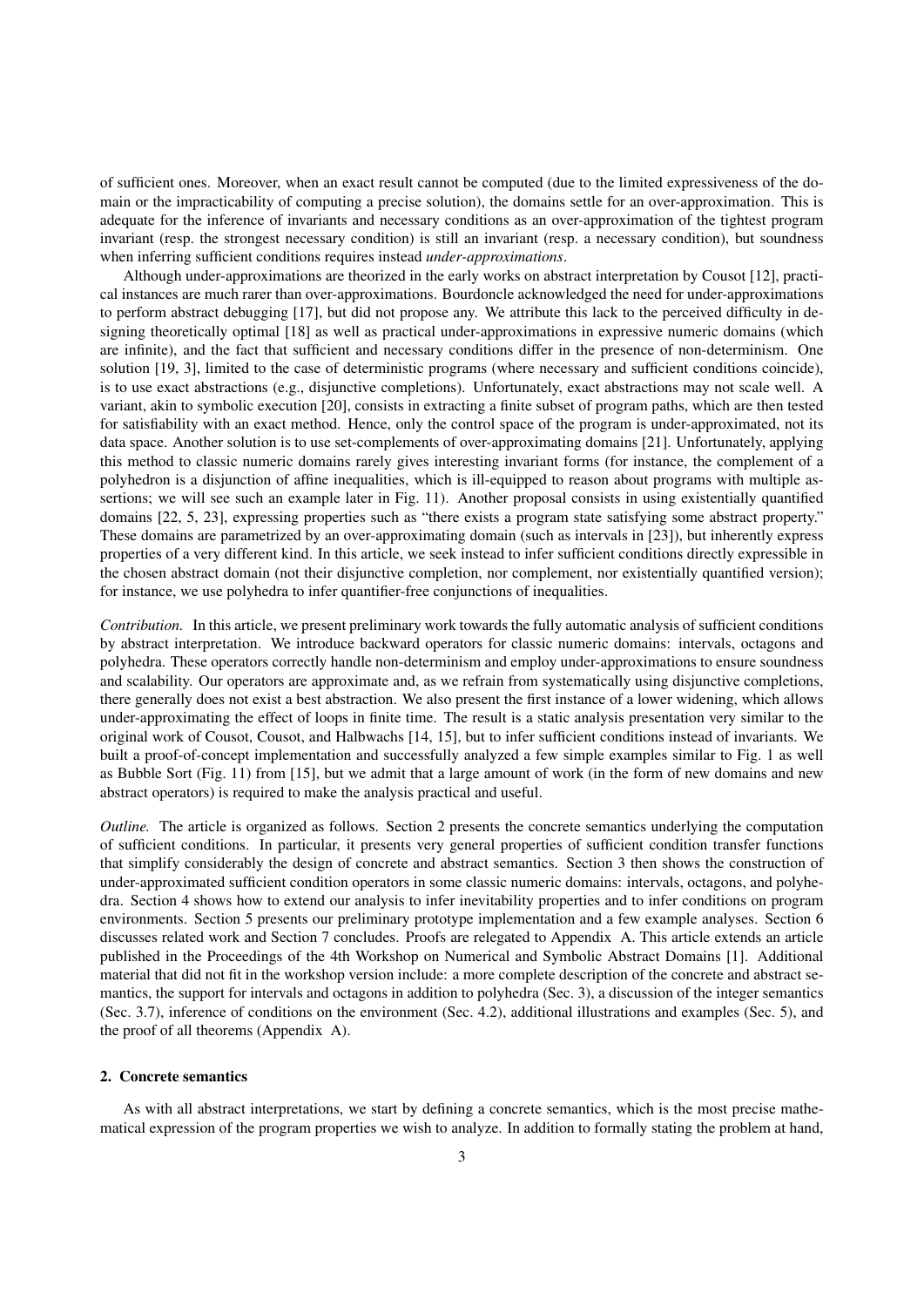the goal of this section is to show how backward sufficient condition operators can be derived systematically from the classic post-condition ones. Approximating this uncomputable semantics with numeric abstractions, which will be considered in Section [3,](#page-9-0) will be made simpler by applying this observation.

#### <span id="page-4-2"></span>*2.1. Invariants and sufficient conditions in transition systems*

We first state the problem in its most general form. Following [\[12\]](#page-32-11), we model programs as transition systems, which are a very general, language-independent form of small-step operational semantics. A transition system  $(\Sigma, \tau)$ is composed of a set of states  $\Sigma$  and a transition relation  $\tau \subseteq \Sigma \times \Sigma$  modeling atomic execution steps. An execution trace is a finite or infinite countable sequence of states  $(\sigma_1,\ldots,\sigma_i,\ldots) \in \Sigma^{\infty}$  such that  $\forall k : (\sigma_k, \sigma_{k+1}) \in \tau$ .

*Invariant.* The invariant inference problem consists in, given a set  $I \subseteq \Sigma$  of initial states, inferring the set  $inv(I)$  of states encountered in all executions starting in I. It is actually sufficient to look at all the finite prefixes of (finite or infinite) executions, and gather their final state:

$$
inv(I) \stackrel{\text{def}}{=} \{ \sigma \mid \exists \sigma_0, \ldots, \sigma_n : \sigma_0 \in I, \sigma = \sigma_n, \forall i < n : (\sigma_i, \sigma_{i+1}) \in \tau \} .
$$

Following Cousot [\[12\]](#page-32-11), this set can be expressed in fixpoint form as:

$$
inv(I) = \text{Ifp } \lambda X. I \cup post(X)
$$
  
where  $post(X) \stackrel{\text{def}}{=} \{ \sigma \in \Sigma \mid \exists \sigma' \in X : (\sigma', \sigma) \in \tau \}$ 

where lfp  $f$  denotes the least fixpoint of a function  $f$  and post is the post-condition operator associating to some states the set of their possible successors. This fixpoint exists according to Tarski [\[24\]](#page-33-8) as the function is increasing in the complete lattice of state sets  $(\mathcal{P}(\Sigma), \subseteq, \emptyset, \Sigma, \cup, \cap)$ . In this article, we use the following, alternate form:

<span id="page-4-1"></span>
$$
inv(I) = \text{lfp}_I \lambda X. X \cup post(X)
$$
 (1)

where lfp<sub>x</sub> f is the least fixpoint of f greater than or equal to x. Both forms are equivalent and equal  $\bigcup_{n\geq 0}$  post<sup>n</sup>(I) because post is a ∪-morphism<sup>[1](#page-4-0)</sup> [\[25\]](#page-33-9). However, [\(1\)](#page-4-1) will prove more convenient as it expresses inv as a fixpoint of a function that does not depend on I.

*Sufficient conditions.* In this article, we do not consider invariant inference, but the reverse problem: sufficient condition inference. It consists, given an invariant set T to obey, in inferring the set of initial states  $cond(T)$  that guarantee that all (finite and infinite) executions stay in  $T$ :

$$
\text{cond}(T) \stackrel{\text{def}}{=} \{ \sigma \mid \forall \sigma_0, \ldots, \sigma_n : \sigma = \sigma_0 \land \forall i < n : (\sigma_i, \sigma_{i+1}) \in \tau \implies \forall i \leq n : \sigma_i \in T \} .
$$

It is also given in fixpoint form, following Bourdoncle [\[17\]](#page-33-1):

$$
\operatorname{cond}(T) = \operatorname{gfp} \lambda X. T \cap \widetilde{\operatorname{pre}}(X)
$$
  
where  $\widetilde{\operatorname{pre}}(X) \stackrel{\text{def}}{=} \{ \sigma \in \Sigma \mid \forall \sigma' \in \Sigma : (\sigma, \sigma') \in \tau \Longrightarrow \sigma' \in X \}$ 

where gfp f is the greatest fixpoint of f and  $\widetilde{pre}(X)$  is the set of states such that all their successors by  $\tau$  are in X. As for inv, we express cond as a fixpoint of a function that does not depend on  $T$ :

$$
cond(T) = gfp_T \lambda X.X \cap \widetilde{pre}(X)
$$
\n(2)

where  $gfp_x f$  is the greatest fixpoint of f smaller than or equal to x. cond(T) is indeed a sufficient condition and, in fact, the most general sufficient condition (i.e., the one corresponding to the largest initial state set):

**Theorem 1.**  $\forall T, X : \text{inv}(\text{cond}(T)) \subseteq T$  *and*  $\text{inv}(X) \subseteq T \implies X \subseteq \text{cond}(T)$ *.* 

PROOF. See [Appendix A.1.](#page-25-2)

<span id="page-4-3"></span>

<span id="page-4-0"></span><sup>&</sup>lt;sup>1</sup>A∪- (resp. ∩–) morphism f satisfies: for any collection of sets  $(X_i)_{i \in I}$ ,  $f(\bigcup_{i \in I} X_i) = \bigcup_{i \in I} f(X_i)$  (resp.  $f(\bigcap_{i \in I} X_i) = \bigcap_{i \in I} f(X_i)$ ). In this article, all morphisms are thus "complete morphisms." Moreover, all ∪-morphisms are strict:  $f(\emptyset) = \emptyset$ .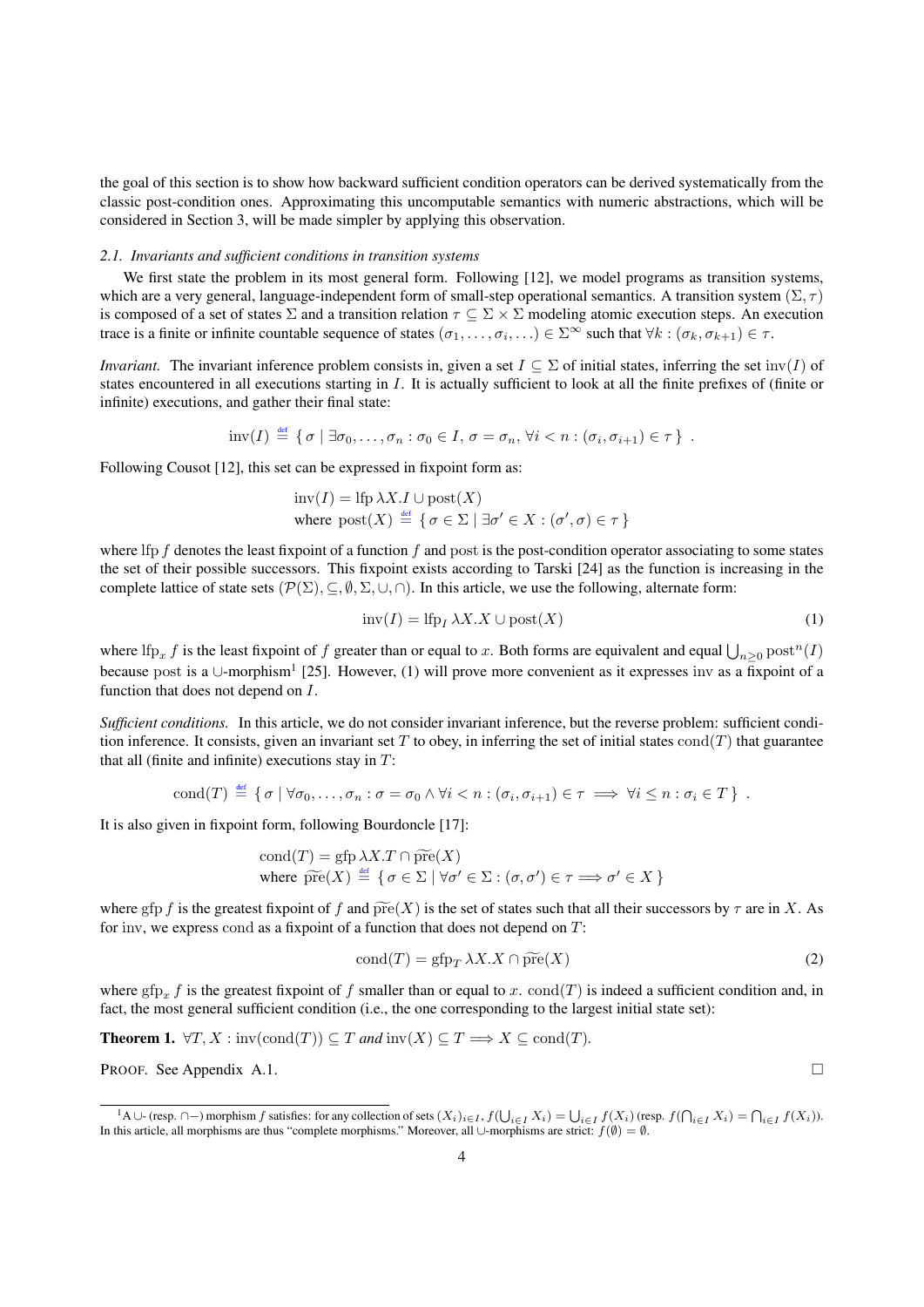*Non-determinism.* The function pre we use differs from the function pre used in most backward analyses [\[17,](#page-33-1) [12,](#page-32-11) [26\]](#page-33-10) and defined as  $pre(X) \stackrel{\text{def}}{=} \{ \sigma \in \Sigma \mid \exists \sigma' \in X : (\sigma, \sigma') \in \tau \}$ . Indeed,  $pre(X) \neq pre(X)$  when the transition system is non-deterministic, i.e., when there exists a state with several successors (e.g., due to a random input) or no successor (e.g., the program is blocked). Non-determinism is extremely useful in practice: it allows modeling unspecified parts of programs (such as unanalyzed libraries) or interactions with the environment (such as the user input in Fig. [1.](#page-2-0)(a)) as returning any value. Additionally, it is useful to replace complex expressions that cannot be directly handled in an abstract domain with non-deterministic intervals that over-approximate the set of all possible evaluations (see Sec. [3.6\)](#page-18-0). Using  $\widetilde{pre}$  ensures that the target invariant T holds for all the (possibly infinite) sequences of choices made at each execution step; hence, increasing the non-determinism actually reduces the set of predecessors, resulting in an under-approximation. For instance, the program in Fig. [1.](#page-2-0)(a) can be seen as an abstraction of a family of concrete programs, parameterized by a constant  $c \in [0; 1]$ , where  $j = j + [0; 1]$  actually over-approximates  $j = j +$ c. We analyze the abstract program instead of the (possibly infinite) family of concrete ones, confident in the fact that any sufficient condition on the abstract program also holds on each concrete program instance. By contrast, analyses based on pre (such as [\[27\]](#page-33-11)) infer conditions for the invariant to hold for at least one sequence of non-deterministic choices, but not necessarily all, which is a laxer condition. As a consequence, enlarging the non-determinism also enlarges the image by pre, resulting in an unsound analysis. For instance, an initial value of  $j = 50$  has an execution satisfying the assertion of the abstract program, although the concrete program instance where  $c = 1$  does not satisfy the assertion.

*Blocking states.* A state  $\sigma$  is blocking if it has no successor. We note B the set of blocking states:

$$
B \stackrel{\text{def}}{=} \{ \sigma \mid \forall \sigma' \in \Sigma : (\sigma, \sigma') \notin \tau \} .
$$

Blocking states denote program termination, either because the program successfully completes, or because it encounters an error — e.g., the statement  $y = 1/x$  generates a transition only from states where  $x \neq 0$ . We note that  $\forall X : B \subseteq \widetilde{pre}(X)$  and, as a consequence,  $B \cap T \subseteq \text{cond}(T)$ . When computing the predecessors  $\widetilde{pre}(X)$  of some state set X at a given program point, we then must systematically include the blocking states from all program locations, which is rather cumbersome and prevents the construction of the semantics by induction on the syntax. Thus, in the following, we assume that the transition system has no blocking state. Moreover, we wish to distinguish correct program termination from errors (so that we can easily infer sufficient conditions for correct program termination and no error). This can be achieved by adding two special states,  $\alpha$  and  $\omega$ , denoting respectively correct and incorrect program termination, and which are self-loops:  $(\alpha, \alpha)$ ,  $(\omega, \omega) \in \tau$ . We then complete the transition system by adding transitions from blocking states to either  $\alpha$  or  $\omega$ .

*Approximation.* Transition systems can become large or infinite, so that neither  $inv(I)$  nor  $cond(T)$  can be computed efficiently or at all. We settle for sound approximations. Invariant sets are over-approximated in order to be certain to include all program behaviors. Dually, sufficient conditions need to be under-approximated. Indeed, inv is a monotonic function [\[24,](#page-33-8) [25\]](#page-33-9), and so, any subset  $I' \subseteq \text{cond}(T)$  satisfies  $\text{inv}(I') \subseteq \text{inv}(\text{cond}(T)) \subseteq T$ , i.e., I' is a valid sufficient condition.

*Application.* Given a set of initial states  $I \subseteq \Sigma$  and the error state  $\omega \in \Sigma$ , we can compute the subset  $I_{\overline{\omega}}$  of initial states that never lead to an error as:

<span id="page-5-1"></span>
$$
I_{\overline{\omega}} \stackrel{\text{def}}{=} I \cap \text{cond}(\Sigma \setminus \{\omega\}) \tag{3}
$$

An analyzer computing an under-approximation of  $I_{\overline{\omega}}$  infers sufficient conditions so that all executions are error-free (i.e., never reach  $\omega$ ). This will be the main kind of properties discussed in this article. We will show in Sec. [4](#page-21-0) that it is also possible to infer inevitability properties (i.e., all executions of the program eventually reach a given state set), by reducing them to invariance ones, following the ideas of Cousot and Cousot [\[28\]](#page-33-12).

#### <span id="page-5-0"></span>*2.2. Invariant semantics of numeric programs*

*Language.* We instantiate the preceding framework on properties of numeric programs. For the sake of exposition, we consider a very simple programming language, presented in Fig. [2.](#page-6-0) The language features a finite, fixed set  $V$ of real-valued variables, simple numeric expressions *expr* and boolean expressions *bexpr*, assignments, tests, and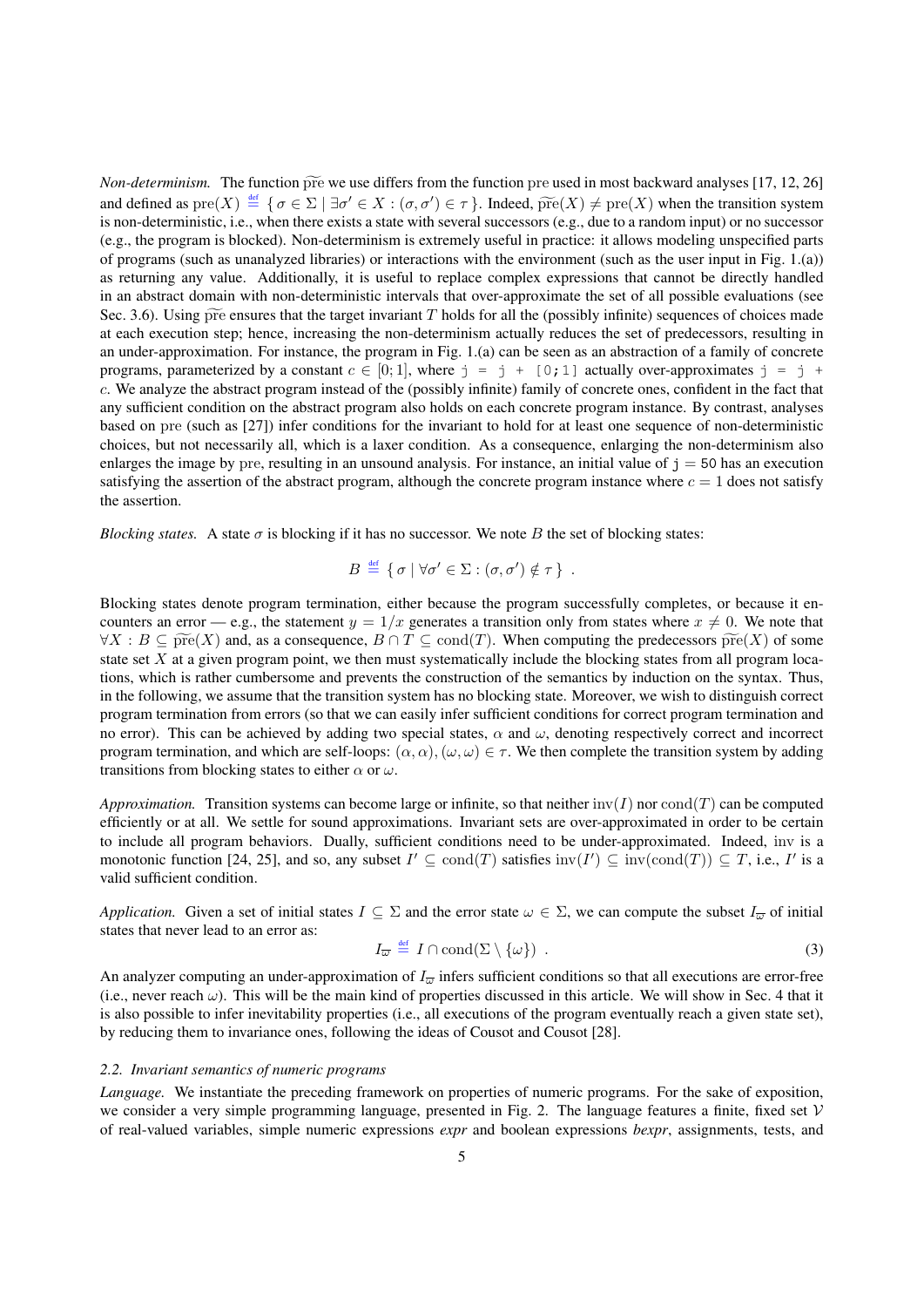*prog* ::= *stat stat* ::= V := *expr* H *assignment,* V ∈ V I  $if (bexpr) { stat} els = {stat}$  $while (bexpr) {stat}$  $\text{assert}(bexpr)$  $\mathcal{S}$ **stat**; stat  $\mathit{expr}$  ::=  $[a;b]$   $\{costant, a, b \in \mathbb{R} \cup \{-\infty, +\infty\}\}$  $\begin{aligned} \begin{cases} V \end{cases} \quad V \in V \end{aligned}$ | −*expr* H *unary operation* I  $\{ \text{expr} \cdot \text{expr} \}$   $\{ \text{binary operation}, \cdot \in \{+, -, \times, / \} \}$ *bexpr* ::= *expr*  $\bowtie$  *expr*<br> *expr*  $\bowtie$  *expr*<br> *bexpr*  $\bowtie$  *expr*<br> *expr*  $\bowtie$  *bexpr*<br> *expr*  $\bowtie$  *bexpr*<br> *expr*  $\bowtie$  *bexpr*<br> *expr*  $\bowtie$  *logical and*  $\complement$ | *bexpr* ∨ *bexpr* H *logical or* I | *bexpr* ∧ *bexpr* H *logical and* I |  $\neg$ *bexpr*  $\{ \logical \ negation$ 

<span id="page-6-0"></span>Figure 2: Program syntax.

loops. In order to integrate non-determinism directly into the language, we generalize constants in expressions to intervals with constant bounds (each evaluation returns a random number between the bounds). We also assume that statements are tagged with unique program points (sometimes omitted for the sake of concision) ranging in a finite set  $\mathcal L$ . A program state is given by a control location in  $\mathcal L$  and an environment in  $\mathcal E$  mapping each variable to its value:  $\Sigma \stackrel{\text{def}}{=} \mathcal{L} \times \mathcal{E}$  where  $\mathcal{E} \stackrel{\text{def}}{=} \mathcal{V} \rightarrow \mathbb{R}$ .

Program semantics are generally not defined as monolithic transition systems, but rather as families of small reusable functions that are composed according to the program syntax. We briefly recall two classic convenient ways to define an invariant semantics: using an equation system and using a big-step semantics; we will present their sufficient condition version in the next section.

*Equation systems.* A semantics in equational form associates to each control location  $\ell \in \mathcal{L}$  a variable  $X_{\ell}$  with value in  $\mathcal{P}(\mathcal{E})$  which denotes the set of possible environments when the program is at control state  $\ell$ . An equation system is derived from the control-flow graph of the program in a mechanical way. This construction is classic and used in many tools (such as the academic analyzer Interproc [\[29\]](#page-33-13)), so, we only illustrate it on an example: Fig. [1.](#page-2-0)(b) gives the equation system corresponding to the program in Fig. [1.](#page-2-0)(a). Given an initial state I specified as the subset of environments  $I \subseteq \mathcal{E}$  in which the program starts at its first control location (1), the program semantics is the smallest solution of the equation system. This solution can also be seen as a least fixpoint, and it is the strongest invariant as show by Cousot [\[30\]](#page-33-14). The important fact is that the invariant semantics is defined using only three operators: the set union ∪, and the semantics of assignments  $V := expr$  and guards *bexpr*, denoted respectively as  $\tau \{V := expr\}$ and  $\tau$  | *bexpr* |}. The semantic functions  $\tau$  || · ||, which we call transfer functions, associate to a set of environments before an instruction the set of environments reachable after the instruction. They are presented in Fig. [3](#page-7-0) and use the semantics of expressions  $\lceil e \rceil$  which returns the set of all possible (numeric or boolean) values e can take in a given environment  $\rho$ . In case of a division by zero, expressions evaluate to an error, denoted as  $\omega$  (for the sake of concision, we omit the propagation of errors  $\omega$ ).

*Big-step semantics.* Another common presentation of the invariant semantics is as input-output functions (or equivalently, relations) on states. We simply extend the transfer functions of assignments and guards (Fig. [3\)](#page-7-0) to whole programs by induction on the syntax (for the sake of concision, we omit the propagation of errors  $\omega$ , which are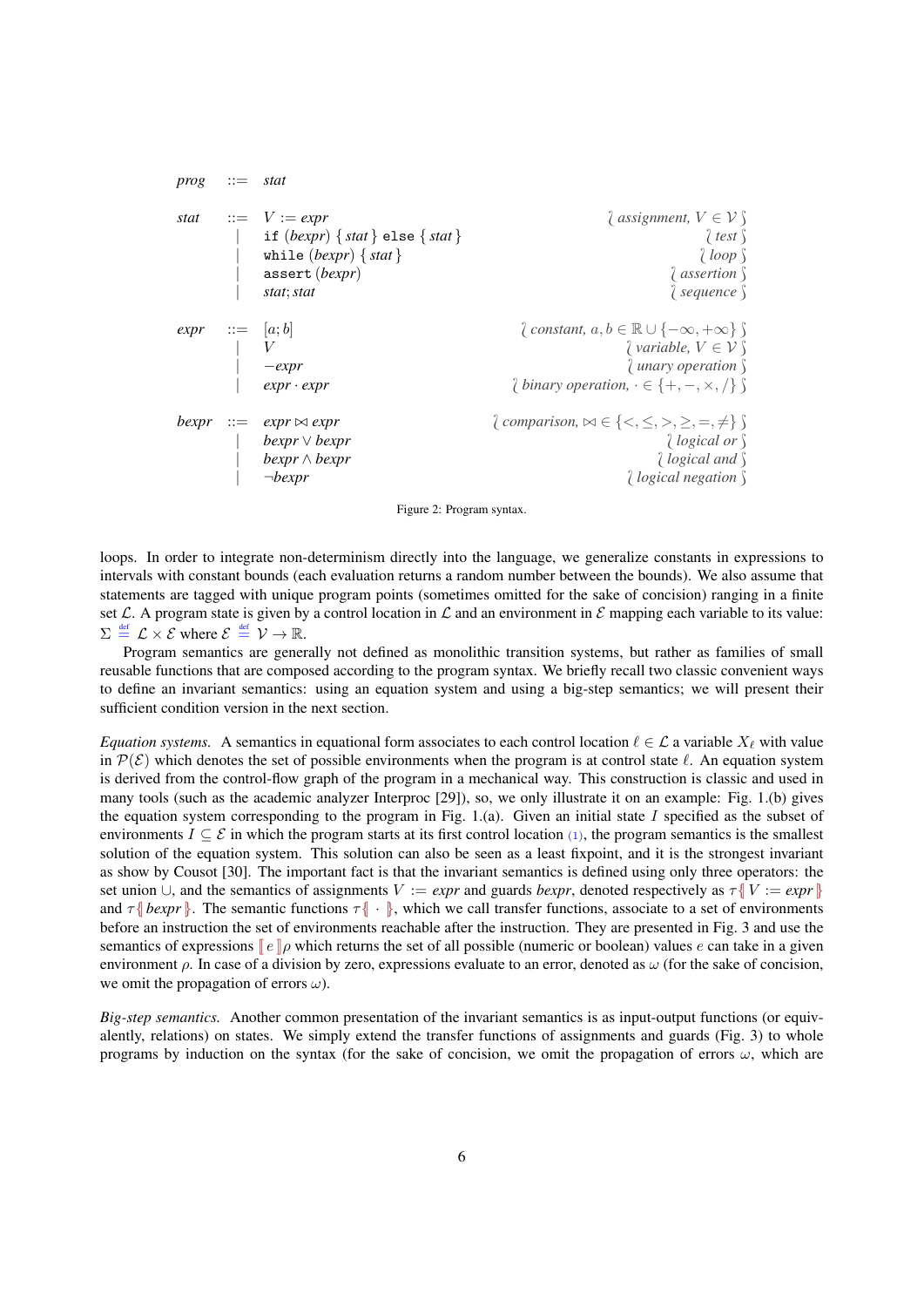| $\tau\{\!\!\{\cdot\mid\}:\mathcal{P}(\mathcal{E})\to\mathcal{P}(\mathcal{E}\cup\{\omega\})$ |                               |                                                                                                                                                                                                    |
|---------------------------------------------------------------------------------------------|-------------------------------|----------------------------------------------------------------------------------------------------------------------------------------------------------------------------------------------------|
|                                                                                             |                               | $\tau \{ \mid V := e \mid R \mid \stackrel{\text{def}}{=} \{ \rho[V \mapsto v] \mid \rho \in R, v \in [\![ e ]\!] \rho \} \cup \{ \omega \mid \exists \rho \in R : \omega \in [\![ e ]\!] \rho \}$ |
| $\tau\{\!\mid b\!\mid\!R$                                                                   | $\frac{\text{def}}{\sqrt{2}}$ | $\{\rho \mid \rho \in R, t \in \llbracket b \rrbracket \rho \} \cup \{\omega \mid \exists \rho \in R : \omega \in \llbracket b \rrbracket \rho \}$                                                 |
| $[expr]: \mathcal{E} \rightarrow \mathcal{P}(\mathbb{R} \cup {\omega})$                     |                               |                                                                                                                                                                                                    |
| $\llbracket [a;b] \rrbracket \rho$                                                          | $\equiv$                      | $\{x \in \mathbb{R} \mid a \leq x \leq b\}$                                                                                                                                                        |
| $\llbracket V \rrbracket \rho$                                                              | $\frac{def}{ }$               | $\{\rho(V)\}\$                                                                                                                                                                                     |
| $\llbracket -e_1 \rrbracket \rho$                                                           |                               | $\stackrel{\text{def}}{=} \{ -v_1 \mid v_1 \in \llbracket e_1 \rrbracket \rho \}$                                                                                                                  |
| $\llbracket e_1 \cdot e_2 \rrbracket \rho$                                                  | $\frac{\text{def}}{\equiv}$   | $\{v_1\cdot v_2 \mid v_1 \in \mathbb{F}e_1\mathbb{R}\rho, v_2 \in \mathbb{F}e_2\mathbb{R}\rho, v_2 \neq 0 \vee \cdot \neq \emptyset\} \cup$                                                        |
|                                                                                             |                               | $\{\omega \mid 0 \in \llbracket e_2 \rrbracket \rho \wedge \cdot \cdot \cdot \cdot / \}$                                                                                                           |
| $[[\text{bexpr}]] : \mathcal{E} \rightarrow \mathcal{P}(\lbrace t, f, \omega \rbrace)$      |                               |                                                                                                                                                                                                    |
| $[\![ e_1 \Join e_2 ]\!] \rho$                                                              |                               | $\stackrel{\text{def}}{=} \{ t \mid \exists v_1 \in \llbracket e_1 \rrbracket \rho, v_2 \in \llbracket e_2 \rrbracket \rho : v_1 \bowtie v_2 \} \cup$                                              |
|                                                                                             |                               | $\{f \mid \exists v_1 \in \llbracket e_1 \rrbracket \rho, v_2 \in \llbracket e_2 \rrbracket \rho : v_1 \not\bowtie v_2 \}$                                                                         |
| $\llbracket b_1 \vee b_2 \rrbracket \rho$                                                   | $\stackrel{\text{def}}{=}$    | $\{t \mid t \in \llbracket b_1 \rrbracket \rho \cup \llbracket b_2 \rrbracket \rho \} \cup \{f \mid f \in \llbracket b_1 \rrbracket \rho \cap \llbracket b_2 \rrbracket \rho\}$                    |
| $\llbracket b_1 \wedge b_2 \rrbracket \rho$                                                 | $\frac{def}{ }$               | $\{t \mid t \in \llbracket b_1 \rrbracket \rho \cap \llbracket b_2 \rrbracket \rho\} \cup \{f \mid f \in \llbracket b_1 \rrbracket \rho \cup \llbracket b_2 \rrbracket \rho\}$                     |
| $[\neg b_1] \rho$                                                                           | $\equiv$                      | $\{t \mid f \in \llbracket b_1 \rrbracket \rho \} \cup \{f \mid t \in \llbracket b_1 \rrbracket \rho \}$                                                                                           |

<span id="page-7-0"></span>Figure 3: Invariant semantics of assignments, guards, and expressions.

generated in expressions or failed assertions):

<span id="page-7-2"></span>
$$
\tau \{\text{if } (b) \{s_1\} \text{ else } \{s_2\} \} R \qquad \overset{\text{def}}{=} \qquad (\tau \{s_1 \} \circ \tau \{b\}) R \cup (\tau \{s_2 \} \circ \tau \{ \neg b\}) R
$$
\n
$$
\tau \{\text{while } (b) \{s\} \} R \qquad \overset{\text{def}}{=} \qquad \tau \{\neg b \} (\text{If}_{PR} \lambda X. X \cup (\tau \{s\} \circ \tau \{b\}) X)
$$
\n
$$
\tau \{\text{assert } (b) \} R \qquad \overset{\text{def}}{=} \qquad \tau \{b\} R \cup \{\omega \} \tau \{\neg b \} R \neq \emptyset \}
$$
\n
$$
\tau \{s_1; s_2 \} R \qquad \overset{\text{def}}{=} \qquad (\tau \{s_2 \} \circ \tau \{s_1 \}) R \qquad \qquad (4)
$$

The semantics of a whole program p starting in the initial environment set I is then simply  $\tau \, \| p \, \| I$ , which corresponds to the set of environments reachable at the end of the program. Note that this semantics includes nested fixpoints, to handle nested loops, which are well defined as  $\tau$  | · | is a ∪-morphism in the complete powerset lattice  $\mathcal{P}(\mathcal{E})$ . As observed by Schmidt [\[31\]](#page-33-15), this semantics has a denotational flavor and is quite popular in abstract interpretation (it is used, for instance, in the Astrée analyzer  $[13]$ ). We also note that this semantics is very similar to an interpreter that executes a program following its syntactic structure forwards from entry to exit and collects the environments encountered. Its benefit over the equational semantics is its parsimonious use of environment sets, leading to memoryefficient analyses which discard invariants at intermediate program points after use. For us, the main point of note is that this semantics remains based on the same atomic operations as the equational one:  $\cup$ ,  $\tau$ { $V := exp r$ }, and τ{| *bexpr*|}, with the addition of function composition ◦ and nested fixpoints.

#### *2.3. Sufficient condition semantics*

We now show how the sufficient condition semantics can be decomposed into a set of atomic transfer functions, similarly to the invariant semantics. More precisely, we present a systematic way to derive sufficient condition transfer functions from invariant ones, and apply it to the invariant semantics of our language.

*Backward functions.* We start by introducing the backward version, denoted as  $\overleftarrow{f}$ , of a function  $f : \mathcal{P}(X) \to \mathcal{P}(Y)$ .

<span id="page-7-1"></span>
$$
\overleftarrow{f} : \mathcal{P}(Y) \to \mathcal{P}(X)
$$
\n
$$
\overleftarrow{f}(B) \stackrel{\text{def}}{=} \{ a \in X \mid f(\{a\}) \subseteq B \} .
$$
\n(5)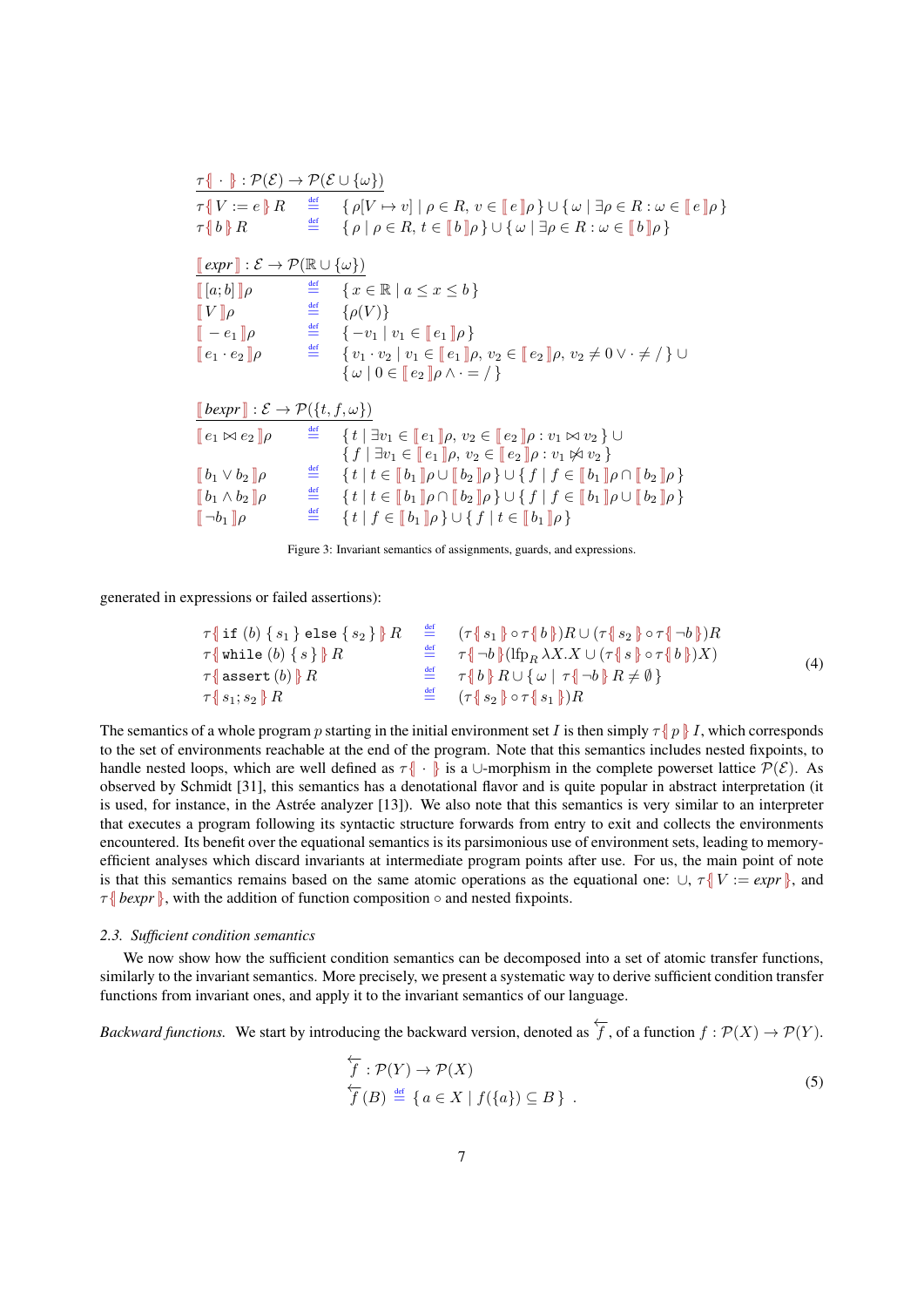We note immediately that  $\overleftarrow{\text{post}} = \overrightarrow{\text{pre}}$  (see [Appendix A.2.](#page-26-0)[7](#page-27-0) for a proof). We now state a few interesting algebraic properties of  $\overline{f}$ . In the following theorems, we extend ⊆, ∪, and ∩ element-wise to functions  $A \rightarrow \mathcal{P}(B)$ : we state  $f\subseteq g \;\; \stackrel{\scriptscriptstyle\rm def}{\iff}\;\; \forall a\in A : f(a)\subseteq g(a),$   $f\cup g\stackrel{\scriptscriptstyle\rm def}{=} \lambda a.f(a)\cup g(a),$  and  $f\cap g\stackrel{\scriptscriptstyle\rm def}{=} \lambda a.f(a)\cap g(a).$ 

## Theorem 2.

- <span id="page-8-6"></span><span id="page-8-5"></span>1.  $\overleftarrow{f}$  is monotonic and a  $\cap$ -morphism, i.e.,  $\forall (X_i)_{i \in I} : \overleftarrow{f}(\bigcap_{i \in I} X_i) = \bigcap_{i \in I} \overleftarrow{f}(X_i)$ .
- <span id="page-8-9"></span>2.  $\overleftarrow{f}$  *is a sup-*∪*-morphism, i.e.*,  $\forall (X_i)_{i \in I} : \bigcup_{i \in I} \overleftarrow{f}(B_i) \subseteq \overleftarrow{f}(\bigcup_{i \in I} B_i)$ *(in general, it is not a* ∪*-morphism, nor is it strict, even when* f *is).*
- 3. If f is monotonic, then  $f \circ f$  is extensive, i.e.,  $A \subseteq (\overleftarrow{f} \circ f)(A)$ *(in general, the equality does not hold).*
- **4.** *If f* is a ∪-morphism, then  $f \circ \overleftarrow{f}$  is reductive, i.e.,  $(f \circ \overleftarrow{f})(B) \subseteq B$ *(in general, the equality does not hold).*
- 5. If f is extensive, then  $\overleftarrow{f}$  is reductive; if f is reductive, then  $\overleftarrow{f}$  is extensive.
- <span id="page-8-10"></span>6. If f is a  $\cup$ -morphism, then  $\mathcal{P}(X) \xrightarrow{f}$  $\overleftarrow{f}$ P(Y ) *forms a Galois connection,*  $i.e., \forall A \subseteq X, B \subseteq Y : A \subseteq \overleftarrow{f}(B) \iff f(A) \subseteq B.$

PROOF. The proof of these simple properties is presented in [Appendix A.2,](#page-26-0) as well as some counter-examples showing that the equality may not hold in 2–4.

Property 1 is quite important as it ensures the existence of fixpoints for backward functions. In the, common, case where the forward function is a ∪-morphism, property 6 subsumes all the preceding ones.

We continue with a set of properties of the  $\leftarrow$  operator itself, which allow building backward versions of complex functions in terms of backward versions of their constituent:

#### Theorem 3.

- <span id="page-8-0"></span>1.  $\overleftarrow{\lambda A.A} = \lambda B.B.$
- <span id="page-8-1"></span>2.  $f \cup g = f \cap \overline{g}$ .
- 3.  $\overline{f \cap g} \supseteq \overline{f \cup g}$  (in general, the equality does not hold).
- 4. If f is monotonic, then  $f \circ g \subseteq \overleftarrow{g} \circ \overleftarrow{f}$ .
- <span id="page-8-3"></span>5. If f is a ∪-morphism, then  $f \circ g = \overleftarrow{g} \circ \overleftarrow{f}$ .
- <span id="page-8-7"></span>6.  $f \subseteq g \Longrightarrow \overleftarrow{g} \subseteq \overleftarrow{f}$ .
- 7. If f and g are  $\cup$ -morphisms, then  $f \subseteq g \iff \overleftarrow{g} \subseteq \overleftarrow{f}$ , and so,  $f = g \iff \overleftarrow{f} = \overleftarrow{g}$ .
- <span id="page-8-8"></span>8. If f and g are monotonic and  $f \circ g = g \circ f = \lambda x.x$ , then  $\overline{f} = g$ . Moreover,  $\overline{g} = f$  by symmetry.
- <span id="page-8-2"></span>9. If f is a ∪*-morphism,* x is a pre-fixpoint of f, and y is a post-fixpoint of  $\overleftarrow{f}$ , then  $\text{lfp}_x f \subseteq y \iff x \subseteq \text{gfp}_y \overleftarrow{f}$ .
- 10. *If f is an extensive* ∪*-morphism, then*  $\overline{\lambda x}$ .lfp<sub>x</sub> *f* =  $\lambda y$ .gfp<sub>y</sub>  $\overleftarrow{f}$ .
- <span id="page-8-4"></span>11. *If* f is a ∪*-morphism, then*  $\overline{\lambda x.$ If<sub>px</sub> ( $\lambda z. z \cup f(z)$ ) =  $\lambda y.$ gfp<sub>y</sub> ( $\lambda z. z \cap f(z)$ ).

**PROOF.** The proofs are presented in [Appendix A.3.](#page-27-1)

We now apply these properties to design equational and big-step sufficient condition semantics.

*Equation system.* The invariant semantics in equational form from Sec. [2.2](#page-5-0) has the following general form:  $\forall i \in$  $[1;n]: X_i = \bigcup_{j \in [1;n]} F_{i,j}(X_j)$ , assuming  $\mathcal{L} \stackrel{\text{def}}{=} [1;n]$ , for a family of  $\cup$ -morphism transfer functions  $F_{i,j} : \mathcal{P}(\mathcal{E}) \to$  $P(\mathcal{E})$  and environment set variables  $X_1, \ldots, X_n \subseteq \mathcal{E}$ . To apply Theorem [3,](#page-8-0) we rephrase it as a single fixpoint. Given  $X \stackrel{\text{def}}{=} \{ (i, \sigma) \mid i \in [1; n], \sigma \in X_i \}$ , we express the program semantics as a function of the initial states  $I \subseteq \mathcal{E}$ :

$$
X = \text{lfp}_{\{1\} \times I} \, F \text{ where } F(Y) \stackrel{\text{def}}{=} \bigcup_{i,j} \{ (i,\sigma) \mid \sigma \in F_{i,j}(\{\sigma'\}), (j,\sigma') \in Y \} .
$$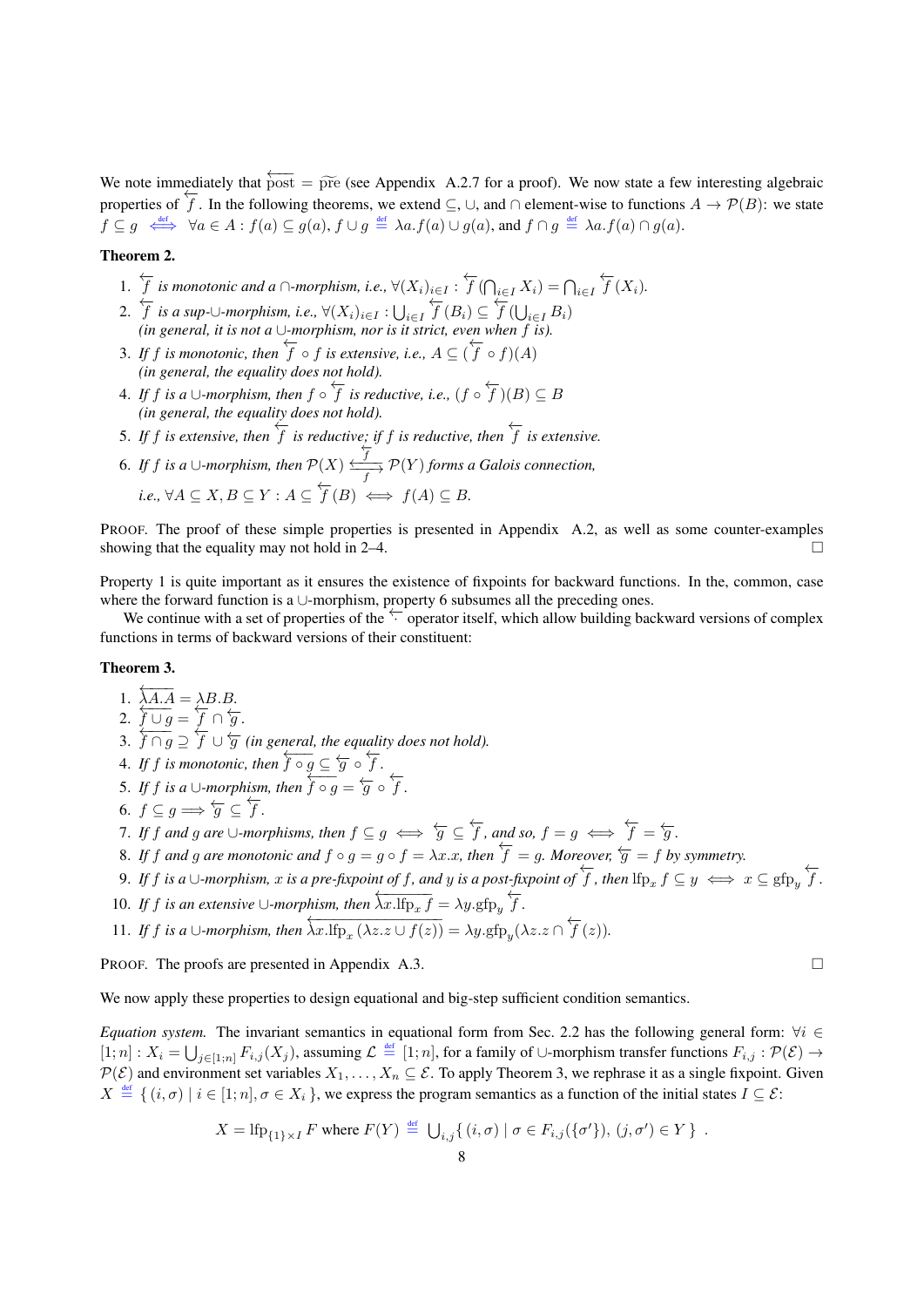By applying Theorem [3](#page-8-0)[.2](#page-8-1) and Theorem [3.](#page-8-0)[9,](#page-8-2) we can construct I from a solution of the system X by computing:

$$
\mathrm{gfp}_X \not \overleftarrow{F} \text{ where } \overleftarrow{F}(Y) = \bigcap_{i,j} \{ (j,\sigma) \mid \sigma \in \overleftarrow{F_{i,j}}(\{\sigma'\}), (i,\sigma') \in Y \} .
$$

Hence, the sufficient condition semantics ensuring that  $X_i$  holds at each program point i is the greatest solution smaller than  $(X_i)_{i \in [1;n]}$  of the system  $\forall j \in [1;n] : Y_j = \bigcap_{i \in [1;n]}$  $F_{i,j}(Y_i)$ . For instance, Fig. [1.](#page-2-0)(c) gives the equation system for the program of Fig. [1.](#page-2-0)(a), which we derive from the invariant equation system in Fig. [1.](#page-2-0)(b).

The atomic transfer functions  $F_{i,j}$  in the equation system have the form  $\tau \{V := \epsilon xpr\}$  or  $\tau \{\epsilon \neq 0$ . mantics defined in Fig. [3.](#page-7-0) We denote by  $\overleftarrow{\tau} \{ s \}$  the backward version of  $\tau \{ s \}$ , i.e.,  $\overleftarrow{\tau} \{ s \} \stackrel{\text{def}}{=} \overleftarrow{\tau} \{ s \}$ . Applying [\(5\)](#page-7-1),

we get easily:  
\n
$$
\overleftarrow{\tau} \{ V := e \} \} R = \{ \rho \in \mathcal{E} \mid \forall v \in [e] \rho : \rho[V \mapsto v] \in R \}
$$
\n
$$
\overleftarrow{\tau} \{ b \} R = R \cup \{ \rho \in \mathcal{E} \mid [b] \rho = \{ f \} \}
$$
\n(6)

which completes the constructions of the backward semantics in equational form. For the sake of presentation, we have implicitly assumed that R does not contain the error state  $\omega$ , so that  $\overline{7}$  {| s || does not contain states that may lead to an error when evaluating  $\llbracket e \rrbracket \rho$  — this is, for instance, the case when computing  $I_{\overline{\omega}}(3)$  $I_{\overline{\omega}}(3)$ .

*Big-step semantics.* Computing sufficient conditions in big-step form is even simpler. We can compute  $\overline{\tau}$  {| s |} by structural induction on the syntax of the program by noting that the ∪,  $\circ$ , and lfp<sub>x</sub> operators used in the definition of  $\tau$  { s } [\(4\)](#page-7-2) can be handled respectively by Theorem [3](#page-8-0)[.2,](#page-8-1) Theorem 3[.5,](#page-8-3) and Theorem [3.](#page-8-0)[11,](#page-8-4) which gives:

<span id="page-9-2"></span>
$$
\begin{array}{rcl}\n\overleftarrow{\tau} \{\text{if } (b) \{s_1\} \text{ else } \{s_2\} \} R & = & (\overleftarrow{\tau} \{b\} \circ \overleftarrow{\tau} \{s_1\}) R \cap (\overleftarrow{\tau} \{b\} \circ \overleftarrow{\tau} \{s_2\}) R \\
\overleftarrow{\tau} \{\text{while } (b) \{s\} \} R & = & \text{gfp}\n\overleftarrow{\tau}_{\neg b} R \lambda X.X \cap (\overleftarrow{\tau} \{b\} \circ \overleftarrow{\tau} \{s\}) X \\
\overleftarrow{\tau} \{\text{assert } (b) \} R & = & \overleftarrow{\tau} \{b\} R \cap \overleftarrow{\tau} \{b\} \emptyset \\
\overleftarrow{\tau} \{s_1; s_2\} R & = & (\overleftarrow{\tau} \{s_1\} \circ \overleftarrow{\tau} \{s_2\}) R\n\end{array}\n\tag{7}
$$

Again, we implicitly assume that  $\omega \notin R$ , so that  $\overleftarrow{\tau} \setminus s \mid R$  contains only states that cannot result in a division by zero nor an assertion failure (hence the intersection with  $\overleftarrow{+}$  {| ¬b |} Ø in the semantics of assert (b)). Given a set of target environments  $O \subseteq \mathcal{E}$  at the end of the program,  $\overleftarrow{\tau}$  {| s \|  $\overrightarrow{O}$  gives the set I of initial environments such that all program executions from I either reach the end of the program in a state in  $O$ , or never terminate, without ever encountering an error (Sec. [4](#page-21-0) will discuss how to additionally enforce termination).

#### <span id="page-9-0"></span>3. Abstract semantics

The concrete semantics is not computable as it manipulates sets in  $\mathcal{P}(\mathcal{E}) = \mathcal{P}(\mathcal{V} \to \mathbb{R})$ . Even if we replace  $\mathbb{R}$ with a more realistic, finite data-type (such as machine integers of floating-point numbers) and the semantics becomes computable, it remains nevertheless impractically large. Abstract interpretation [\[12\]](#page-32-11) proposes to solve this problem by reasoning on abstract properties instead of concrete sets. One defines a set  $\mathcal{D}^{\sharp}$  of computer-representable properties, so-called abstract elements, together with a data-structure encoding and a partial order ⊑<sup>‡</sup> denoting relative precision. A concretization function  $\gamma : \overline{\mathcal{D}}^{\sharp} \to \mathcal{P}(\mathcal{E})$  associates a meaning to each abstract element as the set of environments it represents, and must be compatible with the precision order (i.e.,  $\gamma$  is monotonic). In particular,  $\mathcal{D}^\sharp$  features a smallest and a greatest element,  $\perp^{\sharp}$  and  $\top^{\sharp}$ , that satisfy  $\gamma(\perp^{\sharp}) = \emptyset$  and  $\gamma(\top^{\sharp}) = \mathcal{E}$ .

*Abstract invariants.* An abstract domain comes with abstract versions  $F^{\sharp}: \mathcal{D}^{\sharp} \to \mathcal{D}^{\sharp}$  of all the operators  $F$ :  $\mathcal{P}(\mathcal{E}) \to \mathcal{P}(\mathcal{E})$  defining the concrete semantics, together with effective algorithms to implement these abstract versions. More precisely, to compute invariants, it is necessary to provide abstract versions  $\cup^{\sharp}$ ,  $\tau^{\sharp} \setminus V := exp r \}$ , and  $\tau^{\sharp}\{\text{bexpr}\}\$  of  $\cup$ ,  $\tau\{V := expr\}$ , and  $\tau\{\text{bexpr}\}\$ . They should obey the following soundness condition denoting an over-approximation:

<span id="page-9-1"></span>
$$
\forall X^{\sharp} \in \mathcal{D}^{\sharp} : (F \circ \gamma)(X^{\sharp}) \subseteq (\gamma \circ F^{\sharp})(X^{\sharp}) . \tag{8}
$$

Additionally, in order to approximate fixpoint computations in finite time, standard static analyses define convergence acceleration operators  $\nabla : \mathcal{D}^{\sharp} \times \mathcal{D}^{\sharp} \to \mathcal{D}^{\sharp}$  called widenings. A widening  $\nabla$  should obey the following soundness and termination conditions: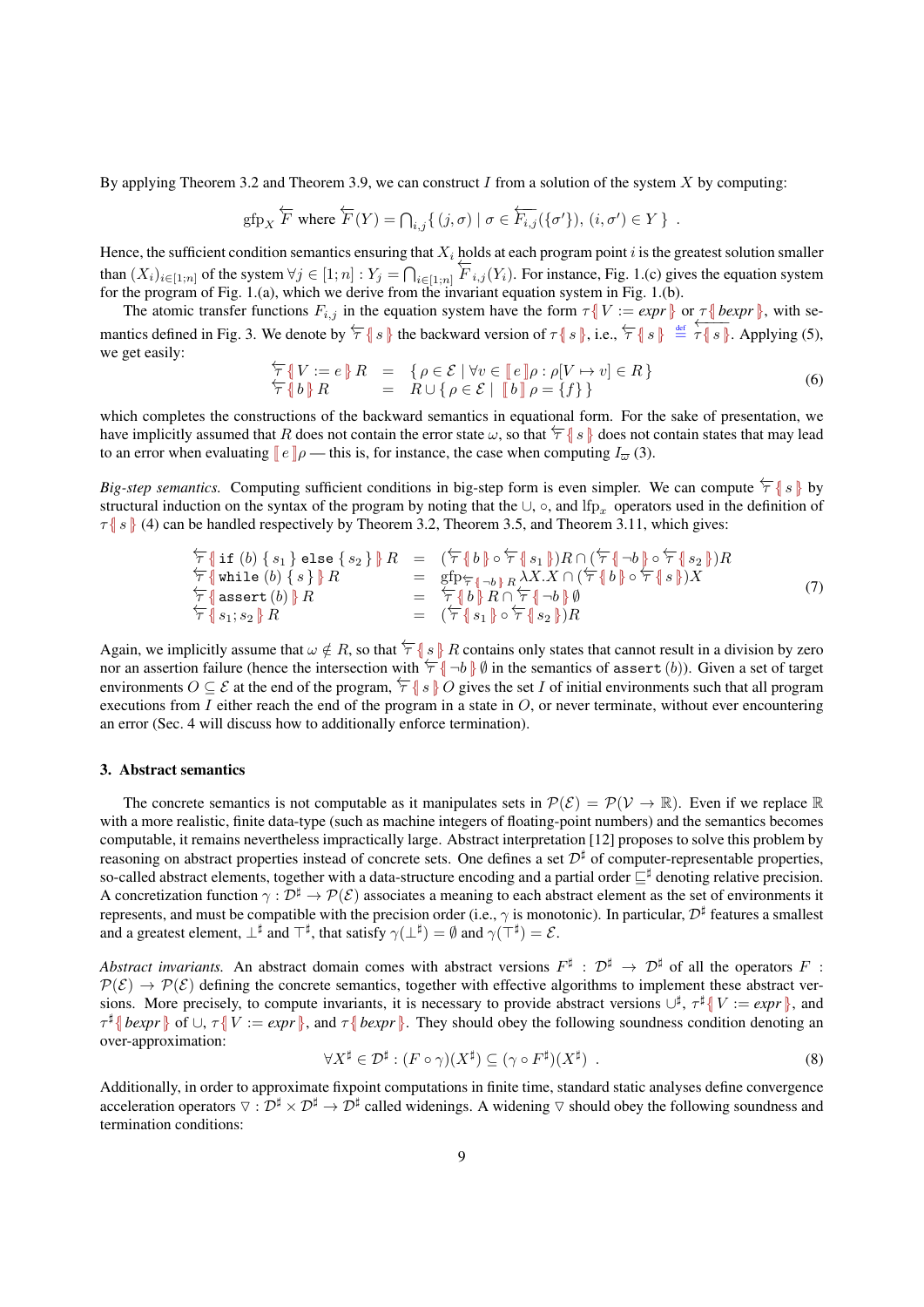- 1.  $\forall X^{\sharp}, Y^{\sharp} : \gamma(X^{\sharp}) \cup \gamma(Y^{\sharp}) \subseteq \gamma(X^{\sharp} \nabla Y^{\sharp});$
- 2. for any sequence  $(X_i^{\sharp})_{i \in I}$ , the sequence defined as  $Y_0^{\sharp} \stackrel{\text{def}}{=} X_0^{\sharp}$  and  $Y_{i+1}^{\sharp} \stackrel{\text{def}}{=} Y_i^{\sharp} \triangledown X_{i+1}^{\sharp}$  reaches a stable iterate  $Y_{\delta+1}^{\sharp}=Y_{\delta}^{\sharp}.$

As a result, fixpoints can be approximated in finite time through sequences of the form  $X_{i+1}^{\sharp} \triangleq X_i^{\sharp} \triangledown F^{\sharp}(X_i^{\sharp})$ .

These operators are sufficient to construct a computable abstract version of either the equational or the big-step semantics; each abstract semantics outputs an abstract invariant over-approximating the optimal invariant computed by the concrete semantics. Whenever an equality holds for [\(8\)](#page-9-1), the abstract operator is said to be exact, which is rather rare. Abstract domains may enjoy an abstraction function  $\alpha : \mathcal{P}(\mathcal{E}) \to \mathcal{D}^{\sharp}$  such that  $\mathcal{P}(\mathcal{E}) \xrightarrow{\gamma} \mathcal{D}^{\sharp}$  forms a Galois connection. In this case, every concrete element  $X \subseteq \mathcal{E}$  has an optimal abstraction  $\alpha(X) \in \mathcal{D}^{\sharp}$ , and every concrete operator F has an optimal abstraction  $\alpha \circ F \circ \gamma$ . This is quite a desirable property, but by no way mandatory. Some domains do enjoy it (such as intervals and octagons), but other, useful domains do not (such as polyhedra).

*Abstract sufficient conditions.* As we are interested in under-approximating sufficient conditions, we require instead abstract versions  $\bigcap^{\sharp}, \overleftarrow{\tau}^{\sharp} \{V := \exp r \}$  and  $\overleftarrow{\tau}^{\sharp} \{ \text{bexpr} \}$  of the backward operators  $\bigcap, \overleftarrow{\tau} \{V := \exp r \}$ , and ←−<sup>τ</sup> {| *bexpr*|}, obeying the following soundness condition:

<span id="page-10-0"></span>
$$
\forall X^{\sharp} \in \mathcal{D}^{\sharp} : (\gamma \circ F^{\sharp})(X^{\sharp}) \subseteq (F \circ \gamma)(X^{\sharp}) . \tag{9}
$$

We also require a lower widening  $\triangledown$  obeying the new soundness condition and the same termination condition as  $\triangledown$ :

## Definition 1.

- 1.  $\forall X^{\sharp}, Y^{\sharp} : \gamma(X^{\sharp} \nabla Y^{\sharp}) \subseteq \gamma(X^{\sharp}) \cap \gamma(Y^{\sharp})$ ;
- 2. for any sequence  $(X_i^{\sharp})_{i\in I}$ , the sequence defined as  $Y_0^{\sharp} \triangleq X_0^{\sharp}$  and  $Y_{i+1}^{\sharp} \triangleq Y_i^{\sharp} \nsubseteq X_{i+1}^{\sharp}$  reaches a stable iterate Y ♯  $\tilde{\delta+1} = Y$ ♯ δ *.*

Given under-approximations  $F^{\sharp}$  and  $X^{\sharp}$  of a concrete operator F and a concrete element X, the sequence  $Y_0^{\sharp} \stackrel{\text{def}}{=} X^{\sharp}$ ,  $Y_{i+1}^{\sharp} = Y_i^{\sharp} \nsubseteq F^{\sharp}(Y_i^{\sharp})$  reaches a stable iterate, which we denote as  $\lim_{X \uparrow} \lambda Y^{\sharp} \cdot Y^{\sharp} \nsubseteq F^{\sharp}(Y^{\sharp})$ , and which is a sound under-approximation of  $gfp_X F$ :

**Theorem 4.**  $\gamma(\lim_{X^{\sharp}} \lambda Y^{\sharp} . Y^{\sharp} \nabla F^{\sharp} (Y^{\sharp})) \subseteq \text{gfp}_X F$ .

PROOF. See [Appendix A.4](#page-29-0)

<span id="page-10-2"></span>
$$
f_{\rm{max}}
$$

An abstract version of the sufficient condition semantics in big-step form [\(7\)](#page-9-2) can then be constructed by induction on the syntax:

<span id="page-10-1"></span>
$$
\overleftarrow{\tau}^{\sharp}\{\text{if }(b) \{s_{1}\} \text{ else } \{s_{2}\} \} R^{\sharp} \qquad \cong \qquad (\overleftarrow{\tau}^{\sharp}\{b\} \circ \overleftarrow{\tau}^{\sharp}\{s_{1}\}) R^{\sharp} \cap^{\sharp} (\overleftarrow{\tau}^{\sharp}\{\neg b\} \circ \overleftarrow{\tau}^{\sharp}\{s_{2}\}) R^{\sharp} \n\overleftarrow{\tau}^{\sharp}\{\text{while }(b) \{s\}\} R^{\sharp} \qquad \cong \qquad \lim_{\underline{\tau}^{\sharp}\{b\} \circ \overleftarrow{\tau}^{\sharp}\{s_{1}\}\} R^{\sharp} \cap^{\sharp} (\overleftarrow{\tau}^{\sharp}\{\neg b\} \circ \overleftarrow{\tau}^{\sharp}\{s_{2}\}) R^{\sharp} \n\overleftarrow{\tau}^{\sharp}\{\text{assert}(b)\} R^{\sharp} \qquad \cong \qquad \overleftarrow{\tau}^{\sharp}\{b\} R^{\sharp} \cap^{\sharp} \overleftarrow{\tau}^{\sharp}\{\neg b\} R^{\sharp} \cap^{\sharp} \overleftarrow{\tau}^{\sharp}\{\neg b\} \} L^{\sharp} \n\overleftarrow{\tau}^{\sharp}\{s_{1}; s_{2}\} R^{\sharp} \qquad (10)
$$

and indeed yields a sound under-approximation:

**Theorem 5.** For any program p and  $X^{\sharp} \in \mathcal{D}^{\sharp}$ ,  $\gamma(\overleftarrow{\tau}^{\sharp} \{p\} X^{\sharp}) \subseteq \overleftarrow{\tau} \{p\} \gamma(X^{\sharp})$ .

PROOF. The proof is immediate by induction on the syntax, by exploiting Theorem [4,](#page-10-0) the soundness of  $\forall f \in \{V := \text{expr}\}\$ ,  $\forall \tau^{\sharp} \in \mathbb{R}$  *bexpr*  $\Vert$ ,  $\cap^{\sharp}$ , the monotony of  $\gamma$ , and the monotony of the concrete backward functions (Theorem [2.](#page-8-5)[1\)](#page-8-6). Likewise, an abstract equation system can be constructed by replacing equations  $Y_j = \bigcap_i$  $\overleftarrow{F}_{i,j}(Y_i)$  with  $Y_j^{\sharp}$  =  $\bigcap_i^\sharp$  $\overleftarrow{F}_{i,j}^{\sharp}(Y_i^{\sharp})$ . It can then be solved in a classic way, as abstract invariant equation systems are, by iterating  $\forall j, n$ :  $Y_{j,n+1}^\sharp=\bigcap_i^\sharp$  $\overleftarrow{F}_{i,j}^{\sharp}(Y_{i,n}^{\sharp})$  from  $\forall j: Y_{j,0}^{\sharp} = \top^{\sharp}$ . To ensure convergence, a widening is inserted, replacing  $Y_{j,n+1}^{\sharp} =$  $\bigcap_i^\sharp$  $\overleftarrow{F}_{i,j}^{\sharp}(Y_{i,n}^{\sharp})$  with  $Y_{j,n+1}^{\sharp}=Y_{j,n}^{\sharp}\,\underline{\triangledown}\bigcap_{i=1}^{\sharp}$  $\overleftarrow{F}_{i,j}^{\sharp}(Y_{i,n}^{\sharp})$  at selected locations *i* such that every variable dependency cycle crosses a widening point (for instance, at point 4 in Fig. [1.](#page-2-0)(c)). We refer the reader to [\[32\]](#page-33-16) for more information on how to compute approximate solutions of abstract equation systems.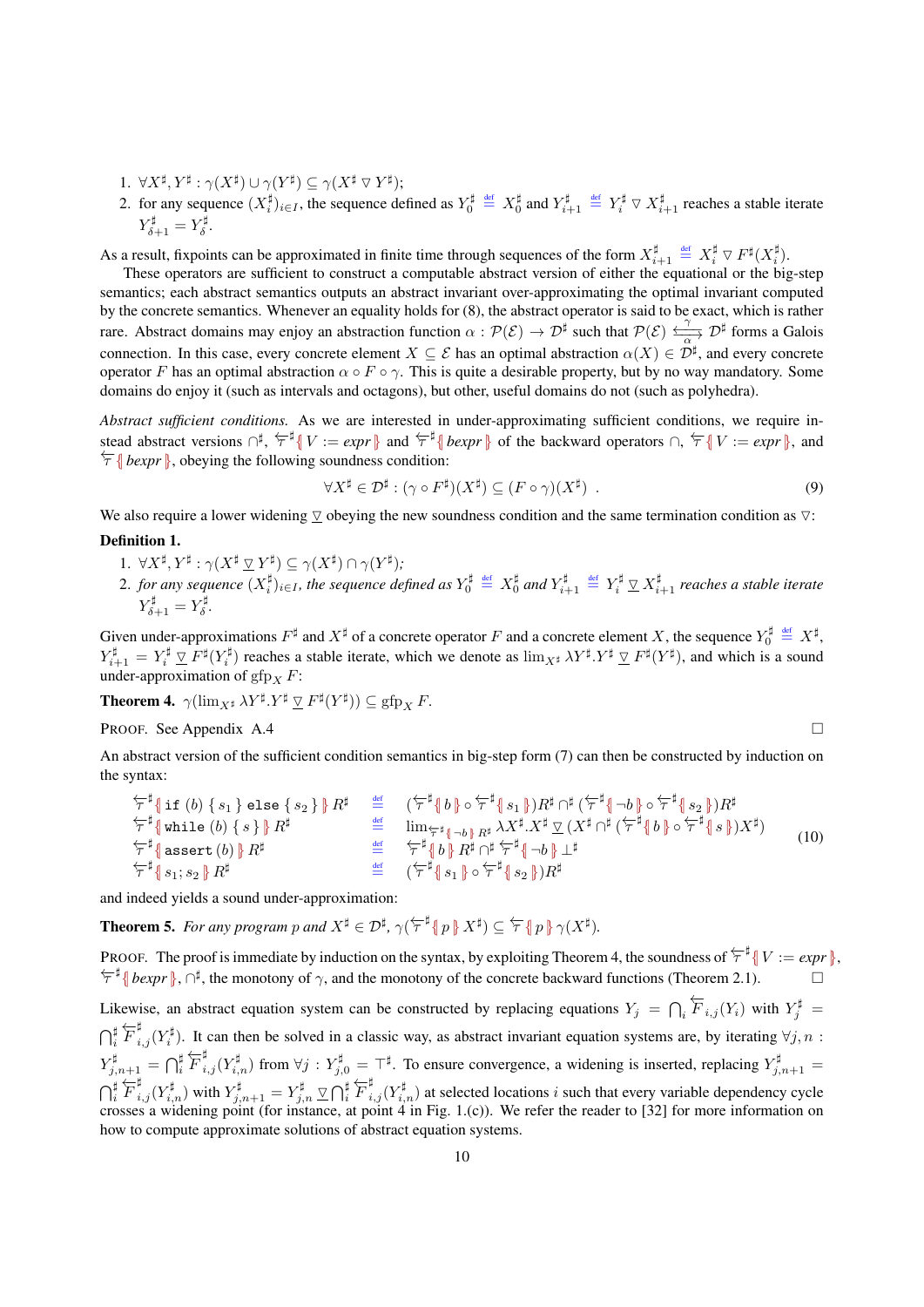*Abstract operator design.* We reduced our sufficient condition analysis to the design of four abstract operators:  $\overleftarrow{\tau}^{\sharp} \left\{ V := \overrightarrow{expr} \right\}, \overleftarrow{\tau}^{\sharp} \left\{ bexpr \right\}, \cap^{\sharp}$ , and  $\nabla$ . However, unlike over-approximations, most classic domains do not enjoy a best under-approximation of transfer functions; in fact, neither intervals, octagons nor polyhedra do. Research on the use of Galois connections to define a notion of optimal under-approximation, such as the work by Schmidt [\[18\]](#page-33-2) or by Massé [\[5\]](#page-32-4), points toward higher-order constructions, such as disjunctive completions or closure operators, which incur a high extra cost. We choose another route, which is to keep abstract domains as-is and design under-approximating operators that are generally non-optimal.

Generally, abstract operators are much easier to define when the involved expressions match the proprieties directly expressible in  $\mathcal{D}^\sharp$  (for instance, affine expressions in polyhedra). Hence, it is useful to define generic fallback operators for the case where it is too difficult to come up with a smart operator. For under-approximations, it is always sound to return  $\perp^{\sharp}$ , the same way over-approximating analyzers soundly bailout with  $\top^{\sharp}$  in case of time-out or unimplemented operation. Because backward operators are generally not strict (i.e.,  $\overline{f}(\emptyset) \neq \emptyset$ , as the guard transfer function in Sec. [3.2](#page-11-0) will show), returning  $\perp^{\sharp}$  at some point does not prevent finding a non-empty sufficient condition at the entry point; it only means that the analysis forces some program branch to be dead.

#### *3.1. Numeric abstract domains*

We are interested in abstracting subsets of  $V \to \mathbb{R}$ . We can view a numeric property as a subset of the vector space  $\mathbb{R}^n$  where  $n = |\mathcal{V}|$ , and thus will use standard vector notations:  $\vec{a}$  denotes a vector in  $\mathbb{R}^n$ ,  $\cdot$  denotes the dot product, and  $\vec{\rho} \in \mathbb{R}^n$  denotes the vector of variable values corresponding to an environment  $\rho \in \mathcal{V} \to \mathbb{R}$ .

Many numeric abstract domains have been proposed. An important instance we consider here is the polyhedra domain; it was introduced in [\[15\]](#page-32-14) to infer conjunctions of affine inequalities on variables. A (possibly unbounded) polyhedron P can be defined as a set  $C = \{c_1, \ldots, c_m\}$  of affine constraints  $c_i = (\vec{a_i} \cdot \vec{x} \ge b_i)$ , which represents:

$$
\gamma_c(C) \stackrel{\text{def}}{=} \{ \rho \in \mathcal{E} \mid \forall (\vec{a} \cdot \vec{x} \ge b) \in C : \vec{a} \cdot \vec{\rho} \ge b \} .
$$

Alternatively, a polyhedron can be defined as a set  $(V, R)$  of vertices V and of rays R, collectively known as generators, which represents:

$$
\gamma_g(V,R) \stackrel{\text{def}}{=} \left\{ \sum_{\vec{v} \in V} \alpha_{\vec{v}} \vec{v} + \sum_{\vec{r} \in R} \beta_{\vec{r}} \vec{r} \mid \forall \vec{v} \in V, \vec{r} \in R : \alpha_{\vec{v}}, \beta_{\vec{r}} \ge 0, \sum_{\vec{v} \in V} \alpha_{\vec{v}} = 1 \right\} \ .
$$

In order to ensure an effective representation in computers, the domain generally encodes coefficients as rationals in Q and manipulates them using arbitrary precision libraries.

Additionally, we will discuss two important restrictions of polyhedra: intervals and octagons. The interval domain, introduced in [\[14\]](#page-32-13), can infer variable bounds:  $X \in [a, b]$ . It is a simple and efficient domain, yet the properties it infers are very useful (for instance, to prove the absence of integer or array index overflow). The octagon domain, introduced more recently [\[16\]](#page-33-0), is a restriction of polyhedra to unit binary inequality constraints:  $\pm V_1 \pm V_2 \leq c$ . It subsumes intervals but can also represent a limited class of relations between variables.

These three domains are similar semantically in that they represent convex sets and infer conjunctions of inequalities, but they are based on different algorithms and achieve different trade-offs between precision and efficiency. Interval operators have a linear cost in the number of variables, while octagon ones have a cubic cost. The cost of polyhedra is unbounded (as it can construct arbitrarily many constraints), but it is exponential in practice [\[33\]](#page-33-17).

An important note is that, as these domains represent conjunctions of constraints, abstract elements are closed under intersection. Thus  $\bigcap^{\sharp}$  is always an exact abstraction.

## <span id="page-11-0"></span>*3.2. Guards*

*Fallback operator.* We first note that, for any test *bexpr*, we have  $\tau$ {*bexpr*}  $\subseteq \lambda R.R$ . Thus, applying Theorem [3,](#page-8-0) we get  $\forall$  {| *bexpr* }  $\supseteq \overline{\lambda R.R} = \lambda R.R$ . Hence, we can simply abstract  $\forall$  {| *bexpr* } as  $\forall$ <sup>+</sup> {| *bexpr* } def  $\lambda X^{\sharp}$ .  $X^{\sharp}$ . which is always sound, but coarse. In the following we show how to construct more precise abstractions for selected expressions *bexpr*.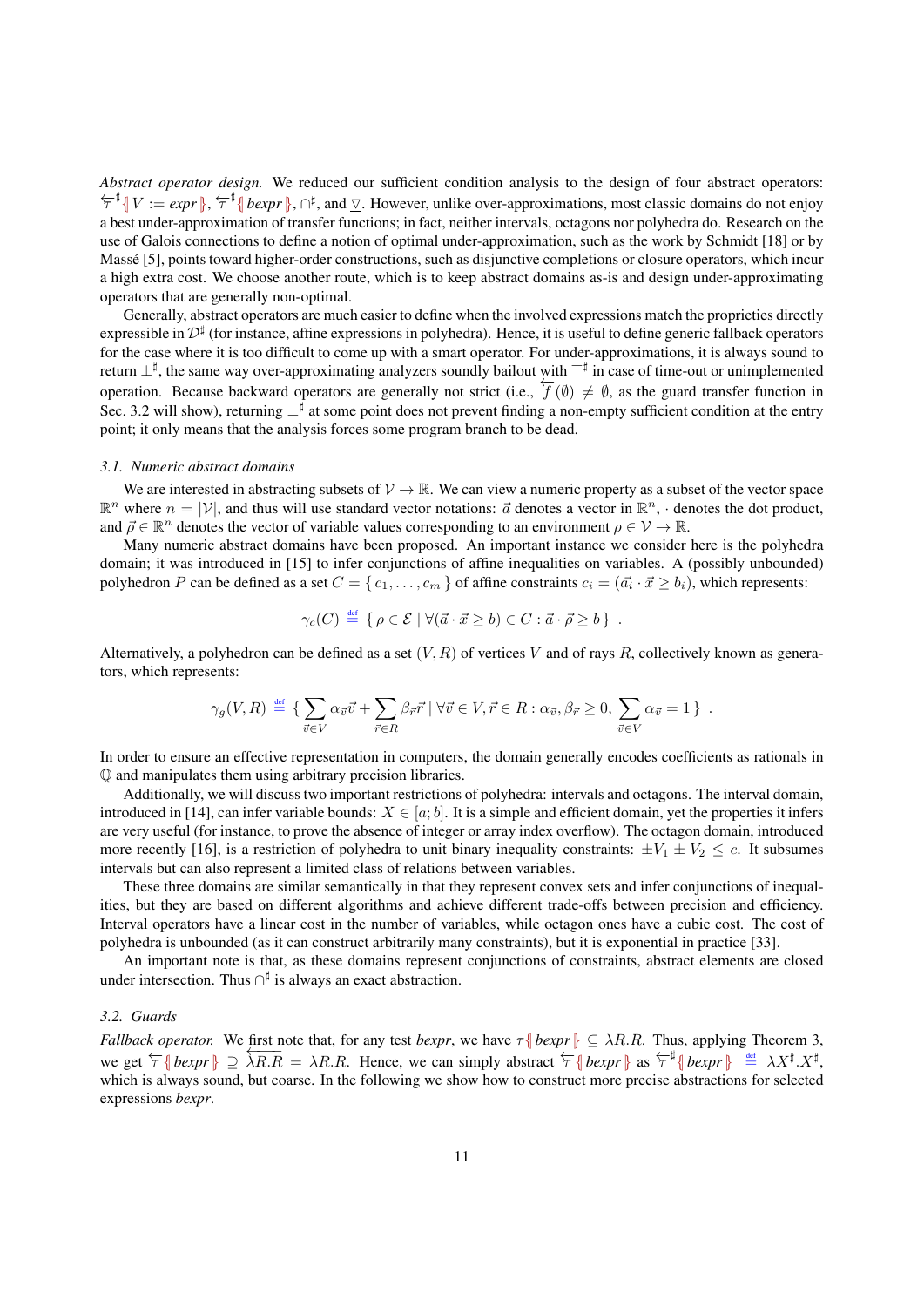

<span id="page-12-0"></span>Figure 4: Modeling the guard  $y \le 0$  backward in the concrete (a) and with polyhedra (b)–(d).

*Affine guards.* We first consider polyhedra, and naturally consider guards of the form  $\vec{a} \cdot \vec{x} \geq b$  as they can be modeled exactly by polyhedra. Recall that the concrete forward semantics of a guard is:

$$
\tau \{ \vec{a} \cdot \vec{x} \ge b \} \} R \stackrel{\text{def}}{=} \{ \rho \in R \mid \vec{a} \cdot \vec{\rho} \ge b \}
$$

and so, the concrete backward semantics is:

<span id="page-12-2"></span><span id="page-12-1"></span>
$$
\overleftarrow{\tau} \left\{ \vec{a} \cdot \vec{x} \ge b \right\} R = R \cup \left\{ \rho \in \mathcal{E} \mid \vec{a} \cdot \vec{\rho} < b \right\} \tag{11}
$$

The forward guard on polyhedra simply corresponds to adding the constraint  $\vec{a} \cdot \vec{x} \geq b$  to the constraint representation C, which yields an exact abstraction. There is no exact abstraction for the backward guard, however. Indeed, the result of a backward affine guard on a closed convex set is generally not closed nor convex, as shown in Fig. [4.](#page-12-0)(a). Our first idea is to simply remove  $\vec{a} \cdot \vec{x} \geq b$  syntactically from the set of constraints C, which is sound as it only adds points that satisfy  $\vec{a} \cdot \vec{x} < b$ :

**Theorem 6.** 
$$
\overleftarrow{\tau} \{ \vec{a} \cdot \vec{x} \geq b \} \gamma_c(C) \supseteq \gamma_c(C \setminus \{ \vec{a} \cdot \vec{x} \geq b \}).
$$

PROOF. See [Appendix A.5.](#page-29-1) □

Figure [4.](#page-12-0)(b) shows that this abstract operator can be quite imprecise: when  $(\vec{a} \cdot \vec{x} \ge b) \notin C$ , it reverts to the identity. Hence, we refine our idea by not only removing  $\vec{a} \cdot \vec{x} \geq b$  but also all constraints that are redundant in  $C \cup \{\vec{a} \cdot \vec{x} \geq b\}$ . Intuitively, these are constraints that restrict  $\gamma_c(C)$  in the half-space  $\vec{a} \cdot \vec{x} < b$ , while the guard result is not restricted in this half-space. An example is shown in Fig. [4.](#page-12-0)(c). In practice, we first add  $\vec{a} \cdot \vec{x} \geq b$ , then remove redundant constraints, then remove  $\vec{a} \cdot \vec{x} \geq b$ . Algorithms to perform redundancy removal are directly available in polyhedra (either using Cherkikova's algorithm or the Simplex algorithm), and so, this operator can be easily implemented.

As a box (i.e., a Cartesian products of intervals) is a special case of polyhedron, we can apply the same idea to the interval domain. Given a set of constraints of the form  $\{\pm X \le c \mid X \in \mathcal{V}\}\cup \{\vec{a}\cdot\vec{x} \ge b\}$ , detecting redundant unary constraints can be performed in quadratic time in the worst case. We can also apply the same technique to octagons. A cubic-time algorithm for detecting redundant constraints has been proposed in [\[34\]](#page-33-18), resulting in an efficient implementation of  $\overleftarrow{\tau}^{\sharp}$  {  $\pm X_i \pm X_j \geq c$  }. When the added constraint is not octagonal, it is always possible to use the general Simplex algorithm (the author is unaware of the existence of specialized Simplex algorithms for octagons).

*Extended affine guards.* We now consider a wider range of affine guards, including strict guards and guards with a non-deterministic constant. We use the following theorem which builds on the results of Theorem [6:](#page-12-1)

Theorem 7.

<span id="page-12-3"></span>1. 
$$
\overleftarrow{\tau} \{ \vec{a} \cdot \vec{x} > b \} \gamma_c(C) \supseteq \gamma_c(C \setminus \{ \vec{a} \cdot \vec{x} \geq b \}).
$$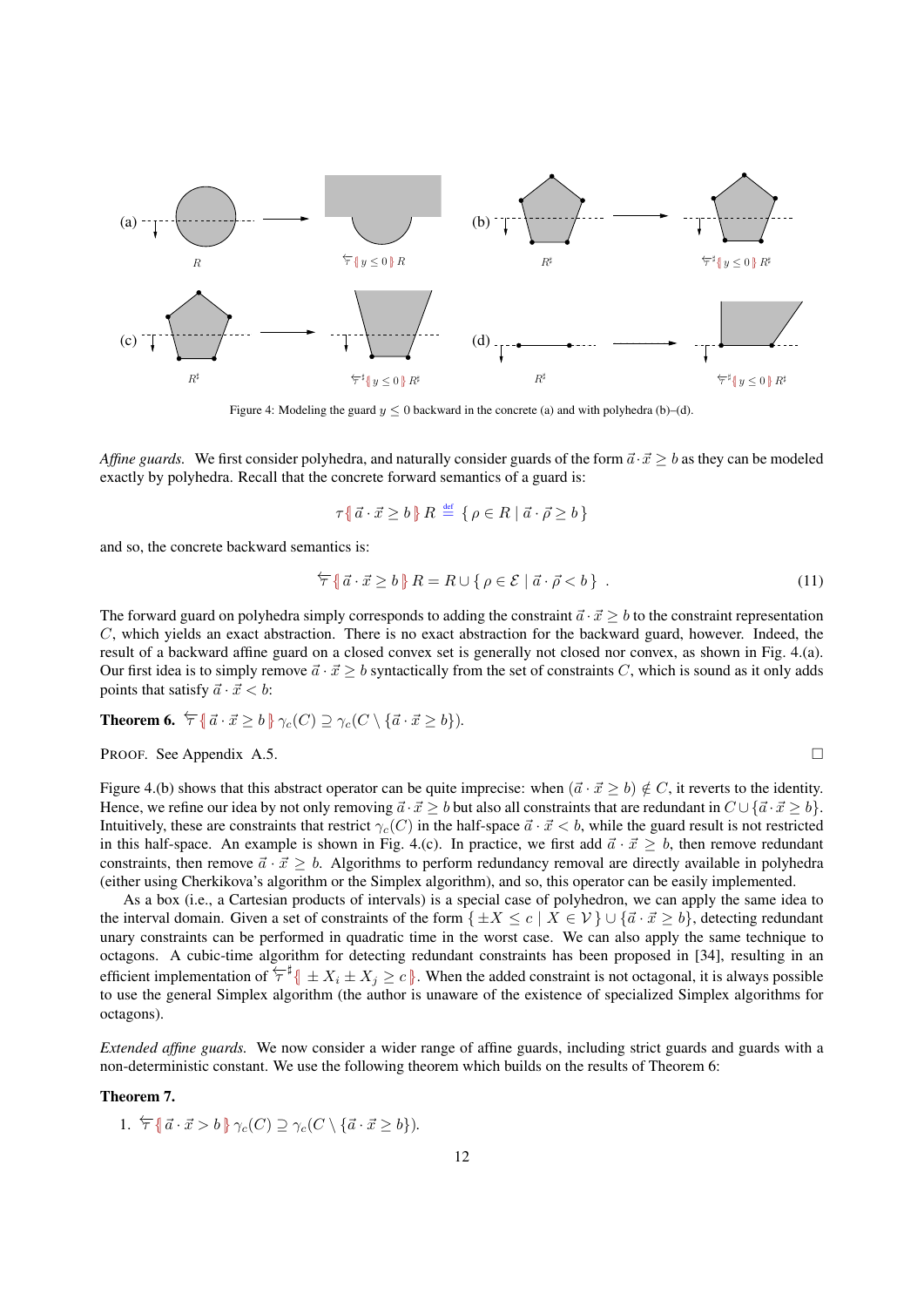2.  $\overleftarrow{\tau} \{\vec{a} \cdot \vec{x} \geq [b; c] \}\gamma_c(C) \supseteq \gamma_c(C \setminus \{\vec{a} \cdot \vec{x} \geq b\}).$ 3.  $\overleftarrow{\tau} \parallel \vec{a} \cdot \vec{x} = [b; c] \parallel \gamma_c(C) \supseteq \gamma_c(C \setminus \{ \vec{a} \cdot \vec{x} \geq b, (-\vec{a}) \cdot \vec{x} \geq (-c) \}).$ 

**PROOF.** This is a simple consequence of Theorem [3](#page-8-0) and Theorem [6.](#page-12-1) See [Appendix A.6.](#page-29-2)

As we will see in Sec. [3.6,](#page-18-0) guards involving non-linear expressions can be abstracted into affine guards with an interval constant, which can then be handled by the above theorem.

*Boolean operations.* We now consider boolean conjunctions and disjunctions of affine guards (there is no need to consider boolean negation, which can be eliminated by applying De Morgan's law). Their concrete forward semantics is:

$$
\tau \{ t_1 \vee t_2 \} = \tau \{ t_1 \} \cup \tau \{ t_2 \} \tau \{ t_1 \wedge t_2 \} = \tau \{ t_2 \} \circ \tau \{ t_1 \} .
$$

By applying Theorem [2,](#page-8-5) we get the following concrete backward semantics:

$$
\frac{\sqrt{7}}{7} \left\{ t_1 \vee t_2 \right\} = \frac{\sqrt{7}}{7} \left\{ t_1 \right\} \cap \frac{\sqrt{7}}{7} \left\{ t_2 \right\} \n\frac{\sqrt{7}}{7} \left\{ t_1 \wedge t_2 \right\} = \frac{\sqrt{7}}{7} \left\{ t_1 \right\} \circ \frac{\sqrt{7}}{7} \left\{ t_2 \right\}.
$$

Hence, boolean guards can be abstracted using the exact intersection  $\cap^{\sharp}$  and the composition  $\circ$  of affine guards. Note that we refrained from defining  $\tau \{t_1 \wedge t_2 \}$  (equivalently) as  $\tau \{t_1 \} \cap \tau \{t_2 \}$  as applying Theorem [3](#page-8-0) would only give an inclusion  $\overleftarrow{\tau}$  { $t_1 \wedge t_2$  }  $\supseteq \overleftarrow{\tau}$  { $t_1$  } ∪  $\overleftarrow{\tau}$  { $t_2$  }, which is sound but results in a loss of precision in case the equality does not hold; it would also require under-approximating ∪ in our abstract domain, which we try to avoid.

*If-then-else.* Generally, guards do not appear alone in the program semantics but rather occur as pairs of opposing guards in if (b)  $\{s_1\}$  else  $\{s_2\}$  statements. For instance, in the big-step semantics [\(10\)](#page-10-1), a test has the form  $\overline{H}^{\sharp}\{\,b\}\,Y^{\sharp}\cap^{\sharp}\overline{H}^{\sharp}\{\neg b\}\,Z^{\sharp}$ . A particularly interesting case occurs when the test is non-deterministic, as both branches may be taken. This is illustrated in Fig. [5](#page-14-0) with the guard  $y+[0; 1] > 0$ . This test reduces to  $y > -1$  for the then branch, and  $y < 0$  for the else branch. In the forward semantics (Fig. [5.](#page-14-0)(a), left to right), both branches have environments satisfying  $y \in [-1, 0]$ . In the backward semantics (Fig. [5.](#page-14-0)(b), right to left), environments satisfying  $y \in [-1, 0]$  in both branches must match ( $\cap$ ) to be kept in the sufficient condition, i.e., a sufficient condition that may pass both b and  $\neg b$  must be a sufficient condition both for the then branch and for the else branch.

Implementing binary transfer functions of the form  $\lambda(Y^{\sharp}, Z^{\sharp})$ .  $\overleftarrow{\tau}^{\sharp} \{ b \} Y^{\sharp} \cap^{\sharp} \overleftarrow{\tau}^{\sharp} \{ \neg b \} Z^{\sharp}$  is also useful to improve the precision of abstract guards. Consider, for instance, a degenerate case of a guard  $\overleftarrow{\tau}^{\sharp} \{ \vec{a} \cdot \vec{x} \geq b \}$   $\gamma_c(C)$ in a polyhedron such that  $\gamma_c(C) \models \vec{a} \cdot \vec{x} = b$ , as in Fig. [4.](#page-12-0)(d). Constraint representations of degenerate polyhedra are not unique, and different choices may result in different outcomes for  $\forall \vec{a} \cdot \vec{x} \geq b \cdot \vec{b}$ . One way to remove the uncertainty is to construct a non-redundant polyhedron that gives (to ensure soundness) the same backward result by the concrete operator. Let  $Y = \gamma_q(V_Y, R_Y)$  be a (possibly degenerate) polyhedron in generator form coming from one branch of the test. We can safely add to Y any ray  $\vec{r}$  as long as it does not add any environment satisfying the guard, i.e., such that:

<span id="page-13-0"></span>
$$
\tau \{ \vec{a} \cdot \vec{x} \ge b \} \gamma_g(V_Y, R_Y \cup \{\vec{r}\}) = \tau \{ \vec{a} \cdot \vec{x} \ge b \} \gamma_g(V_Y, R_Y) \tag{12}
$$

as this implies  $\overleftarrow{\tau} \{ \overrightarrow{a} \cdot \overrightarrow{x} \geq b \} \gamma_g(V_Y, R_Y \cup \{\overrightarrow{r}\}) = \overleftarrow{\tau} \{ \overrightarrow{a} \cdot \overrightarrow{x} \geq b \} \gamma_g(V_Y, R_Y)$ . We choose to pick the rays  $\overrightarrow{r}$  to add from those in the polyhedron  $Z$  from the other branch that satisfy  $(12)$ . The effect is to create common rays in  $\forall \vec{a} \cdot \vec{x} \geq b \, \forall Y$  and  $\forall \vec{a} \cdot \vec{x} < b \, \forall Z$ , and make the subsequent intersection as large as possible. Such degenera-cies often occur in practice, in particular at loop exits. For instance, in Fig. [1,](#page-2-0) we must compute  $\overleftarrow{\tau} \parallel i$  < 100  $\parallel$  X<sub>5</sub> ∩  $\overleftarrow{\tau}$  { $i \ge 100$  }  $X_8$  where  $X_8$  satisfies  $i = 100$ . In this case, the heuristics adds the ray  $i - j$  to  $X_8$ . This is precise enough to yield the expected sufficient condition, i.e.,  $j \in [0, 5]$  at (1). Note that, sometimes, Z does not contain any ray satisfying  $(12)$  (for instance when Z is empty) in which case the improvement heuristic cannot be used and we revert to the classic guard of Theorem [6.](#page-12-1) While useful, our heuristics is thus fragile and begs to be improved.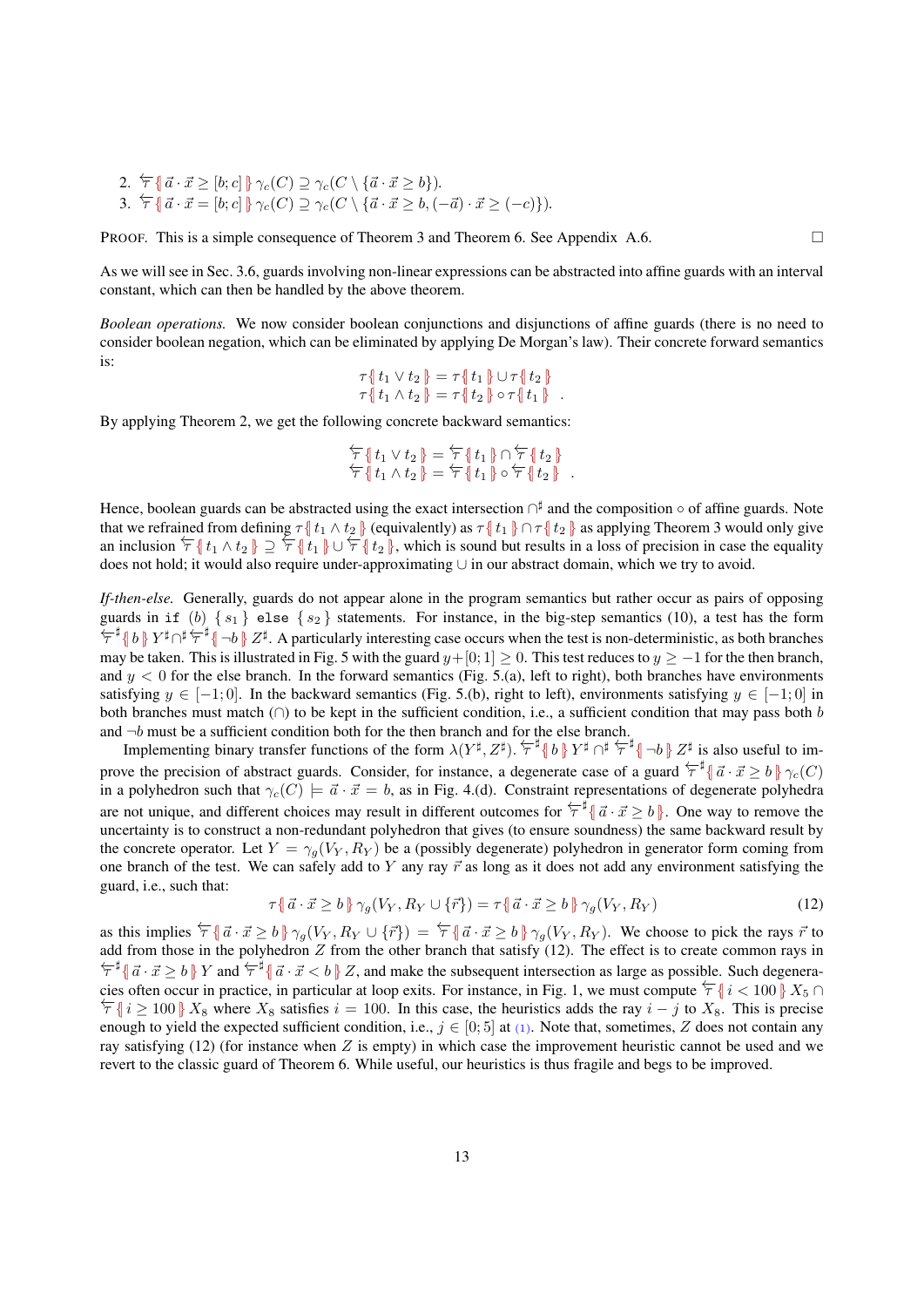

<span id="page-14-0"></span>Figure 5: Forward (a) and backward (b)–(c) semantics of if  $(y + [0; 1] \ge 0)$  {  $s_1$  } else {  $s_2$  }.

*Alternate abstractions.* In the preceding under-approximations of  $\overleftarrow{\tau} \setminus \overrightarrow{a} \cdot \overrightarrow{x} \geq b \setminus R$ , we chose to keep R intact in the result and add as many points from  $\{ \rho \mid \vec{a} \cdot \vec{\rho} < b \}$  as possible. However, the abstract function  $\overleftarrow{\tau}^{\sharp} \{ \vec{a} \cdot \vec{x} \geq b \} R^{\sharp}$ is not monotonic in  $R^{\sharp}$ . In particular, reducing  $R^{\sharp}$  may enable us to add more point from  $\{ \rho \mid \vec{a} \cdot \vec{\rho} < b \}$ , as shown in Fig. [6.](#page-15-0) There exists an infinite number of such under-approximations, and future work is required to design choice heuristics. There is, however, one interesting case: abstracting  $\overleftarrow{\tau} \parallel \vec{a} \cdot \vec{x} > b \parallel R$  as  $\{\rho \mid \vec{a} \cdot \vec{\rho} \leq b\}$ , ignoring  $R^2$  $R^2$ . Figure [5.](#page-14-0)(c) shows the result of applying this abstraction in an if (b)  $\{s_1\}$  else  $\{s_2\}$  statement. Intuitively, this consists in choosing to ignore one branch, and thus returning only the states that necessarily enter one branch (this is also how assert (b) statements are effectively modeled).

## *3.3. Projection*

Given a variable  $V$ , projecting  $V$  is a special form of assignment that forgets its value. Its concrete forward semantics is:

<span id="page-14-1"></span><sup>&</sup>lt;sup>2</sup>Current polyhedral abstract domains also support strict constraints, which makes it possible to abstract  $\overleftarrow{\tau} \setminus \overrightarrow{a} \cdot \overrightarrow{x} \geq b \setminus R$  similarly to  $\{\rho \mid \overrightarrow{a} \cdot \overrightarrow{x} \geq b\}$  $\vec{\rho} < b$  }. Using  $\{\rho \mid \vec{a} \cdot \vec{\rho} \leq b\}$  in this case would not be sound.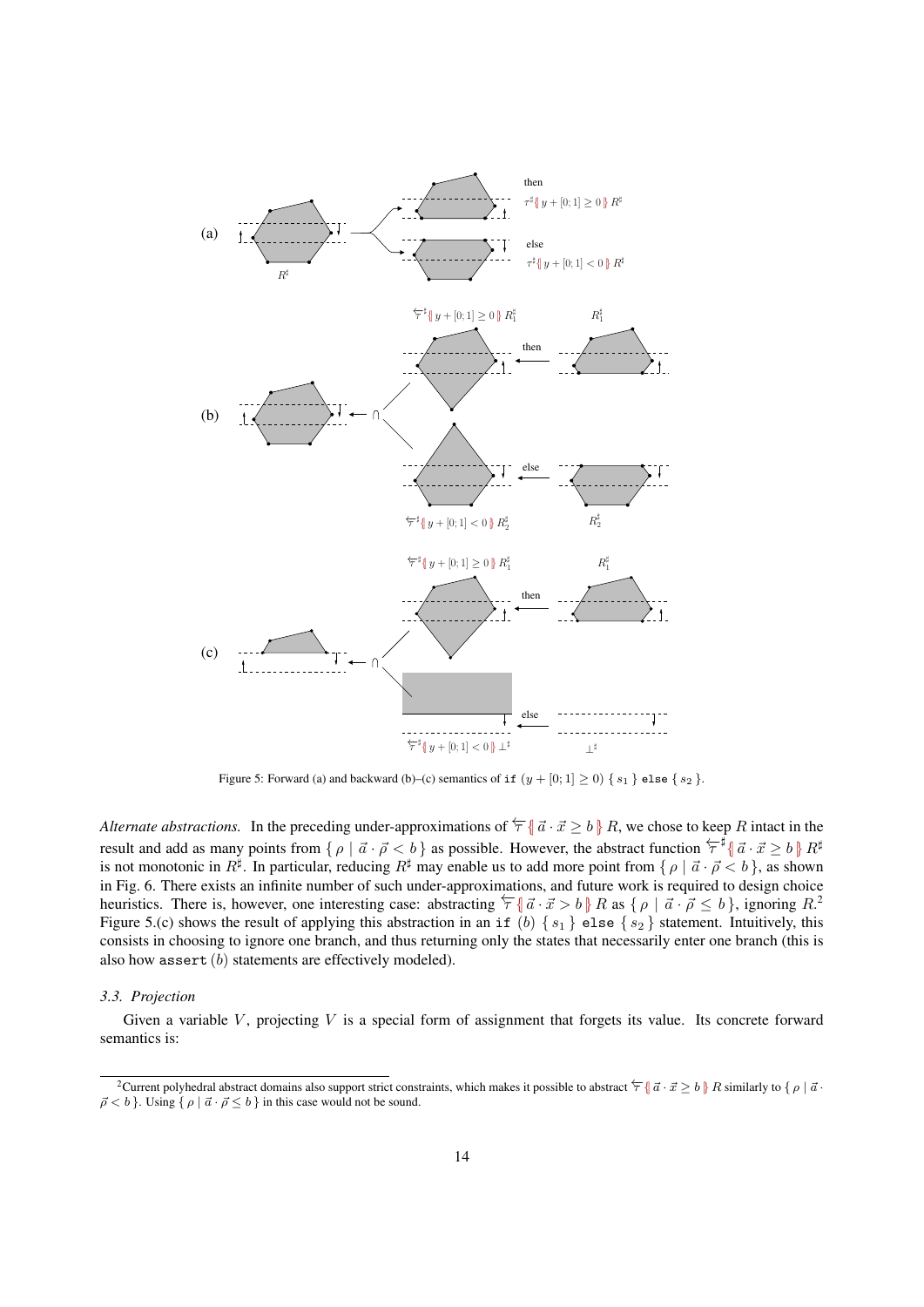



<span id="page-15-4"></span><span id="page-15-1"></span><span id="page-15-0"></span>Figure 7: Forward and backward projection  $x := [-\infty, +\infty]$ .

$$
\tau \{ V := [-\infty; +\infty] \mid\} R \quad \stackrel{\text{def}}{=} \quad \{ \rho[V \mapsto v] \mid \rho \in R, v \in \mathbb{R} \} \\ = \quad \{ \rho \in \mathcal{E} \mid \exists v \in \mathbb{R} : \rho[V \mapsto v] \in R \}
$$

and so, the corresponding concrete backward semantics is:

$$
\overleftarrow{\tau} \{ V := [-\infty; +\infty] \} R = \{ \rho \in \mathcal{E} \mid \forall v \in \mathbb{R} : \rho[V \mapsto v] \in R \} . \tag{13}
$$

This operator is illustrated in Fig. [7.](#page-15-1) We have the following property:

#### Theorem 8.

*If*  $R$  *is convex and closed, then*  $\overleftarrow{\tau} \parallel V := [-\infty; +\infty] \parallel R$  *is either*  $R$  *or*  $\emptyset$ *. Moreover,*  $\tau \setminus V := [-\infty, +\infty] \setminus R = R \iff \tau \setminus V := [-\infty, +\infty] \setminus R = R$ .

PROOF. See [Appendix A.7.](#page-30-0)

The backward projection can thus be efficiently and exactly implemented in any convex closed domain featuring an exact forward projection operator, which includes polyhedra, intervals, and octagons. We state:

<span id="page-15-5"></span>
$$
\overleftarrow{\tau}^{\sharp} \{ V := [-\infty; +\infty] \} X^{\sharp} \stackrel{\text{def}}{=} \begin{cases} X^{\sharp} & \text{if } \gamma(\tau^{\sharp} \{ V := [-\infty; +\infty] \} X^{\sharp}) = \gamma(X^{\sharp}) \\ \bot^{\sharp} & \text{otherwise} \end{cases} \tag{14}
$$

The projection is also useful to model variable addition and removal. Although we assumed, for the sake of simplicity, that  $V$  is fixed, adding variables locally will come handy to model assignments. We thus define in the concrete forward semantics (assuming that added variables are not initialized and can take any value in R):

$$
\tau \{\text{del } V \mid R \stackrel{\text{def}}{=} \{\rho \mid \exists v \in \mathbb{R} : \rho[V \mapsto v] \in R \}
$$
  

$$
\tau \{\text{add } V \mid R \stackrel{\text{def}}{=} \{\rho[V \mapsto v] \mid \rho \in R, v \in \mathbb{R} \}.
$$

The following identities on the concrete backward semantics come easily:

<span id="page-15-2"></span>
$$
\overleftarrow{\tau} {\text{del } V} = \tau {\text{add } V} \n\overleftarrow{\tau} {\text{add } V} = \tau {\text{del } V} \circ \overleftarrow{\tau} {\text{ }} V := [-\infty; +\infty] \}
$$
\n(15)

which allow modeling backward variable addition and removal in terms of their forward counterparts (which are exactly abstracted).

#### <span id="page-15-3"></span>*3.4. Assignments*

*Fallback operator.* We first note that, in the forward semantics, the projection over-approximates any assignment:  $\tau\{[V := \text{expr}\}\subseteq \tau\{[V := [-\infty; +\infty]\}$ . By Theorem [3](#page-8-0)[.6,](#page-8-7) we thus get  $\overleftarrow{\tau}\{[V := [-\infty; +\infty]\}\subseteq \overleftarrow{\tau}\{[V := \text{expr}\}$ : a sound backward projection can be used to under-approximate any assignment.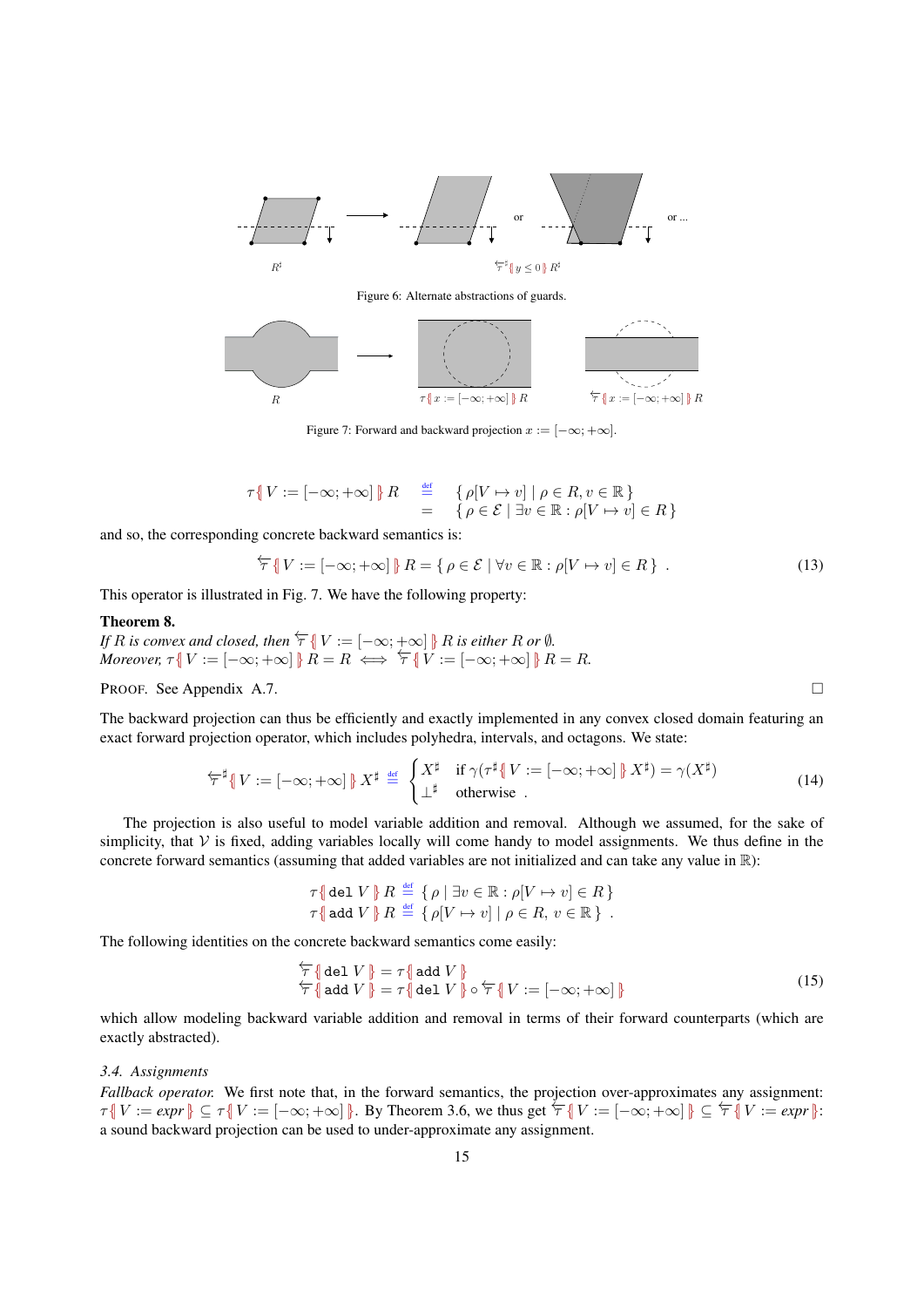

<span id="page-16-0"></span>Figure 8: Forward and backward non-deterministic shift  $x := x + [a, b]$ .

*Reduction to guard.* More interestingly, general assignments can be reduced to guards by introducing a temporary variable V'. We denote by  $[V/V']$  the renaming of V' as V (which is always capture-free as V should not occur in the argument). We have, in the concrete forward semantics:

$$
\tau\{\!\!\{ V:=e\,\}=[V/V']\circ\tau\{\!\!\{ \text{del } V\,\!\!\} \circ\tau\{\!\!\{ V'=e\,\!\!\} \circ\tau\{\!\!\{ \text{add } V'\,\!\!\}
$$

which implies in the concrete backward semantics, by [\(15\)](#page-15-2), Theorem [3,](#page-8-0) and the fact that  $\overline{[V/V']} = [V'/V]$ :

<span id="page-16-2"></span>
$$
\overleftarrow{\tau} \left\{ V := e \right\} = \overleftarrow{\tau} \left\{ \text{add } V' \right\} \circ \overleftarrow{\tau} \left\{ V' = e \right\} \circ \overleftarrow{\tau} \left\{ \text{del } V \right\} \circ \overleftarrow{\left\{ V' \right\}} \right\}
$$
\n
$$
= \tau \left\{ \text{del } V' \right\} \circ \overleftarrow{\tau} \left\{ V' := [-\infty; +\infty] \right\} \circ \overleftarrow{\tau} \left\{ V' = e \right\} \circ \tau \left\{ \text{add } V \right\} \circ [V'/V] . \tag{16}
$$

As the forward operators  $\tau$  add V | and  $\tau$  del V' |, the projection, as well as  $[V'/V]$ , can be exactly modeled in our abstract domains, a sound under-approximation of  $\overleftarrow{+}\left\{V:=e\right\}$  can be defined using the under-approximations of guards presented earlier. Note that the temporary variable is only required if V occurs in e. Otherwise,  $\tau \{V := e\}$ can be simplified as  $\tau \{ V = e \} \circ \tau \{ V := [-\infty; +\infty] \}$ , which yields directly:

$$
\overleftarrow{\tau} \, \llbracket V := e \rrbracket = \overleftarrow{\tau} \, \llbracket V := [-\infty; +\infty] \, \rrbracket \circ \overleftarrow{\tau} \, \llbracket V = e \rrbracket \ .
$$

In case of a degenerate polyhedron in a guard argument, Sec. [3.2](#page-11-0) relied on rays provided by another polyhedron to guide the operation. We do not have another polyhedron here, but we know that the guard is followed by a projection, hence, the heuristic is modified to use the rays  $\vec{e}_{V'}$  and  $-\vec{e}_{V'}$ , where  $\vec{e}_{V'}$  is the basis vector corresponding to the variable V'. Intuitively, we try to maximize the set of environments  $\rho$  such that the result of the guard contains  $\{ \rho[V' \mapsto v] \mid v \in \mathbb{R} \}$ , and so, will be kept by  $\overleftarrow{\tau} \{ V' := [-\infty; +\infty] \}$ .

*Direct assignments.* For some restricted, yet useful, classes of assignments, it is possible to express the backward semantics using only forward operators. This is the case, in particular, for purely non-deterministic assignments  $V := [a, b]$  (generalizing the projection), for variable shifts  $V := V + [a, b]$ , and for variable copies  $V := W$ . We can use the following theorem:

### Theorem 9.

- <span id="page-16-1"></span>1. *If*  $R$  *is a convex closed set, then:*  $\overleftarrow{\tau} \{ V := V + [a, b] \}$   $R = (\tau \{ V := V - a \} | R) \cap (\tau \{ V := V - b \} | R)$ .
- 2. If R is a convex closed set, then:  $\overleftarrow{\tau} \parallel V := [a; b] \parallel R =$
- $(\tau \{\!\!\{ V := [-\infty; +\infty] \!\!\} \circ (\tau \{\!\!\{ V := V a \!\!\} \cap \tau \{\!\!\{ V := V b \!\!\} \!\!\}) \circ \tau \{\!\!\{ V \ge a \wedge V \le b \!\!\} \! \}) R.$ 3. *If*  $V \neq W$ , then:  $\overleftarrow{\tau} \parallel V := W \parallel = \tau \parallel V := [-\infty; +\infty] \parallel \sigma \tau \parallel V = W \parallel$ .

PROOF. See [Appendix A.8.](#page-30-1) □

For instance, while the forward effect of a non-deterministic shift  $V := V+[a;b]$  is to inflate its argument, its backward effect will shrink it, as illustrated in Fig. [8.](#page-16-0) In the polyhedra and the octagon domains, as well as the interval domain except for 3, all the forward operations involved in Theorem [9](#page-16-1) are exact. As a consequence, Theorem [9](#page-16-1) yields sound and exact backward operators.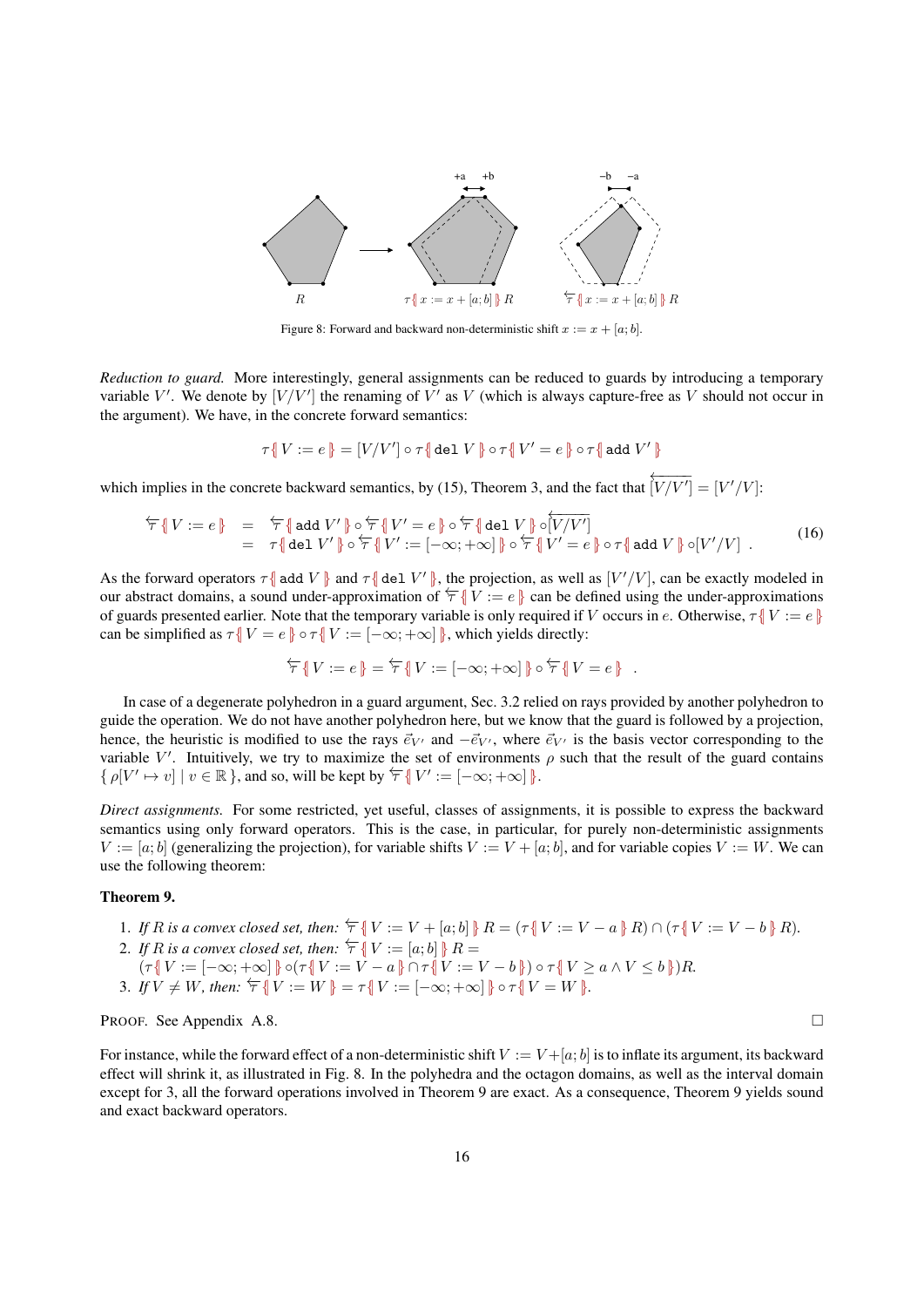Another interesting case is when the assigned expression e is invertible, i.e., there exists an expression, denoted  $e^{-1}$ , that allows recovering the initial value of the variable:

<span id="page-17-0"></span>
$$
\tau \{ V := e^{-1} \} \circ \tau \{ V := e \} = \tau \{ V := e \} \circ \tau \{ V := e^{-1} \} = \lambda R.R .
$$

Examples include: affine expressions  $e = \sum_{W \in \mathcal{V}} \alpha_W W + \beta$  where V appears in the expression (i.e.,  $\alpha_V \neq 0$ ); then:  $e^{-1} = (V - \beta - \sum_{W \in \mathcal{V} \setminus \{V\}} \alpha_W W)/\alpha_V$ . We then have:

**Theorem 10.** *If*  $V := e$  *is invertible then*  $\overleftarrow{\tau} \{ V := e \} = \tau \{ V := e^{-1} \}.$ 

PROOF. This is a simple consequence of Theorem [3](#page-8-0)[.8](#page-8-8) stating that, if f and g are monotonic and  $f \circ g = g \circ f = \lambda x.x$ ,  $\Box$ then  $\overline{f} = a$ .

When  $\tau \setminus V := e^{-1}$  can be exactly modeled in the abstract domain, then it also gives a sound and exact abstraction of  $\overleftarrow{\tau}$  {| V := e |}; this is the case for instance if e is affine in the polyhedra domain. However, if  $\tau^{\sharp}$  {| V := e<sup>-1</sup> } induces an over-approximation in the abstract domain (such as a general affine assignment in intervals or octagons), it cannot be used to soundly under-approximate  $\overleftarrow{\tau} \parallel V := e \parallel$ .

In practice, it is useful to decompose a complex assignment into a sequence of assignments that can be directly handled by Theorems. [9](#page-16-1)[–10;](#page-17-0) for instance:  $\overleftarrow{7} \parallel V := e + [a; b] \parallel = \overleftarrow{7} \parallel V := e \parallel \circ \overleftarrow{7} \parallel V := V + [a; b] \parallel$ . When possible, this results in a better precision than using the general formula [\(16\)](#page-16-2) as the general case uses a backward guard which often incurs some under-approximation.

#### *3.5. Lower widenings*

We now present lower widenings to compute fixpoints in finite time in the polyhedra, intervals, and octagons domains. Recall that a lower widening  $\nabla$  must respect two properties (Definition [1\)](#page-10-2): it must under-approximate ∩, and it must enforce termination. Lower widenings are introduced in [\[12\]](#page-32-11) but, up to our knowledge, and unlike (upper) widenings, no practical instance on infinite domains has ever been designed. We stress on the fact that lower widenings are very different from narrowing operators △ traditionally used in invariant inference. Both are used to accelerate the computation of decreasing iterations, but, while lower widenings under-approximate greatest fixpoints, narrowings refine an over-approximation of a least fixpoint. Lower widenings are designed to "jump below" fixpoints (in a similar way upper widenings "jump above" fixpoints), hence performing an induction, while narrowings "stay above" fixpoints (performing a refinement).

*Polyhedra.* The classic (upper) widening ∇ on polyhedra [\[15\]](#page-32-14) consists in keeping stable constraints and removing unstable ones. By analogy, we propose a lower widening that keeps only stable generators. Let  $V_P$  and  $R_P$  denote the vertices and rays of a polyhedron  $P = \gamma_q(V_P, R_P)$ . We define  $\overline{\vee}$  formally as:

<span id="page-17-2"></span><span id="page-17-1"></span>
$$
V_{A\underline{\nabla}B} \stackrel{\text{def}}{=} \{ \vec{v} \in V_A \mid \vec{v} \in B \}
$$
  
\n
$$
R_{A\underline{\nabla}B} \stackrel{\text{def}}{=} \{ \vec{r} \in R_A \mid B \oplus \mathbb{R}^+ \vec{r} = B \}
$$
\n
$$
(17)
$$

where checking the stability of rays involves the Minkowski sum operator  $\oplus$ , defined as  $A \oplus B \stackrel{\text{def}}{=} \{ \vec{a} + \vec{b} \mid \vec{a} \in A \}$  $A, \vec{b} \in B$  }, and  $\mathbb{R}^+ \vec{r} \stackrel{\text{\tiny def}}{=} {\lambda \vec{r} | \lambda \ge 0}$  }. We have:

**Theorem 11.**  $\triangledown$  *is a lower widening.* 

PROOF. See [Appendix A.9.](#page-31-0) □

This lower widening is illustrated in Fig. [9.](#page-18-1)

Generator representations are not unique, and the output of  $\nabla$  depends on the choice of representation. The same issue occurs for the standard widening. We can use a similar fix: we add to  $A \triangledown B$  any generator from B that is redundant with a generator in A.

The lower widening can also be refined in a classic way by permitting thresholds: given a finite set of vertices (resp. rays), each vertex  $\vec{v}$  (resp. ray  $\vec{r}$ ) included in both polyhedra A and B ( $\vec{v} \in A \land \vec{v} \in B$ , resp.  $A \oplus \mathbb{R}^+ \vec{r} =$  $A \wedge B \oplus \mathbb{R}^+ \vec{r} = B$ ) is added to  $A \nsubseteq B$ .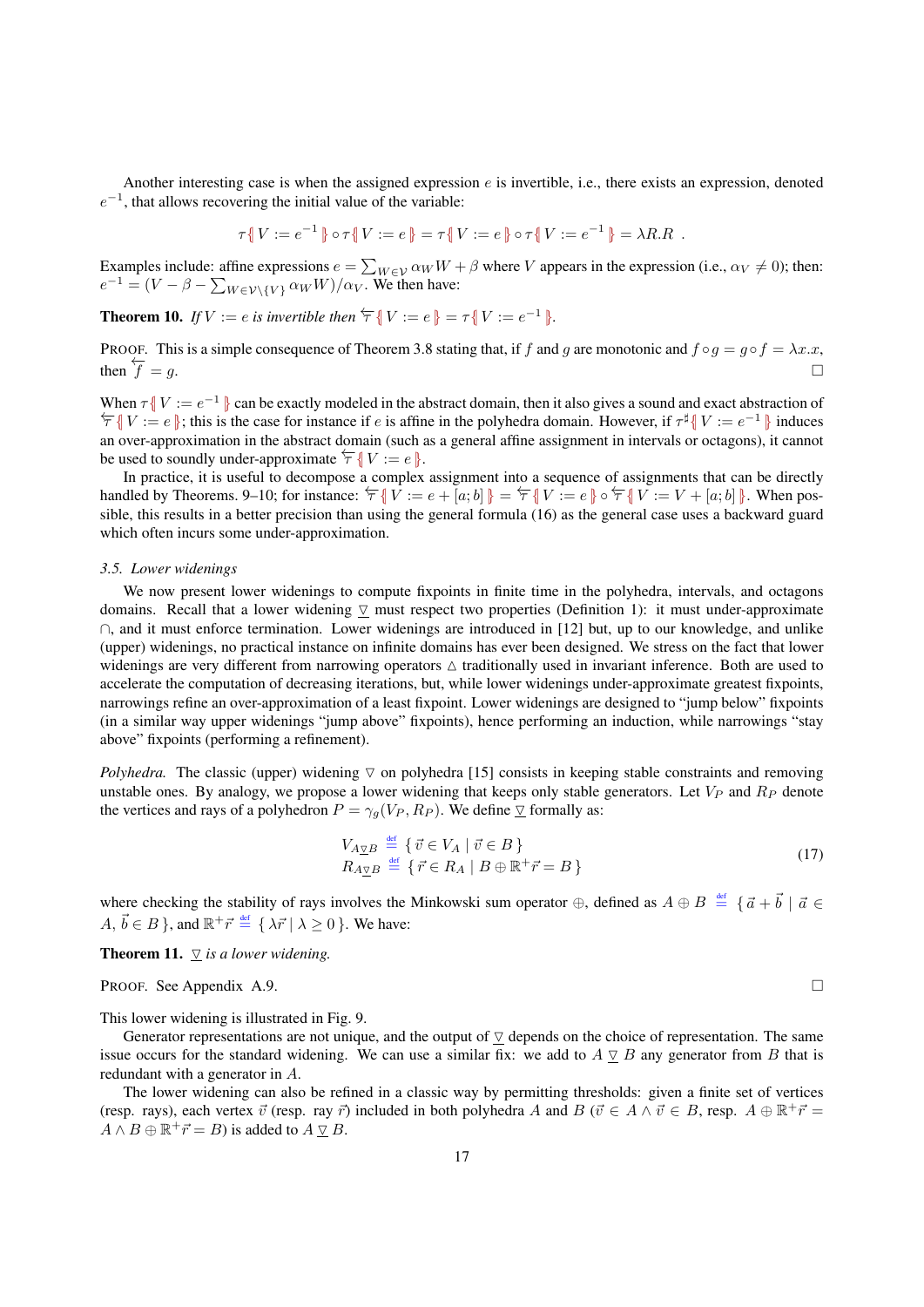

<span id="page-18-1"></span>Figure 9: Lower widening on polyhedra: unstable vertices (in gray) are removed.

*Intervals.* The classic (upper) widening on intervals [\[14\]](#page-32-13) simply sets unstable bounds to  $+\infty$  or  $-\infty$ . This is generally too coarse and, in practice, the interval widening also uses thresholds [\[13\]](#page-32-12): a finite set of predefined bounds is tested for stability before bailing out to infinity. For our lower widening, we also assume a finite set  $T$  of thresholds. The widening will then increase unstable lower bounds and decrease unstable upper bounds up to the next threshold, if possible:

<span id="page-18-3"></span>
$$
[a; b] \nabla [c; d] \quad \stackrel{\text{def}}{=} \quad \text{let } L \stackrel{\text{def}}{=} \{ t \in T \cup \{ a \} \mid a, c \le t \} \text{ in}
$$
\n
$$
\text{let } H \stackrel{\text{def}}{=} \{ t \in T \cup \{ b \} \mid t \le b, d \} \text{ in}
$$
\n
$$
\begin{cases}\n[\min L; \max H] & \text{if } L, H \neq \emptyset, \min L \le \max H \\
[c; c] & \text{otherwise if } a \le c = d \le b \\
[b; b] & \text{otherwise if } a < c \le d = b \\
\emptyset & \text{otherwise if } a = c \le d < b\n\end{cases} \tag{18}
$$

<span id="page-18-2"></span>When this is not possible (i.e., the intervals do not contain a threshold), we first try to construct a singleton before bailout out to  $\emptyset$ . We naturally choose [c; d] if it is a singleton. Otherwise, if a single bound is stable, we use it as singleton.

**Theorem 12.**  $\vee$  *is a lower widening.* 

## PROOF. See [Appendix A.10.](#page-31-1)

*Octagons.* The classic way [\[16\]](#page-33-0) to construct an (upper) widening on octagons consists in considering an octagon as a conjunction of constraints of the form  $\pm X \pm Y \in [a, b]$  and applying an interval widening independently on each constraint. The exact same method can be used to construct a lower widening.

As upper widenings, lower widenings perform dynamic approximations to solve an undecidable problem: although they work on infinitely many programs [\[35\]](#page-33-19), they also fail on infinitely many ones. Devising new widenings adapted to specific program classes is an important part of abstract domain design (see for instance [\[36,](#page-33-20) [37\]](#page-33-21) for advanced upper widenings on polyhedra and octagons). Our goal here was only to prove that lower widenings do exist by constructing a few simple ones. We leave the design of more complex lower widenings for future work.

#### <span id="page-18-0"></span>*3.6. Expression approximation*

We saw in Sections [3.2](#page-11-0) and [3.4](#page-15-3) that affine expressions play a special role when trying to abstract guards and assignments: they are easier to abstract precisely because polyhedra can represent affine constraints exactly. When encountering non-affine numeric expressions, one solution is to use one of the coarse fallback operators we proposed. When over-approximating forward operators, we proposed in [\[38\]](#page-33-22) a more precise solution consisting in abstracting non-affine expressions into affine ones with some non-determinism embedded in a constant interval (or constant coefficients). We now show that the very same principle can be applied to under-approximate backward operators.

Formally, we denote by  $e \sqsubseteq_D f$  the fact that a numeric or boolean expression f approximates e on an environment set  $D \subseteq \mathcal{E}$ , i.e.:

$$
e \sqsubseteq_D f \iff \forall \rho \in D : \llbracket e \rrbracket \rho \subseteq \llbracket f \rrbracket \rho .
$$

We showed in [\[38\]](#page-33-22) that, if  $e \sqsubseteq_D f$  and  $R \subseteq D$ , then:

$$
\tau \{ V := e \} R \subseteq \tau \{ V := f \} R
$$
  

$$
\tau \{ e \} R \subseteq \tau \{ f \} R
$$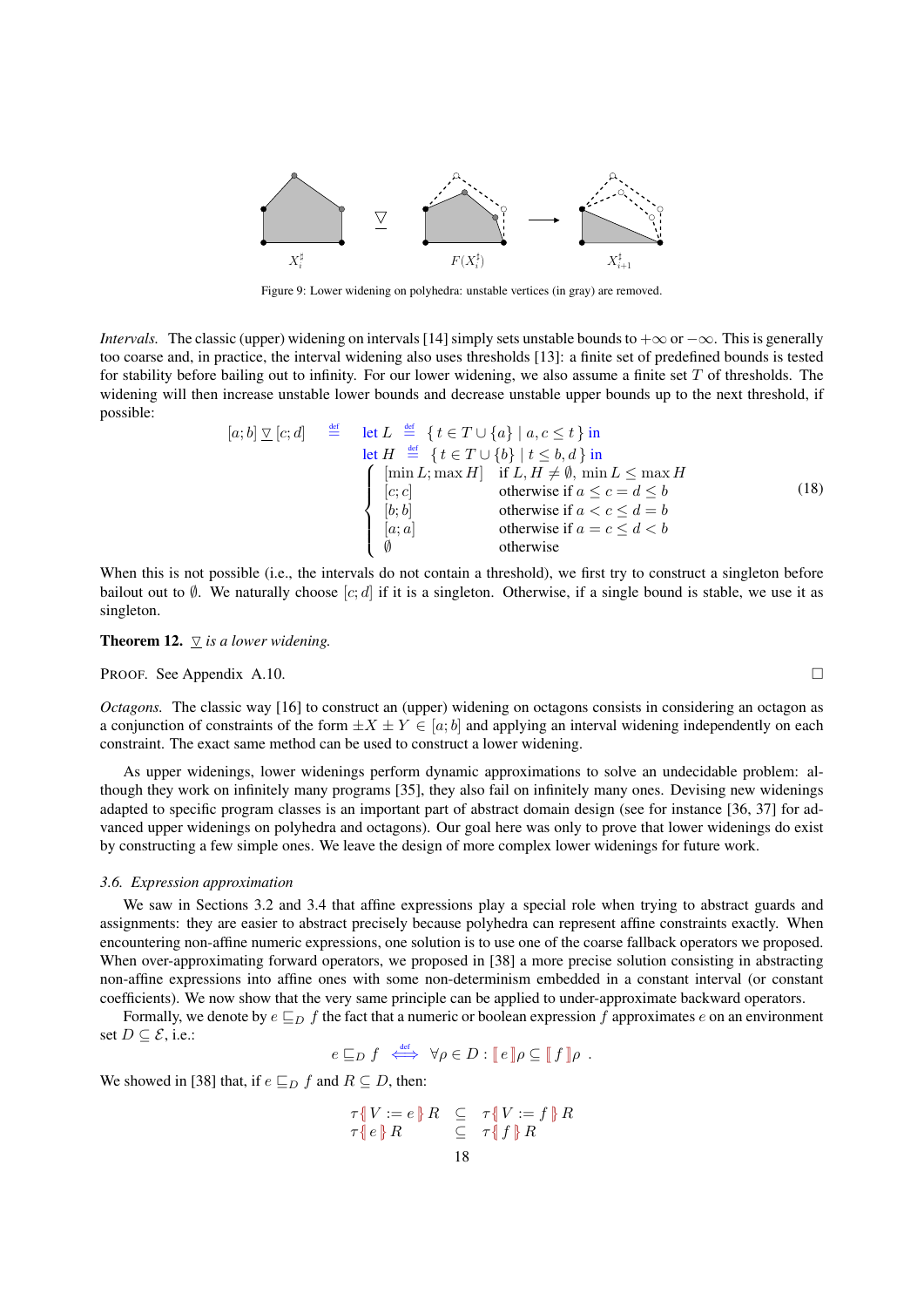i.e., e can be replaced with f in forward assignments and tests, which results in a sound over-approximation. For backward operators, we introduce the following properties:

**Theorem 13.** *If*  $e \sqsubseteq_D f$ , *then, for any*  $R \subseteq \mathcal{E}$ *:* 

<span id="page-19-1"></span>1.  $\overleftarrow{\tau} \parallel V := e \parallel R \supseteq (\overleftarrow{\tau} \parallel V := f \parallel R) \cap D.$ 2.  $\overleftarrow{\tau}$  { $e \nvert R \supset (\overleftarrow{\tau} \nvert f \rvert R) \cap D$ .

PROOF. See [Appendix A.11.](#page-31-2)

As a consequence, we can under-approximate  $\overleftarrow{\tau} \parallel V := e \parallel \gamma(R^{\sharp})$  in an abstract domain as  $(\overleftarrow{\tau}^{\sharp} \parallel V := f \parallel R^{\sharp}) \cap^{\sharp}$  $D^{\sharp}$  instead of  $\overleftarrow{\tau}^{\sharp} \{ V := e \} R^{\sharp}$  whenever  $e \sqsubseteq_{\gamma(D^{\sharp})} f$ . Similarly,  $\overleftarrow{\tau} \{ e \} \gamma(R^{\sharp})$  will be abstracted as  $(\overleftarrow{\tau}^{\sharp} \{ f \} R^{\sharp}) \cap^{\sharp}$  $D^{\sharp}$ . It remains to discuss the choice of f and  $D^{\sharp}$ . Our goal is to make the transformed statement easier to handle in our abstract domain. Hence, we exploit the so-called "linearization" technique [\[38\]](#page-33-22), which converts an arbitrary expression into an expression of the form  $\sum_{V \in \mathcal{V}} \alpha_V V + [a; b]$  by performing interval arithmetic on non-linear expression parts. The transformation is parametrized by a set of variable bounds, which can be extracted from  $D^{\sharp}$ , and outputs an expression f satisfying  $e \subseteq_{\gamma(D^{\sharp})} f$ . For instance, it will transform  $\overleftarrow{\tau}^{\sharp} \setminus X := Y \times Z \setminus R^{\sharp}$  into  $(\overleftarrow{\tau}^{\sharp} \setminus X := 0.5 \times Y + [-0.5; 0.5] \setminus R^{\sharp}) \cap^{\sharp} D^{\sharp}$  if  $\gamma(D^{\sharp})$  implies that  $Y, Z \in [0, 1]$ . On the one hand, a smaller  $D^{\sharp}$  ensures that the expression f is tighter, and so,  $\overleftarrow{I}$   $V := f$  is more precise, i.e., provides a larger under-approximation. On the other hand, a smaller  $D^{\sharp}$  mechanically reduces the precision of  $(\overline{\tau}^{\sharp} \{ V := f \} R^{\sharp}) \cap^{\sharp} D^{\sharp}$  due to the intersection with  $D^{\sharp}$ . In order to maximize the result of the backward assignment, the intersection should avoid discarding states from  $\overleftarrow{\tau}$  { $V := f \overrightarrow{}_{\tau} (R^{\sharp})$ . A practical solution is to use as  $D^{\sharp}$  the result of a prior invariance analysis. Indeed, we know that, in the concrete,  $\overleftarrow{\tau} \left\{ V := e \right\} \gamma(R^{\sharp}) \subseteq \gamma(D^{\sharp})$  as the concrete backward sufficient condition is always a subset of the concrete reachable states.

It may seem counter-intuitive that *over-approximating* expressions results in *under-approximating* backward transfer functions. Observe that over-approximations enlarge the non-determinism of expressions, and so, make it less likely to find sufficient conditions holding for all cases.

#### <span id="page-19-0"></span>*3.7. Integers*

Up to now, we have assumed a real semantics, with environments in  $V \to \mathbb{R}$ . We now consider an integer version of the semantics, denoted as  $\overleftarrow{T}$  s |. Only three modifications are required compared to Fig. [3:](#page-7-0) environments live in  $\mathcal{E} \stackrel{\text{def}}{=} \mathcal{V} \to \mathbb{Z}$ , constants are integer  $\llbracket [a;b] \rrbracket_{\mathbb{Z}} \rho \stackrel{\text{def}}{=} \{ x \in \mathbb{Z} \mid a \leq x \leq b \}$ , and the result of  $v_1/v_2$  is truncated in  $\llbracket e_1/e_2 \rrbracket_{\mathbb{Z}} \rho$ . For the sake of simplicity, we assume division-free expressions in the rest of this section (in practice, an integer division  $a/b$  can be abstracted using a real-division and modeling truncation as a shift by some value in a non-deterministic interval:  $a/b + [-1; 1]$ ; this follows the expression approximation scheme of Sec. [3.6\)](#page-18-0).

*Forward abstraction.* When it comes to constraints-based abstractions (such as polyhedra, integers or octagons), a set C of constraints now represents only the integer points  $\gamma_{\mathbb{Z}}(C)$  that satisfy them:

$$
\gamma_{\mathbb{Z}}(C) \stackrel{\text{def}}{=} \gamma_c(C) \cap \mathbb{Z}^n .
$$

Forward abstract transfer functions can be constructed using the following observation: *Any sound forward abstraction for the real semantics is also a sound forward abstraction for the integer semantics.* However, exactness is not always maintained. For instance, projection on polyhedra is exact with respect to  $\gamma_c$ , but not with respect to  $\gamma_{\mathbb{Z}}$  (as projecting integer sets gives rise to congruence relations that cannot be represented in polyhedra). In practice [\[39\]](#page-33-23), operator applications are followed by a refinement phase that exploits integerness properties to tighten constraints (i.e., applies transformations that are sound with respect to  $\gamma_{\mathbb{Z}}$  but not  $\gamma_c$ ).

*Backward abstraction.* We now discuss this tactic for backward under-approximating operators. For affine guards  $\vec{a} \cdot \vec{x} \geq b$ , both [\(11\)](#page-12-2) and Theorem [6](#page-12-1) are still valid when considering the integer semantics:

**Theorem 14.**  $\gamma_{\mathbb{Z}}(C \setminus {\vec{a}} \cdot \vec{x} \geq b) \subseteq \overleftarrow{\tau_{\mathbb{Z}}} {\vec{a}} \cdot \vec{x} \geq b {\vec{b}} \gamma_{\mathbb{Z}}(C)$ *.*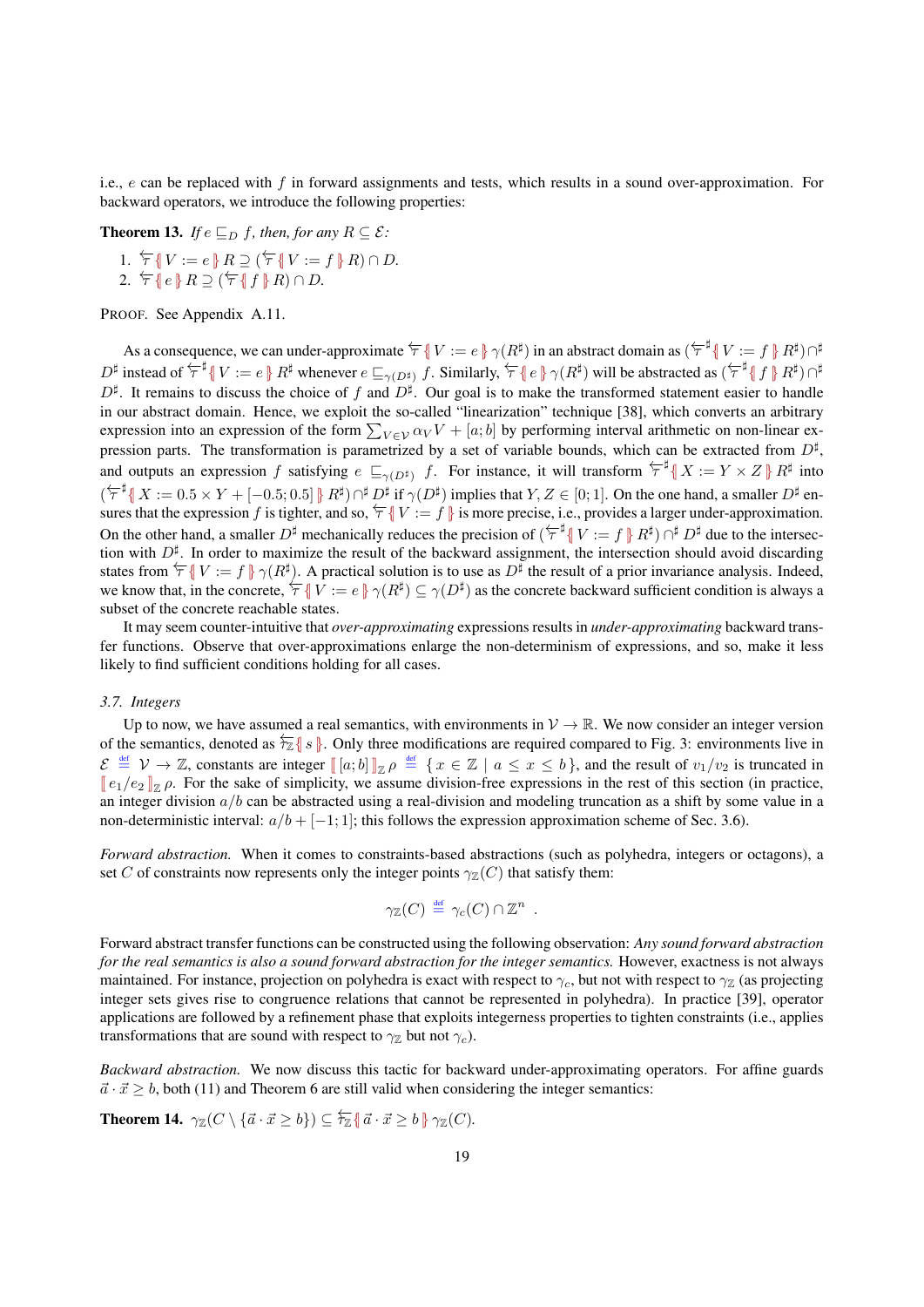**PROOF.** The proof is identical to that of Theorem [6.](#page-12-1)

Hence, the operators from Sec. [3.2](#page-11-0) can be soundly reused as-is. Some improvement in precision can be achieved by abstracting  $\overleftarrow{T_z}$   $\overrightarrow{a} \cdot \overrightarrow{x} > b$  } as  $\overleftarrow{T_z}$   $\overrightarrow{a} \cdot \overrightarrow{x} \geq b + 1$  } instead of  $\overleftarrow{T_z}$   $\overrightarrow{a} \cdot \overrightarrow{x} \geq b$  } (this optimization was used implicitly in the example of Fig. [1\)](#page-2-0). Moreover, instead of removing only the constraints that are redundant with  $\vec{a} \cdot \vec{x} \geq b$ with respect to  $\gamma_c$ , it becomes possible to remove redundant constraints with respect to  $\gamma_z$ . This removes a larger number of constraints, yielding a larger (i.e., more precise) under-approximation, but it requires the use of integer linear programming methods, which have a high complexity. In practice, a cost versus precision trade-off would need to be reached, which we leave as future work.

The backward integer projection is:

$$
\overleftarrow{\tau_{\mathbb{Z}}}\left\{V:=\left[-\infty;+\infty\right]\right\}R=\left\{\rho\in\mathcal{V}\to\mathbb{Z}\mid\forall v\in\mathbb{Z}:\rho[V\mapsto v]\in R\right\}\ .
$$

We have the following slight variant of Theorem [8:](#page-15-4)

**Theorem 15.** If R is convex closed in  $\mathbb{R}^n$ , then:

$$
\overleftarrow{\tau_{\mathbb{Z}}}\{\,V:= [-\infty; +\infty] \,\}\big\}(R\cap\mathbb{Z}^n) = \begin{cases} R\cap\mathbb{Z}^n & \text{if } \tau \{\,V:= [-\infty; +\infty] \,\}\,R = R \\ \emptyset & \text{otherwise} \end{cases}
$$

PROOF. The proof stems from the fact that, if R is convex,  $\forall v \in \mathbb{Z} : \rho[V \mapsto v] \in R \iff \forall v \in \mathbb{R} : \rho[V \mapsto v] \in R$ .

Hence, we can reuse as-is the backward projection operator [\(14\)](#page-15-5). This operator still performs a check using the exact forward projection in the real field,  $\gamma(\tau^\sharp \{ V := [-\infty; +\infty] \mid\} X^\sharp) = \gamma(X^\sharp)$ , but actually computes an exact backward projection for integers.

Finally, the general formula for backward assignments [\(16\)](#page-16-2) is still valid in the context of an integer semantics. The special assignments described in Theorems [9](#page-16-1) and [10](#page-17-0) are also valid when replacing  $\tau\{V := e\}$  and  $\overleftarrow{\tau}\{V := e\}$ with  $\tau_{\mathbb{Z}}\{V := e\}$  and  $\overleftarrow{\tau_{\mathbb{Z}}}\{V := e\}$ . Recall that these cases reduce the backward semantics to a forward one; hence, after abstraction, soundness of the backward function requires the exactness of the forward operators used (as the over-approximation must also be an under-approximation). We should then be careful that an exact forward abstract operator for  $\gamma_c$  may not be exact for  $\gamma_{\mathbb{Z}}$  (one example is the projection operator).

We have demonstrated in this section that, the same way an abstract domain for  $\mathbb{R}^n$  can be used to abstract an integer forward semantics, the backward operators we proposed for  $\mathbb{R}^n$  can also be used to find sufficient conditions on integer programs. The same caveat applies: while soundness is easy to achieve, ensuring more precision requires taking into account the integerness properties.

#### *3.8. Joins and disjunctions*

*Joins.* In invariance analyses, unions of environment sets are computed at every control-flow join. Naturally, a large effort in abstract analysis design is spent designing precise and efficient over-approximating abstractions of unions. By the duality of Theorem [3](#page-8-0)[.2,](#page-8-1) such joins do not occur in sufficient condition analyses; they are replaced with intersections ∩ at control-flow splits, which are extremely easy to abstract in many domains (such as polyhedra, octagons, and intervals). Hence, we avoid the thorny issue of designing under-approximations of *arbitrary* unions. We do underapproximate unions as part of guard operators (Sec. [3.2\)](#page-11-0), but these have a very specific form which helped us design sensible approximations.

*Disjunctive completion.* Convex domains, such as polyhedra, cannot exactly represent unions, which must be overapproximated (e.g., by the convex hull for polyhedra). When the incurred loss of precision is unacceptable, one solution is to use a disjunctive completion [\[40\]](#page-33-24), i.e., maintain a set of polyhedra  $X_1^{\sharp}, \ldots, X_m^{\sharp}$  that represent symbolically the union of several polyhedra:

$$
\gamma_d(X_1^{\sharp},\ldots,X_m^{\sharp}) \stackrel{\text{def}}{=} \bigcup_i \gamma(X_i^{\sharp}) \ .
$$

This idea can be carried to sufficient condition analysis. Together with the support for strict constraints, symbolic disjunctions allow representing exactly the semantics of guards  $\overleftarrow{\tau} \parallel \vec{a} \cdot \vec{x} \ge b \parallel R = R \cup \{ \rho \in \mathcal{E} \mid \vec{a} \cdot \vec{\rho} < b \}$ ; we simply add a new polyhedron representing  $\vec{a} \cdot \vec{\rho} < b$  to the abstraction of R (we assume here that our polyhedron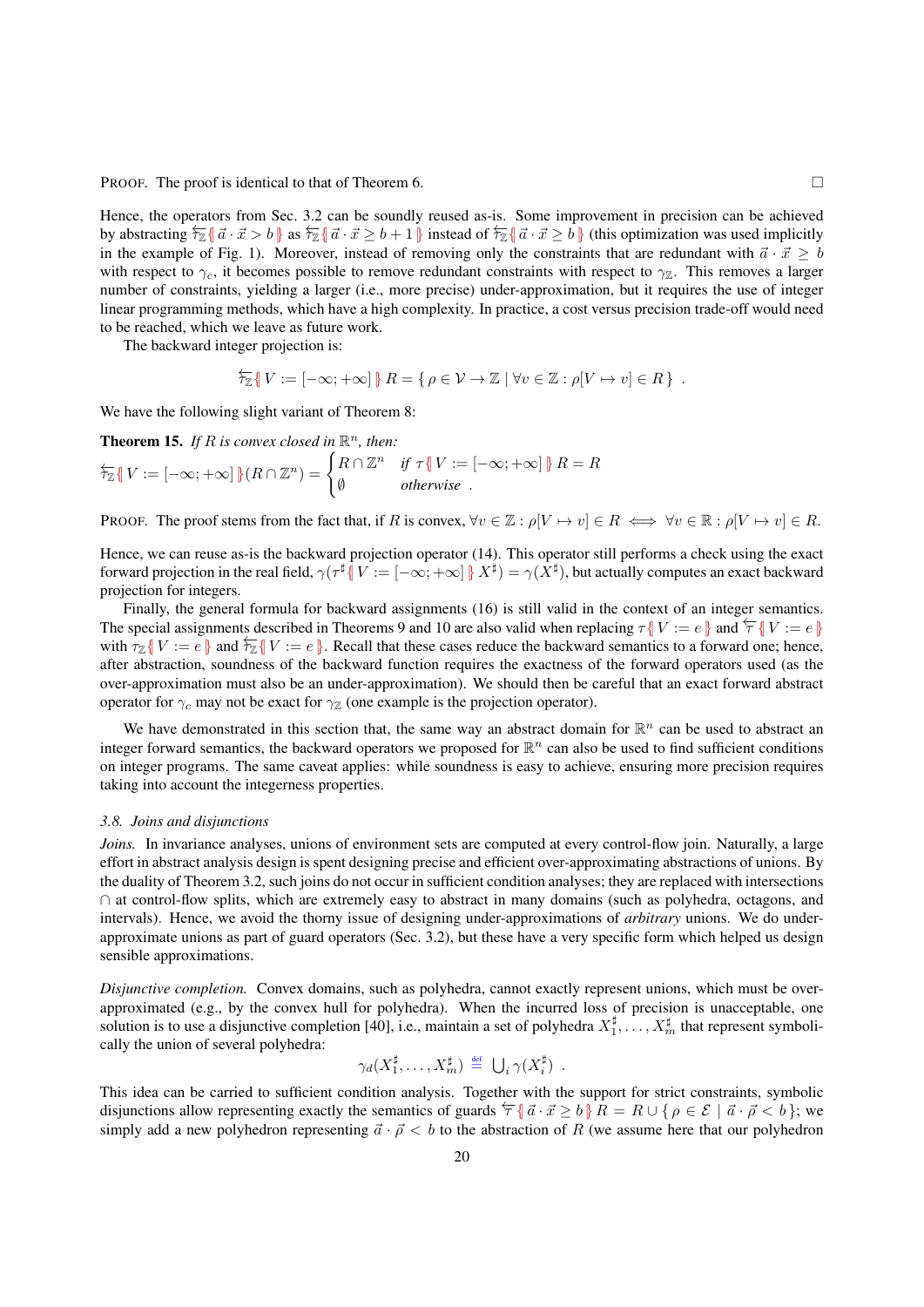domain can express exactly strict constraints, which is the case of most modern ones [\[39\]](#page-33-23)). In an invariance analysis using disjunctive completions, forward operators are applied independently to each element, which is justified by the fact that concrete forward operators are ∪-morphisms. We can also apply backward operators element-wise; the soundness comes from the sup-∪-morphism property of the concrete semantics (Theorem [2](#page-8-5)[.2\)](#page-8-9):

<span id="page-21-1"></span>
$$
\overleftarrow{\tau} \{ s \} (\bigcup_i X_i) \supseteq \bigcup_i \overleftarrow{\tau} \{ s \} X_i
$$
\n
$$
(\overleftarrow{\tau} \{ s \} \circ \gamma_d)(X_1^{\sharp}, \dots, X_m^{\sharp})
$$
\n
$$
= \overleftarrow{\tau} \{ s \} (\bigcup_i \gamma(X_i^{\sharp}))
$$
\n
$$
\sum_i \bigcup_i (\overleftarrow{\tau} \{ s \} \cap \gamma_i) \bigcup_i Y_{\sharp}^{\sharp}
$$
\n(19)

$$
\supseteq \bigcup_{i} \overline{\langle \tau \ {\mathbf{1}} s \ {\mathbf{0}} \ \gamma \rangle} X_{i}^{\sharp}
$$
\n
$$
\supseteq \bigcup_{i} \overline{\langle \gamma \ {\mathbf{0}} \ \overline{\tau}^{\sharp} \ {\mathbf{1}} s \ {\mathbf{0}} \ \gamma \rangle} X_{i}^{\sharp}
$$
\n
$$
= \left( \gamma_{d} \ {\mathbf{0}} \ \overline{\tau}^{\sharp} \ {\mathbf{1}} s \ {\mathbf{0}} \right) (X_{1}^{\sharp}, \ldots, X_{m}^{\sharp})
$$

Note that [\(19\)](#page-21-1) is generally not an equality: unlike invariant analyses, partitioning the environment set already induces a loss of precision in the concrete. The main practical concern when using a disjunctive completion remains to limit the number of abstract elements. A classic technique in over-approximating invariant analyses consists in replacing some abstract elements with their abstract join when their number exceeds a threshold. We can use existing heuristics to choose which disjoints to keep and which to abstract but, as we are interested in under-approximations, we would discard abstract elements instead of joining them. Future work is required to tune such strategies to the need of sufficient condition analyses.

We stress on the fact that, unlike other analyses (such as [\[19\]](#page-33-3)) that fully rely on disjunctive completions, our use of disjunctive completion is optional: it can be used to gain precision, but it is not necessary to achieve soundness.

#### <span id="page-21-0"></span>4. Semantic extensions

hence, we have:

In the two preceding sections, we stated and abstracted the problem of inferring sufficient conditions for a program on its initial states so that all its executions obey a given global program invariant. In this section, we broaden a little the scope of the problem by discussing the inference of inevitability conditions and of conditions on the program environment. More precisely, we show that these can be reduced, in certain limited cases, to the problem solved previously.

#### *4.1. Inferring inevitability*

Recall our original statement of the sufficient condition inference problem on transition systems (Sec. [2.1\)](#page-4-2): given an initial set  $I \subseteq \Sigma$  and the error state  $\omega \in \Sigma$ , we compute  $I \cap \text{cond}(\Sigma \setminus \{\omega\})$ , which corresponds to the initial states in I that guarantee that no computation reaches the error state  $\omega$ .

Instead of requiring that a system always satisfies an invariant, we may require that it enters a certain state after some time. We can transform this problem into an invariance one by adding a flag variable f set non-deterministically and asserting the condition. For instance, given the program while  $(b)$  {  $P$  } and a condition  $c$ , we would construct:

while (b) { if ([0; 1]) { 
$$
f := 1
$$
}; assert ( $c \vee \neg f$ );  $P$ }; assert ( $f = 1$ )

Then, every execution starting in cond( $\Sigma \setminus {\omega}$ ) never encounters any error and, either reaches a state satisfying c, or never reaches the end of the program.

This construction is not sufficient to prove inevitability properties: we need to exclude initial states with executions that do not reach the end of the program (i.e., they loop forever on non-error states). We use an idea by Cousot and Cousot  $[28]$  and enrich the transition system with a counter variable l counting execution steps down starting from some positive value and stopping at 0 when reaching the end of the program. More precisely, given the transition system  $(\Sigma, \tau)$  and target set  $T \subseteq \Sigma$ , we construct  $(\Sigma', \tau')$  and  $T'$  as follows:

$$
\Sigma' \stackrel{\text{def}}{=} \Sigma \times \mathbb{N}
$$
  

$$
((\sigma, l), (\sigma', l')) \in \tau' \iff ((\sigma \notin T \land (\sigma, \sigma') \in \tau) \lor \sigma = \sigma' \in T) \land l = l' + 1
$$
  

$$
T' \stackrel{\text{def}}{=} \{ (\sigma, l) \in \Sigma' \mid l > 0 \lor \sigma \in T \}
$$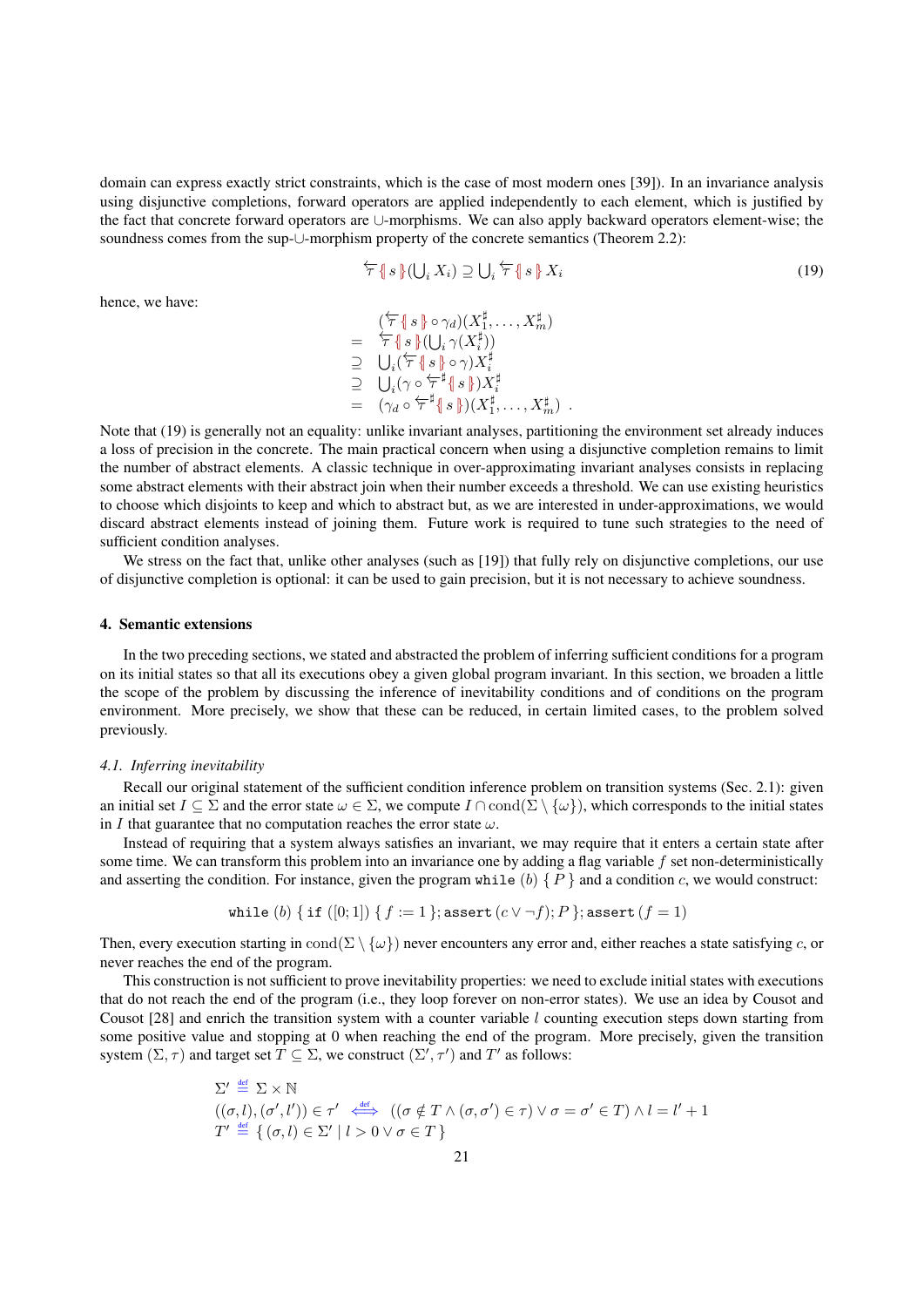<span id="page-22-2"></span>and compute  $cond(T')$  in  $(\Sigma', \tau')$ . The following theorem is similar to Theorem [1,](#page-4-3) but targets inevitability instead of invariance:

## Theorem 16.

 $\partial f(\sigma, l) \in \text{cond}(T')$ , then all the traces starting in  $\sigma$  eventually enter a state in T. *If the non-determinism in*  $\tau$  *is finite, the converse holds.* 

PROOF. See [Appendix A.12.](#page-32-15)

Due to the requirement on the non-determinism in  $\tau$ , the transformation is not always complete. Completeness requires a finite non-determinism, i.e.  $\forall \sigma : \text{post}(\{\sigma\})$  is finite (note that this is weaker than requiring a bounded non-determinism, i.e.,  $\exists n \in \mathbb{N} : \forall \sigma : |\text{post}(\{\sigma\})| \leq n$ ). In particular, the finiteness restriction prevents completeness when analyzing fair systems, as an infinite number of countable choices must be performed, e.g.:

while  $([0; 1]) \{ P; n := [-\infty; \infty];$  while  $(n > 0) \{ Q; n := n - 1 \} \}$ .

However, if the number of infinite choices is bounded, they can be embedded as fresh non-initialized variables to obtain a program with finite non-determinism. It remains to develop abstract domains able to reason precisely on the program counter  $l$ , which we leave as future work (we can look at  $[28, 41]$  $[28, 41]$  for inspiration).

#### <span id="page-22-1"></span>*4.2. Inferring conditions on the environment*

In our semantics, for a program to be correct, it must never fail whatever the sequence of values chosen at each non-deterministic choice. Intuitively, the semantics has no control on the sequence of non-deterministic values and must thus assume the worst. We can additionally support another kind of non-determinism, called inputs, that the semantics can control to steer the program and prevents its failure. We wish to infer sufficient conditions on the inputs such that any sequence of inputs satisfying the conditions leads to an error-free execution. For instance, given the integer program:

while 
$$
(x > 0)
$$
 {  $i :=$  input();  $x := x - i$  }

that decrements  $x$  by a user-specified amount at each step until it reaches  $0$ , we wish to infer sufficient conditions on the sequence of inputs (in addition to the initial state) so that  $x \ge 0$ , is always satisfied. We suggest transforming this problem into an inference problem on initial states only, by adding extra variables, a and b, representing the bounds of the input statements, and inferring sufficient conditions on these bounds. The program becomes:

while 
$$
(x > 0)
$$
 {  $i := [-\infty, \infty]$ ; assume  $(i \ge a \land i \le b)$ ;  $x := x - i$  }

and the semantics cond({ $\rho | \rho(x) \ge 0$ }) infers that  $x = 0 \vee (x > 0 \wedge b \le 1)$  is a sufficient initial condition. This transformation is not complete: we only look for uniform sufficient conditions (i.e., conditions that do not depend on the loop iteration). More work is required to infer non-uniform, or temporal conditions.

*Game semantics.* We can view the sufficient condition inference problem as a two player game: the Player controls initial states and the value of inputs, and forces the program to satisfy an invariant, while the Opponent controls nondeterministic choices, and seeks to invalidate the invariant. The analogy stops here because our framework is currently limited to making the Player choose all its moves in advance, negating completely the interleaving of player moves that makes the gist of game semantics.

#### <span id="page-22-0"></span>5. Implementation

We have implemented the abstract analysis described in Sec. [3,](#page-9-0) which infers sufficient conditions on the initial states of a program so that it never violates any user-specified assertion. Our implementation is currently a simple proof-of-concept: it analyzes a toy language, featuring only numeric integer and real expressions. Moreover, it does not support the semantics extensions described in Sec. [4.](#page-21-0)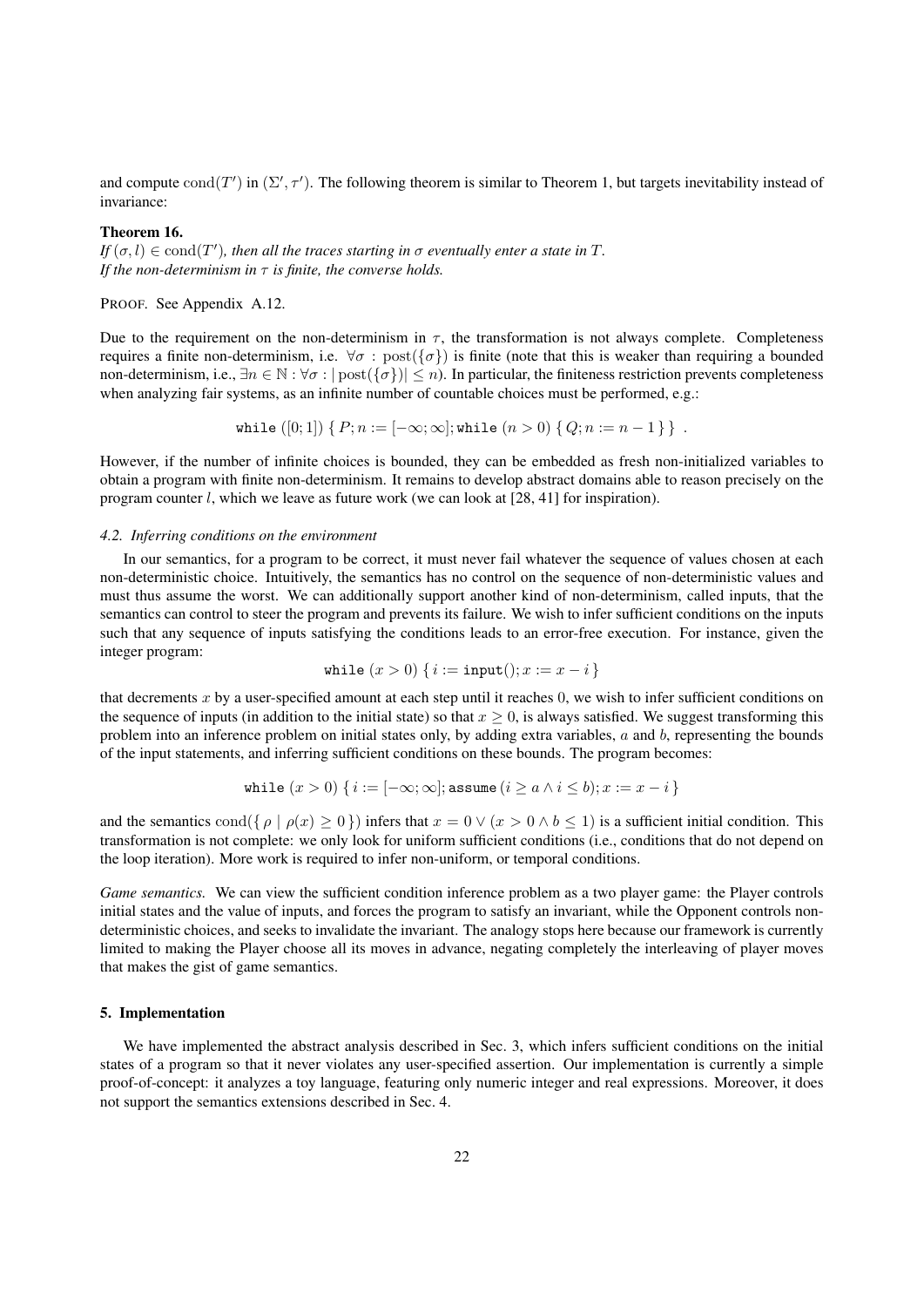| invariant                                                | backward iteration 1 $(\bigcap^{\sharp})$              | backward iteration 2 $(\nabla)$                       |
|----------------------------------------------------------|--------------------------------------------------------|-------------------------------------------------------|
| (9) $i = 100 \land j \in [0; 105]$                       | $i = 100 \land j \in [0; 105]$                         | $i = 100 \land j \in [0; 105]$                        |
| (8) $\mathbf{i} = 100 \land \mathbf{j} \in [0; 110]$     | $i = 100 \land j \in [0; 105]$                         | $i = 100 \land j \in [0; 105]$                        |
| (7) $i \in [1; 100] \wedge j \ge 0 \wedge i - j \ge -10$ | $i \in [1; 100] \wedge j \geq 0 \wedge i - j \geq -10$ | $i \in [1; 100] \wedge j \geq 0 \wedge i - j \geq -5$ |
| (6) $i \in [1; 100] \wedge j \ge 0 \wedge i - j \ge -9$  | $i \in [1; 100] \wedge j \ge 0 \wedge i - j \ge -9$    | $i \in [1; 100] \wedge j \geq 0 \wedge i - j \geq -4$ |
| (5) $i \in [0; 99] \wedge j \ge 0 \wedge i - j \ge -10$  | $i \in [0; 99] \wedge j \geq 0 \wedge i - j \geq -10$  | $i \in [0; 99] \wedge j \geq 0 \wedge i - j \geq -5$  |
| (4) $i \in [0; 100] \wedge j \ge 0 \wedge i - j \ge -10$ | $i \in [0; 100] \wedge j \geq 0 \wedge i - j \geq -5$  | $i \in [0; 100] \wedge j \geq 0 \wedge i - j \geq -5$ |
| (3) $i = 0 \land j \in [0; 10]$                          | $i = 0 \wedge j \in [0; 10]$                           | $\mathtt{i} = 0 \land \mathtt{j} \in [0;5]$           |

<span id="page-23-0"></span>Figure 10: Analysis of the program from Fig. [1](#page-2-0) with our prototype, showing the result of the invariance analysis and the subsequent two iterations of backward analysis.

*Analyzer.* The analyzer is based on the polyhedra abstract domain and computes a big-step semantics similar to [\(10\)](#page-10-1) by induction on the program syntax. The program is analyzed in two phases. Firstly, the analyzer performs a standard over-approximating forward analysis using the classic polyhedra domain, and stores polyhedral invariants at each program point. Secondly, it performs an under-approximating backward analysis using the polyhedra operators described in Sec. [3.](#page-9-0) The invariants gathered during the first pass are used at two key locations. Firstly, to perform abstractions of non-linear expressions, as described in Sec. [3.6.](#page-18-0) Secondly, to bootstrap greatest fixpoint computations, using a meaningful over-approximation instead of  $\top^{\sharp}$ . We exploit here the fact that the sufficient conditions we compute are always subsets of the reachable states. To analyze loops, we employ our simple lower widening [\(17\)](#page-17-1) that removes unstable generators (without threshold). We also employ classic techniques to improve the analysis of loops, which translate easily to sufficient condition analysis: unrolling the first few loop iterations, replacing the first applications of  $\nabla$  (resp.  $\nabla$ ) with  $\cup^{\sharp}$  (resp.  $\cap^{\sharp}$ ), and refining the fixpoint abstraction with a few extra loop iterations without (upper nor lower) widening.

All the abstract operators are implemented using the Apron library [\[39\]](#page-33-23). Although Apron only supports overapproximating operators for forward and backward invariant analyses, it did not prove difficult to synthesize the underapproximating sufficient condition operators as a combination of exact polyhedra operators (including conversions between constraints and generators and redundancy removal) and some direct manipulation of the constraint and generator representations.

The analyzer is freely available in source form and also features a web-based interface [\[42\]](#page-33-26).

*Analysis examples.* Our prototype is able to analyze our motivating example from Fig. [1.](#page-2-0) The polyhedra computed at each program point during the analysis are presented in Fig. [10.](#page-23-0) The first column presents the result of the invariance analysis (we do not detail the forward iterates with upper widening, which are standard). Then, the analysis performs two iterations of backward analysis, shown in the second and third column, before stabilizing. Note that the first iteration uses a meet  $\cap^{\sharp}$  instead of the lower widening  $\vee$ . The most salient point is the derivation of i – j  $\geq$  –5 at line (7) in the last column, which corresponds to the analysis of the loop guard i < 100:  $\overleftarrow{\tau}^{\sharp} \setminus i \leq 99 \overline{\} X_5^{\sharp} \cap^{\sharp}$  $\forall \bar{\tau}^{\sharp}$  { i  $\geq 100$  }  $X_{8}^{\sharp}$ . This computation incorporates information from the assertion following the loop into the loop invariant. It is then only a matter of setting i to its value upon entering the loop, 0, to get the property we seek:  $j \le 5$ .

As second example we consider the Bubble Sort program in Fig. [11,](#page-24-0) which already illustrated the seminal work of Cousot and Halbwachs [\[15\]](#page-32-14) on invariant inference using polyhedra. The sorting algorithm is abstracted by removing all array accesses; they are replaced with bound check assertions, while array element comparisons are replaced with a non-deterministic choice.

Analyzing this program gives, as invariant at the program end (20):  $B \leq N$ , and, as sufficient condition at the program entry (1):  $\top^{\sharp}$ . We have thus proved that the program never performs any array bound error, which is to be expected.

To motivate the use of sufficient conditions for program verification, we analyze next an incorrect version of the program, were the B is initialized to N+1 instead of N at (1). Our analysis then finds that  $N \le 0$  is a sufficient condition for the program to be correct. Indeed, a sure way to ensure the absence of error is to prevent the inner loop (containing the assertion) to be executed, which is ensured by this condition. In fact, this is the optimal condition as, when  $N \ge 1$ , the program necessarily enters the inner loop and performs a failed bound check. Note that the inferred condition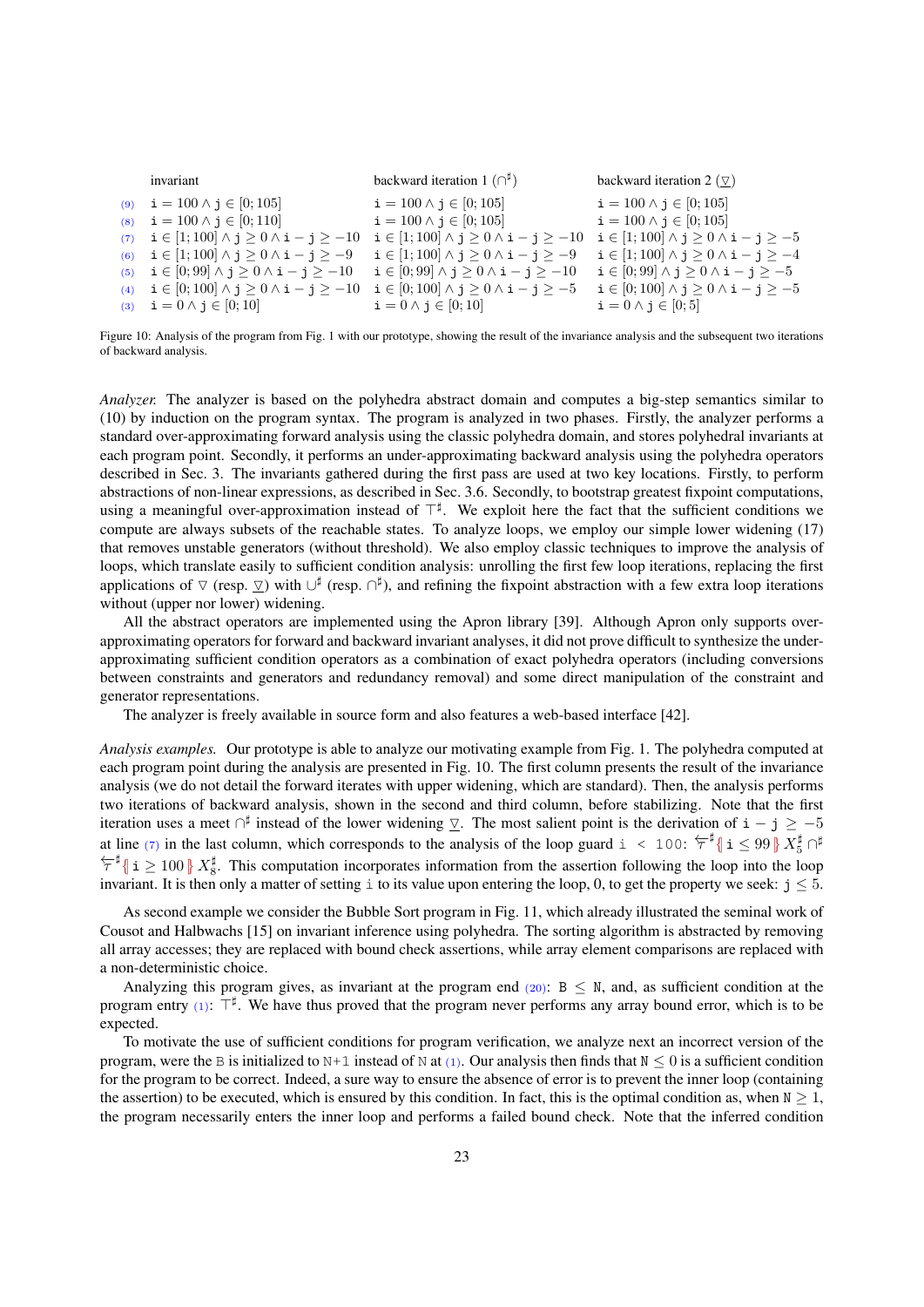```
(1) B = N;
(2) while (3) (B \ge 1) {
   (4) J = 1;(5) T = 0;(6) while (7) (J \leq B - 1) {
        (8) assert (J \ge 1 \& 0 \& J \le N \& 0 \& J + 1 \ge 1 \& 0 \& J + 1 \le N);(9) if ([0;1] == 1) { (10) T = J (11) } else { (12) };(13) J = J + 1
   (14)(15) if (T == 0) \{ (16) return (17) \} else \{ (18) \};(19) B = T
(20)}
```
<span id="page-24-0"></span>Figure 11: Bubble Sort example form [\[15\]](#page-32-14) and analyzed by our prototype.

gathers program executions that never enter the outer loop (when  $N < 0$ ) and executions that perform an iteration of the outer loop (when  $N = 0$ ): it has merged information coming from distinct program paths. Finally, we analyze the same incorrect program but negate the assertion in order to force an array bound check error. In that case, our analysis infers that  $N = 1$  is a sufficient condition so that, whenever (8) is executed, an array bound check failure occurs. In fact, this indeed corresponds to a counter-example (although our analysis does not currently infer that (8) is reached). Moreover, note that, in fact, any value  $N \geq 1$  is bound to result in a bound check error. Even though the precise, concrete sufficient condition  $N \geq 1$  can be expressed in the polyhedra abstract domain, the abstract analysis returns a strict under-approximation:  $N = 1$ . This loss of precision is caused by our use of non-exact abstract operators during the analysis.

#### <span id="page-24-1"></span>6. Comparison with related work

Abstract interpretation [\[12\]](#page-32-11) is concerned with all forms of exact and approximate abstract reasoning on systems and programs. However, the vast majority of applications are concerned with over-approximations, including the design of many numeric abstract domains able to infer a variety of invariants with different cost versus precision trade-offs. There are fewer works on sufficient condition inference, especially using under-approximations. In his work on abstract debugging, Bourdoncle [\[17\]](#page-33-1) introduces sufficient conditions, denoted *always*(T), but only focuses on deterministic systems (i.e.,  $\tilde{pr} = \text{pre}$ ). He mentions that classic domains, such as intervals, are inadequate to express under-approximations as they are not closed under complementation, but he does not propose an alternative. Moy [\[19\]](#page-33-3) solves this issue by allowing disjunctions of abstract states, which corresponds to path enumerations and can grow arbitrarily large. Lev-Ami et al. [\[21\]](#page-33-5) derive under-approximations from over-approximations by assuming that abstract domains are closed by complementation (or negation, when seen as formulas). Brauer et al. [\[3\]](#page-32-2) employ boolean formulas on a bit-vector domain, which is necessarily finite, and employ a SAT solver to generate underapproximations by quantifier elimination. These approaches rely on very expressive (and so, costly) abstractions, and cannot be applied to more scalable ones, such as intervals or octagons.

Our approach consists instead in choosing an existing scalable numeric domain based on the properties we wish to infer, and then designing new transfer functions. Abstract interpretation provides a tool, Galois connection, that guides the systematic design of over-approximating operators and ensures (local) optimality. Only recently has this construction been adapted to the systematic design of under-approximations, in two main works. Firstly, Schmidt [\[18\]](#page-33-2) defines Galois connections (and so best operators) for all four backward/forward over-/under-approximation cases using a higher-order powerset construction. Secondly, Masse [\[5\]](#page-32-4) proposes an analysis parametrized by arbitrary ´ temporal properties, including  $\widetilde{pre}$  operators, based on abstract domains for lower closure operators. We shy away from these higher-order constructions. We may lose optimality and generality, but achieve a more straightforward and, we believe, practical and scalable framework. Additionally, such constructions give rise to existentially quantified domains, i.e., the meaning of an abstract property is no longer "all program executions satisfy the property" but "there exists a program execution satisfying the property", so that over-approximating the property under-approximates its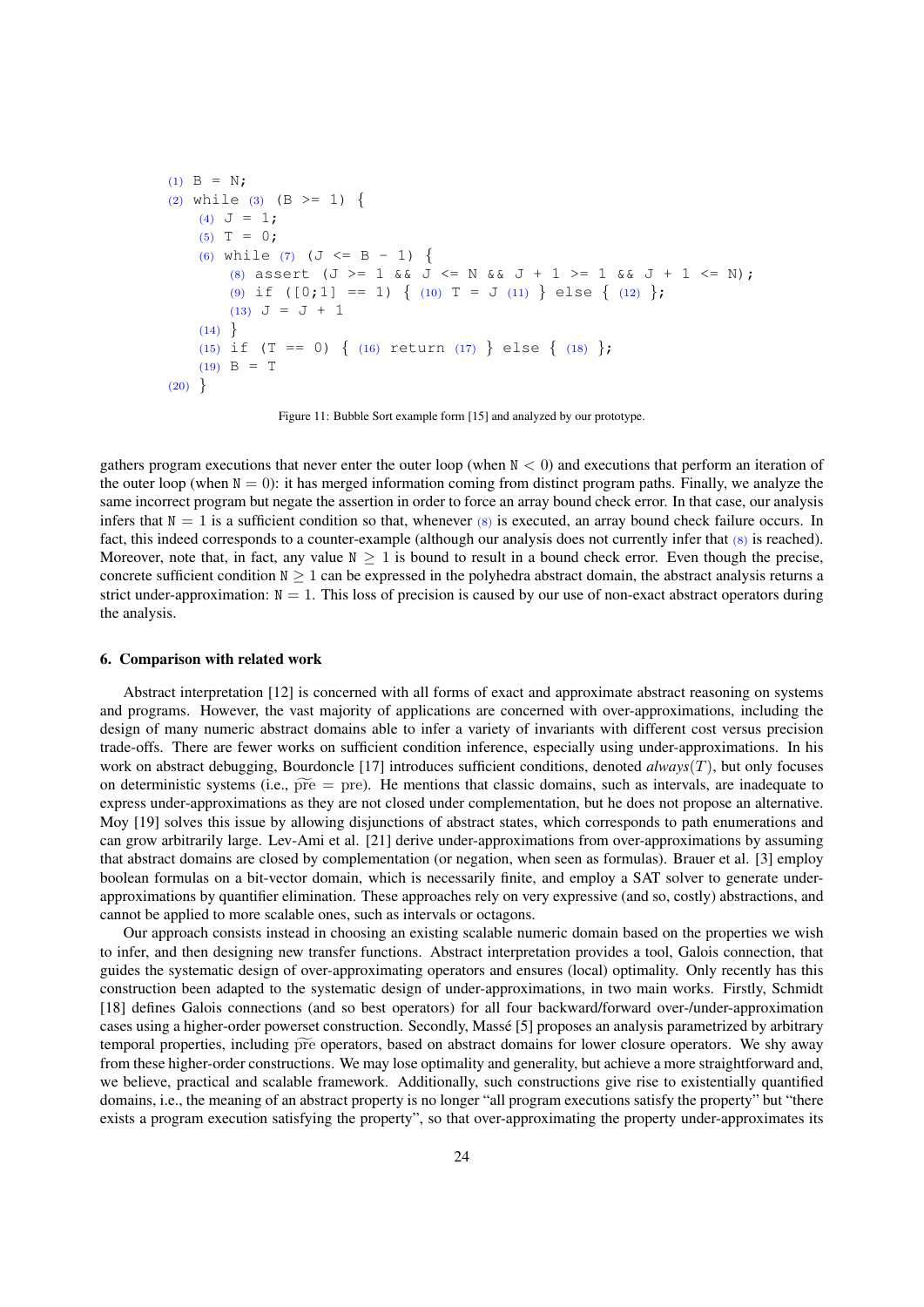meaning. Such abstractions are developed theoretically by Schmidt [\[22\]](#page-33-6), while Goubault and Putot [\[23\]](#page-33-7) provide a fully developed instance dedicated to abstracting computations on reals. On the contrary, we do not change the semantics of abstract elements, but only add new transfer functions, and achieve the same algorithmic complexity as forward analyses.

In [\[27\]](#page-33-11), Cousot et al. propose a backward precondition analysis for contracts. It differs from the weakest precondition approach we follow in its treatment of non-determinism: it keeps states that, for some sequence of choices (but not necessarily all), give rise to a non-erroneous execution. Our handling of inevitability is directly inspired from the termination analysis of Cousot and Cousot [\[28\]](#page-33-12).

Weakest liberal preconditions, introduced by Dijkstra [\[6\]](#page-32-5), can be used to discuss about sufficient conditions. A large body of work has been devoted to their study. However, most applications to program analysis fall in the scope of deductive methods (such as [\[43\]](#page-33-27)) based on exact reasoning using human-assisted tools. Although abstractions appear (as user-provided annotations or when the program is statically transformed into an abstract model), the automated computation is not actually performed in an abstract domain and does not use dynamic abstractions (such as widenings) to guarantee the termination and efficiency of the analysis, unlike our method .

## <span id="page-25-0"></span>7. Conclusion

In this article, we have presented a method to automatically infer sufficient conditions on numeric programs using abstract interpretation. The method takes into account two key aspects of sufficient conditions: the handling of non-determinism and the need to use under-approximations. Our construction is based on a systematic derivation of a backward sufficient condition semantics from a given forward invariant semantics, employing a backward "dualization" operator. By analyzing the properties of this operator, we showed how to construct the semantics and abstract it in a modular way. We then presented under-approximating abstract operators, including a lower widening to accelerate the analysis of loops, for three classic numeric domains: intervals, octagons, and polyhedra.

Despite our proof-of-concept implementation and early experimental results on very small examples, our construction and results are very preliminary and remain mostly untried. Our hope with this article is mainly to convince the reader that this constitutes a fruitful avenue of research.

Future work include the design of improved abstract operators, in particular guards (which cannot be exactly abstracted and currently rely on improvable heuristics) as well as widenings (a key adjustment variable in all abstract interpretation based analyses). We also wish to explore the design of new numeric domains that are better adapted to the inference of sufficient conditions, and study the use of partial disjunctive completions. While, on the concrete level, our semantics can be used to infer inevitability conditions and conditions on the inputs from the environment, we only experimented our abstractions on the inference of sufficient initial conditions for programs to be correct. We wish to experiment on the first two applications as well, which will surely uncover the need for new abstract domains (for instance, to represent non-uniform conditions on inputs, or to represent ranking functions that are useful to infer inevitability properties). Our long-term goal is the design of a sufficient condition generator tool for large-scale programs with a realistic semantics and apply it to the automatic generation of counter-examples.

## <span id="page-25-1"></span>Appendix A. Proofs

#### <span id="page-25-2"></span>*Appendix A.1. Proof of Theorem [1](#page-4-3)*

PROOF. We prove: (1)  $\forall T, X : inv(cond(T)) \subseteq T$  and (2)  $inv(X) \subseteq T \implies X \subseteq cond(T)$ .

This is actually a special case and a consequence of the properties from Theorems [2](#page-8-5) and [3,](#page-8-0) that are proved below. Indeed, by definition,  $inv(I) = \text{lfp}_I \lambda X.X \cup post(X)$ . By Theorem [3.](#page-8-0)[11,](#page-8-4)  $inv(T) = gf_T \lambda X.X \cap post(X)$ . We will also prove with Theorem [2](#page-8-5) that post = pre, so that  $\text{inv}(T) = \text{gfp}_T \lambda X. X \cap \text{pr}(X) = \text{cond}(T)$ . We will also prove as a side-effect of Theorem [3](#page-8-0)[.11](#page-8-4) that inv is a ∪-morphism. By Theorem [2](#page-8-5)[.6,](#page-8-10) (inv, cond) then forms a Galois connection and we have  $inv(X) \subseteq T \iff X \subseteq cond(T)$ . This implies immediately (2). By setting  $X = cond(T)$ , this also implies (1).  $\Box$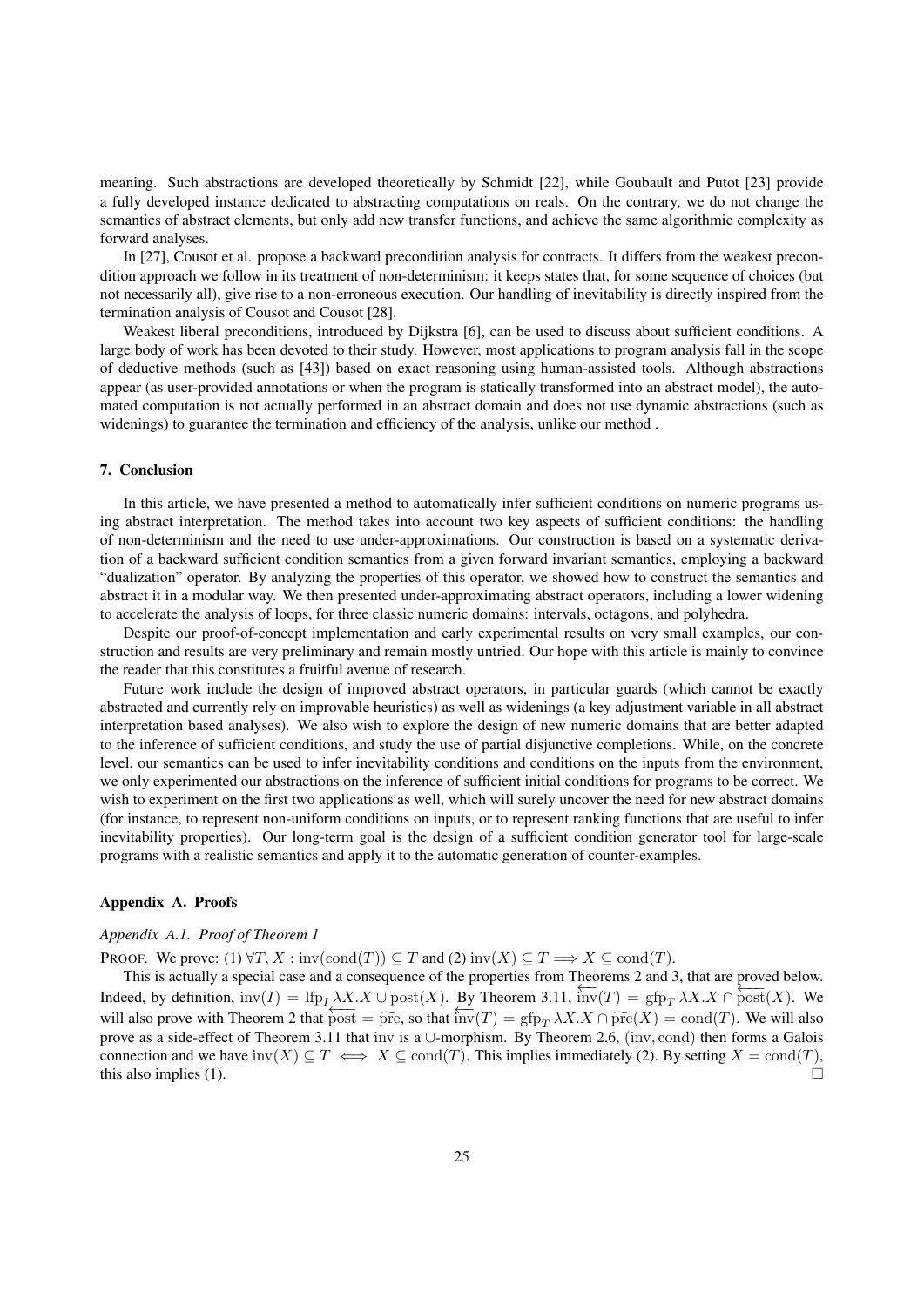## <span id="page-26-0"></span>*Appendix A.2. Proof of Theorem [2](#page-8-5)*

PROOF.

1. We prove:  $\overleftarrow{f}$  is monotonic and a ∩-morphism.

If  $A \subseteq B$ , then  $f(\lbrace a \rbrace) \subseteq A$  implies  $f(\lbrace a \rbrace) \subseteq B$ , and so,  $\overleftarrow{f}(A) \subseteq \overleftarrow{f}(B)$ , which proves the monotony.  $\text{Moreover, } f(\cap_{i\in I}B_i) = \{a \mid f(\{a\}) \subseteq \cap_{i\in I}B_i\} = \{a \mid \wedge_{i\in I} f(\{a\}) \subseteq B_i\} = \cap_{i\in I} \{a \mid f(\{a\}) \subseteq B_i\}$  $B_i$  } =  $\bigcap_{i \in I} f(B_i)$ , and so,  $\overline{f}$  is a  $\cap$ -morphism.

- 2. We prove:  $\overleftarrow{f}$  is a sup-∪-morphism. The sup-∪-morphism property is a consequence of the monotony of  $\overleftarrow{f}$ :  $\forall i \in I : B_i \subseteq \bigcup_{j \in I} B_j$ , so,  $\overleftarrow{f}(B_i) \subseteq$  $\overline{f}(\bigcup_{j\in I} B_j)$  and  $\bigcup_{i\in I} \overline{f}(B_i) \subseteq \overline{f}(\bigcup_{j\in I} B_j)$ . To prove that  $\overline{f}$  is not necessarily a ∪-morphism, consider the ∪-morphism f such that  $f(\{a\}) = \{x, y\}$ . Then,  $\overline{f}(\{x\}) = \overline{f}(\{y\}) = \emptyset$  but  $\overline{f}(\{x,y\}) = \{a\} \supsetneq \emptyset = \overline{f}(\{x\}) \cup \overline{f}(\{y\}).$ To prove that  $\overline{f}$  is not necessarily strict, consider the ∪-morphism f such that  $f(\{a\}) = \emptyset$ . Then,  $\overline{f}(\emptyset) =$  ${a} \supseteq \emptyset$ .
- 3. We prove: If f is monotonic, then  $\overleftarrow{f} \circ f$  is extensive.

$$
a \in (\mathfrak{f} \circ f)(A)
$$
  
\n
$$
\iff f(\{a\}) \subseteq f(A) \qquad \text{def. of } \mathfrak{f} \mathfrak{f}
$$
  
\n
$$
\iff a \in A. \qquad \text{ (monotony of } f \mathfrak{f})
$$

The equivalence on the last line does not always hold, i.e.,  $\overleftarrow{f} \circ f$  is generally not the identity. As counterexample, consider a monotonic f such that  $f({a}) = f({b})$ . Then,  $(\overline{f} \circ f)(\overline{a}) = \{a, b\} \supseteq \{a\}$ .

4. We prove: If *f* is a ∪-morphism, then  $f \circ \overleftarrow{f}$  is reductive.

$$
b \in (f \circ f)(B)
$$
  
\n
$$
\iff \exists a \in f(B), b \in f(\{a\}) \qquad \text{[} \cup \text{-morphism} \text{]}
$$
  
\n
$$
\iff \exists a, f(\{a\}) \subseteq B, b \in f(\{a\}) \qquad \text{[} \text{def. of } \text{--}\text{]}
$$
  
\n
$$
\Rightarrow b \in B.
$$

The equivalence on the last line does not always hold, i.e.,  $f \circ \overleftarrow{f}$  is generally not the identity. As counterexample, consider a ∪-morphism f such that  $b \notin Im(f)$ . Then,  $(f \circ f)(\{b\}) = f(\emptyset) = \emptyset \subsetneq \{b\}$ .

5. We prove: If f is extensive, then  $\overleftarrow{f}$  is reductive.

$$
a \in \overleftarrow{f}(B)
$$
  
\n
$$
\iff f(\{a\}) \subseteq B \qquad \text{def. of} \in \S
$$
  
\n
$$
\implies a \in B.
$$
 \qquad \text{existsivity of } f \S

If  $f$  is instead reductive, then the last implication is reversed.

6. We prove: If f is a ∪-morphism, then  $A \subseteq \overleftarrow{f}(B) \iff f(A) \subseteq B$ .

$$
A \subseteq \overleftarrow{f}(B)
$$
  
\n
$$
\iff \forall a \in A : f(\{a\}) \subseteq B \qquad \text{def. of } \overleftarrow{S}
$$
  
\n
$$
\iff \cup_{a \in A} f(\{a\}) \subseteq B \qquad \text{if } \cup \text{-morphism } \overrightarrow{S}
$$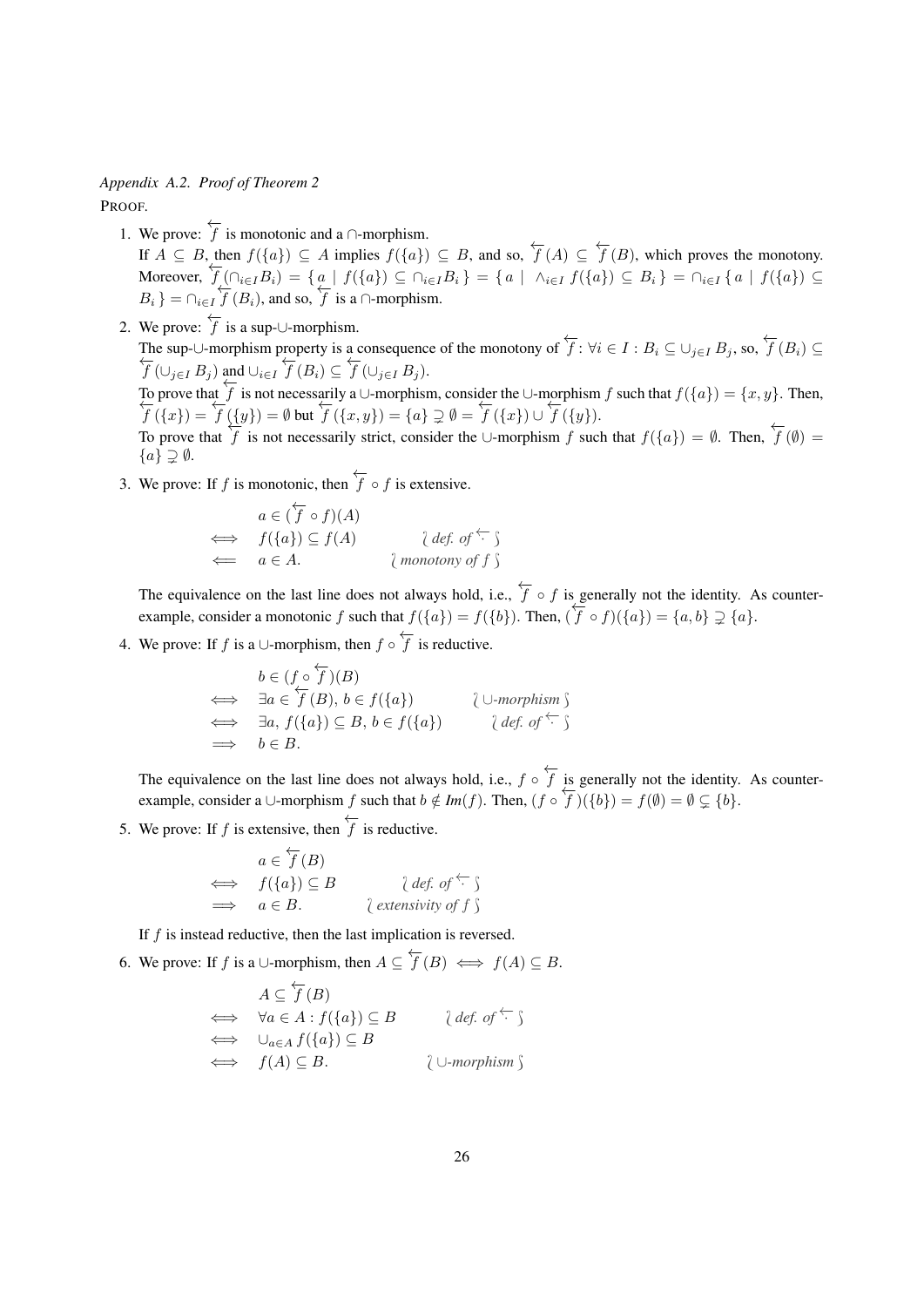<span id="page-27-0"></span>7. The claim  $\frac{\sqrt{2}}{\sqrt{2}}$  =  $\widetilde{pr}$  stated before the theorem is almost immediate:

←−− post(B) <sup>=</sup> { <sup>σ</sup> <sup>∈</sup> <sup>Σ</sup> <sup>|</sup> post({σ}) <sup>⊆</sup> <sup>B</sup> } <sup>H</sup> *definition of* ←−· <sup>I</sup> = { σ ∈ Σ | ∀σ ′ : (σ, σ′ ) ∈ τ =⇒ σ ′ ∈ B } H *definition of* post I <sup>=</sup> pre( <sup>f</sup> <sup>B</sup>). <sup>H</sup> *definition of* pre <sup>f</sup> <sup>I</sup>

 $\Box$ 

## <span id="page-27-1"></span>*Appendix A.3. Proof of Theorem [3](#page-8-0)* PROOF.

- 1. We prove:  $\overleftarrow{\lambda A.A} = \lambda B.B.$  $\overleftarrow{\lambda A.A}(B)$  $= \{ a \mid \lambda x. x(\lbrace a \rbrace) \subseteq B \} \qquad \text{def. of} \leq \text{def.}$  $= \{ a \mid \{a\} \subseteq B \}$  $=$   $B$ .
- 2. We prove:  $\overleftarrow{f \cup g} = \overleftarrow{f} \cap \overleftarrow{g}$ .

$$
a \in (\overleftarrow{f \cup g})(B)
$$
  
\n
$$
\iff f(\{a\}) \cup g(\{a\}) \subseteq B \qquad \text{def. of}^{\leftarrow} \text{)}
$$
  
\n
$$
\iff f(\{a\}) \subseteq B \land g(\{a\}) \subseteq B
$$
  
\n
$$
\iff a \in \overleftarrow{f(B)} \land a \in \overleftarrow{g(B)} \qquad \text{def. of}^{\leftarrow} \text{)}
$$
  
\n
$$
\iff a \in (\overleftarrow{f} \cap \overleftarrow{g})(B).
$$

3. We prove: 
$$
\overleftarrow{f \cap g} \supseteq \overleftarrow{f} \cup \overleftarrow{g}
$$
.  
\n
$$
a \in (\overleftarrow{f \cap g})(B)
$$
\n
$$
\iff f(\{a\}) \cap g(\{a\}) \subseteq B
$$
\n
$$
\iff f(\{a\}) \subseteq B \lor g(\{a\}) \subseteq B
$$

$$
\iff a \in \overbrace{f(B) \lor a \in \overbrace{g(B)}}^{\text{max}} \quad \text{let. of } \overbrace{f(b)}^{\text{max}}
$$
\n
$$
\iff a \in (\overbrace{f \cup \overbrace{g}}^{\text{max}})(B).
$$

To prove that the equality does not necessarily hold, consider f and g such that  $f(\lbrace a \rbrace) = \lbrace x \rbrace$  and  $g(\lbrace a \rbrace) =$ {y}. Then,  $(f \cap g)(\{a\}) = \emptyset$ , and so,  $a \in f \cap g(\emptyset)$ . However,  $a \notin f(\emptyset)$  and  $a \notin g(\emptyset)$ .

 $\{def. of \leftarrow\}$ 

4. We prove: If f is monotonic, then  $f \circ g \subseteq \overleftarrow{g} \circ \overleftarrow{f}$ .

$$
a \in \overleftarrow{f \circ g}(B)
$$
  
\n
$$
\iff (f \circ g)(\{a\}) \subseteq B \qquad \text{def. of } \overleftarrow{\ } \}
$$
  
\n
$$
\Rightarrow \forall b \in g(\{a\}) : f(\{b\}) \subseteq B \qquad \text{ (monotony of } f \}
$$
  
\n
$$
\iff \forall b \in g(\{a\}) : b \in \overleftarrow{f}(B) \qquad \text{ } \text{def. of } \overleftarrow{\ } \}
$$
  
\n
$$
\iff g(\{a\}) \subseteq \overleftarrow{f}(B) \qquad \text{ } \text{def. of } \overleftarrow{\ } \}
$$
  
\n
$$
a \in (\overleftarrow{g} \circ \overleftarrow{f})(B). \qquad \text{def. of } \overleftarrow{\ } \}
$$

5. We prove: If f is a ∪-morphism, then  $\overleftarrow{f \circ g} = \overleftarrow{g} \circ \overleftarrow{f}$ . When f is a ∪-morphism, it is monotonic. The proof of 4 holds and we have moreover  $(\forall b \in g(\{a\}) : f(\{b\}) \subseteq$  $B) \Longrightarrow (f \circ g)(\{a\}) = \bigcup \{f(\{b\}) \mid b \in g(\{a\})\} \subseteq B$ , which proves the equality.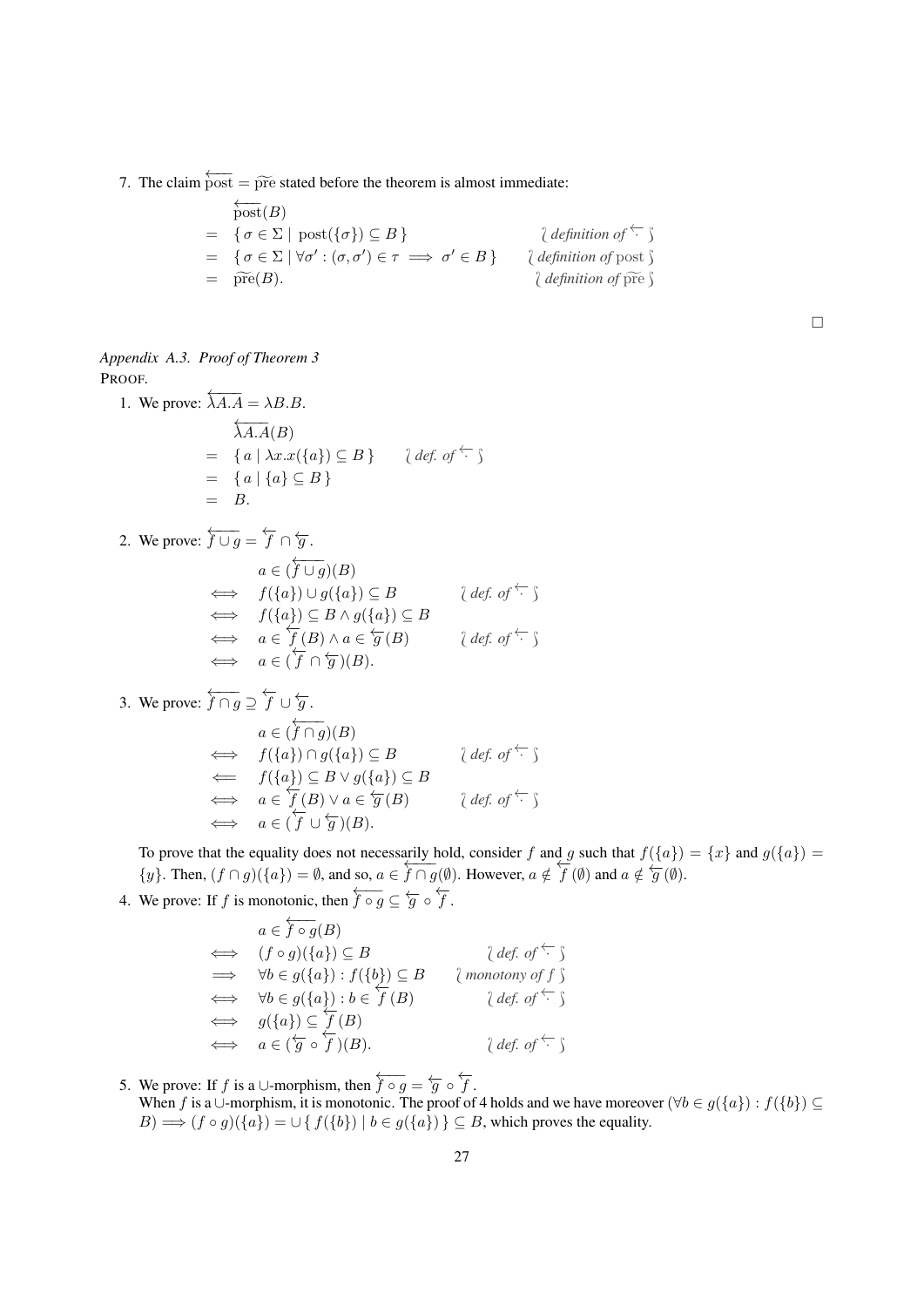6. We prove:  $f \subseteq g \Longrightarrow \overleftarrow{g} \subseteq \overleftarrow{f}$ .

$$
a \in \overleftarrow{g}(B)
$$
  
\n
$$
\iff g(\{a\}) \subseteq B \quad \text{def. of} \hookrightarrow \text{S}
$$
  
\n
$$
\iff f(\{a\}) \subseteq B \quad \text{if } \subseteq g \text{S}
$$
  
\n
$$
\iff a \in \overleftarrow{f}(B). \quad \text{def. of} \hookrightarrow \text{S}
$$

7. We prove: If f and g are ∪-morphisms, then  $f \subseteq g \iff \overleftarrow{g} \subseteq \overleftarrow{f}$ . The  $\Rightarrow$  part has been proved in 6. Suppose instead now that  $\overleftarrow{g} \subseteq \overleftarrow{f}$ , then we have on singletons:

$$
b \in f(\{a\})
$$
  
\n
$$
\iff \forall B : (f(\{a\}) \subseteq B \implies b \in B)
$$
  
\n
$$
\iff \forall B : (a \in \overline{f}(B) \implies b \in B)
$$
  
\n
$$
\iff \forall B : (a \in \overline{g}(B) \implies b \in B)
$$
  
\n
$$
\iff \forall B : (g(\{a\}) \subseteq B \implies b \in B)
$$
  
\n
$$
\iff \forall B : (g(\{a\}) \subseteq B \implies b \in B)
$$
  
\n
$$
\iff b \in g(\{a\}).
$$

So,  $\forall a : f(\{a\}) \subseteq g(\{a\})$ . When f and g are ∪-morphisms, the property lifts to arbitrary sets, and we have  $f \subseteq g$ . This property implies that  $\overleftarrow{g} = \overleftarrow{f} \implies f = g$ .

8. We prove: If f and g are monotonic and  $f \circ g = g \circ f = \lambda x.x$ , then  $\overleftarrow{f} = g$ .

$$
a \in \overleftarrow{f}(B)
$$
  
\n
$$
\iff f(\{a\}) \subseteq B \qquad \text{def.} \qquad \{def. \leq \}
$$
  
\n
$$
\iff (g \circ f)(\{a\}) \subseteq g(B) \qquad \text{ (monotony of } g \text{)}
$$
  
\n
$$
\iff a \in g(B). \qquad \text{if } g \circ f = \lambda x.x \text{ }
$$

Moreover:

$$
a \in \overleftarrow{f}(B)
$$
  
\n
$$
\iff f(\{a\}) \subseteq B \qquad \qquad \text{def. } \leq \text{ }\{g \in \text{def}\}
$$
  
\n
$$
\iff (f \circ g \circ f)(\{a\}) \subseteq (f \circ g)(B) \qquad \text{if } \circ g = \lambda x.x \text{ }\{g \in \text{def. } g \in \text{def. } g \text{ }\{g \in \text{def. } g \text{ }\{g \in \text{def. } g \text{ }\{g \in \text{def. } g \text{ }\{g \in \text{def. } g \text{ }\{g \in \text{def. } g \text{ }\{g \in \text{def. } g \text{ }\{g \in \text{def. } g \text{ }\{g \in \text{def. } g \text{ }\{g \in \text{def. } g \text{ }\{g \in \text{def. } g \text{ }\{g \in \text{def. } g \text{ }\{g \in \text{def. } g \text{ }\{g \in \text{def. } g \text{ }\{g \in \text{def. } g \text{ }\{g \in \text{def. } g \text{ }\{g \in \text{def. } g \text{ }\{g \in \text{def. } g \text{ }\{g \in \text{def. } g \text{ }\{g \in \text{def. } g \text{ }\{g \in \text{def. } g \text{ }\{g \in \text{def. } g \text{ }\{g \in \text{def. } g \text{ }\{g \in \text{def. } g \text{ }\{g \in \text{def. } g \text{ }\{g \in \text{def. } g \text{ }\{g \in \text{def. } g \text{ }\{g \in \text{def. } g \text{ }\{g \in \text{def. } g \text{ }\{g \in \text{def. } g \text{ }\{g \in \text{def. } g \text{ }\{g \in \text{def. } g \text{ }\{g \in \text{def. } g \text{ }\{g \in \text{def. } g \text{ }\{g \in \text{def. } g \text{ }\{g \in \text{def. } g \text{ }\{g \in \text{def. } g \text{ }\{g \in \text{def. } g \text{ }\{g \in \text{def. } g \text{ }\{g \in \text{def. } g \text{ }\{g \in \text{def. } g \text{ }\{g \in \text{def. } g \text{ }\{g
$$

9. We prove: If f is a ∪-morphism, x is a pre-fixpoint of f, and y is a post-fixpoint of  $\overleftarrow{f}$ , then  $\text{lfp}_x f \subseteq y \iff$  $x \subseteq \text{gfp}_y \overleftarrow{f}.$ 

By Cousot's constructive version of Tarski's fixpoint theorem [\[25\]](#page-33-9), we have  $\forall x : \text{lip}_x f = \cup_{i \in \mathbb{N}} f^i(x)$  and  $\forall y : gf_{y} \overleftarrow{f} = \bigcap_{i \in \mathbb{N}} \overleftarrow{f}^{i}(y)$ . Moreover, each  $f^{i}$  is, as  $f$ , a ∪-morphism, and so, ←−  $\overleftarrow{f}^i = \overleftarrow{f}^i$  by point 5.

$$
\text{If } p_x f \subseteq y
$$
\n  
\n⇒  $\bigcup_{i \in \mathbb{N}} f^i(x) \subseteq y$  {*Taski's theorem* }\n  
\n⇒  $\forall i \in \mathbb{N} : f^i(x) \subseteq y$   
\n⇒  $\forall i \in \mathbb{N} : x \subseteq \overleftarrow{f}^i(y)$  {*Galois connection* }\n  
\n⇒  $\forall i \in \mathbb{N} : x \subseteq \overleftarrow{f}^i(y)$  {*Unorphism of f<sup>i</sup> }* }\n  
\n⇒  $x \subseteq \bigcap_{i \in \mathbb{N}} \overleftarrow{f}^i(y)$  { $\{\overleftarrow{f}^i(y) \mid i \in \mathbb{N}\}\}$  forms a chain }\n  
\n⇒  $x \subseteq \text{gfp}_y \overleftarrow{f}.$  {*Taski's theorem* }\n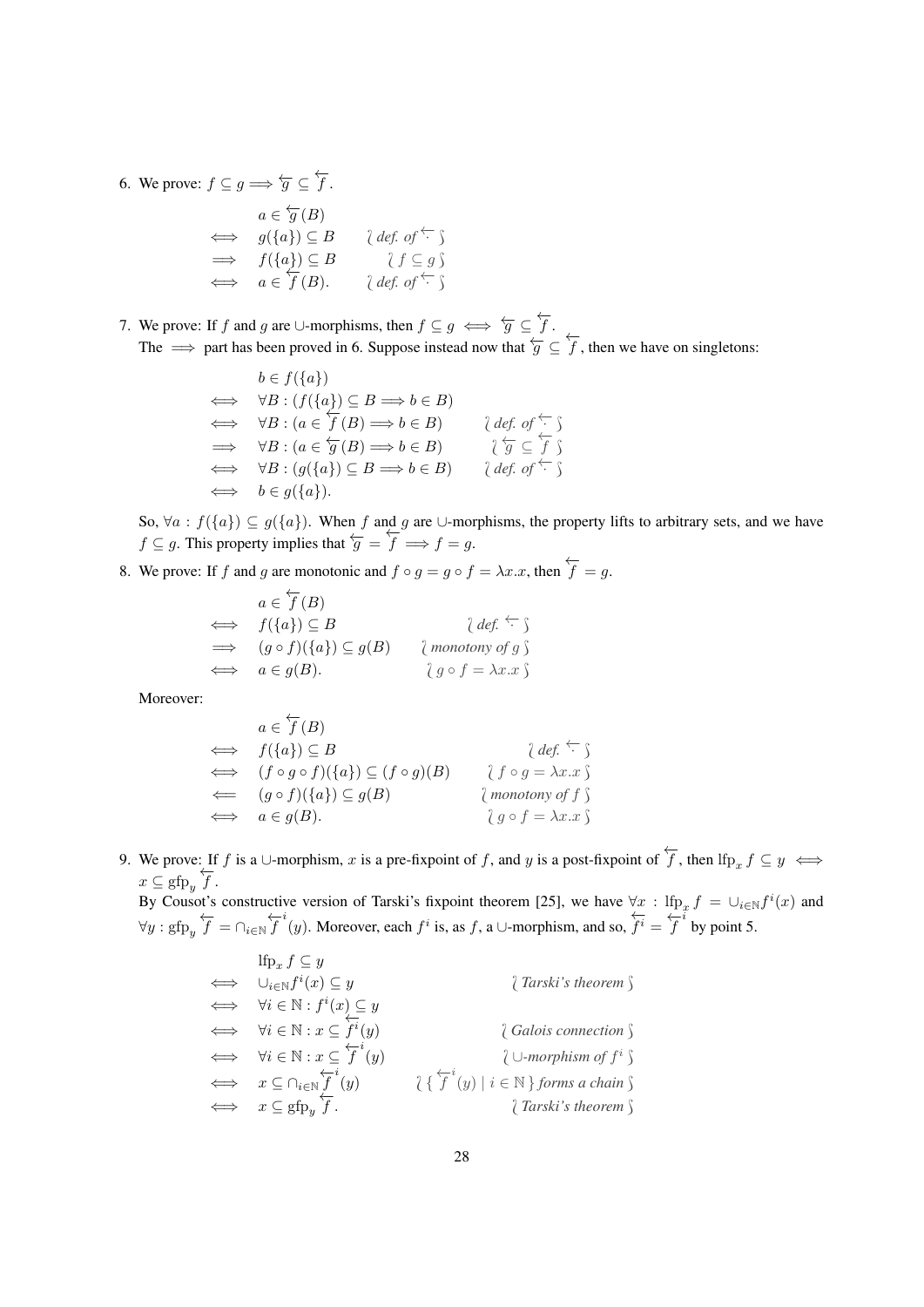10. We prove: If f is an extensive ∪-morphism, then  $\overleftarrow{\lambda x. \text{Ifp}_x f} = \lambda y. \text{gfp}_y \overleftarrow{f}$ .

As f is extensive,  $\overleftarrow{f}$  is reductive. As a consequence, every  $x \in \mathcal{P}(X)$  is a pre-fixpoint of f and a post-fixpoint of  $\overleftarrow{f}$ . Applying the preceding point, we get a Galois connection:  $\mathcal{P}(X) \xrightarrow{\lambda y, gtp_y f}$  $\lambda x$ .lfp<sub>x</sub> f  $\lambda y. \text{gfp}_y \overset{1}{f}$  $P(Y)$ . By Theorem [2](#page-8-5)[.6,](#page-8-10)  $\overleftarrow{\lambda x}.$ If $\overrightarrow{p_x f}$  is the (unique) Galois adjoin of  $\lambda x.$ If $\overrightarrow{p_x f}$ , hence  $\lambda y.$ gf $\overleftarrow{p_y} \stackrel{\leftarrow}{f} = \overleftarrow{\lambda x.}$ If $\overrightarrow{p_x f}$ .

11. We prove: If f is a ∪-morphism, then  $\overleftarrow{\lambda x.lfp_x(\lambda z.z \cup f(z))} = \lambda y. gfp_y(\lambda z.z \cap \overleftarrow{f}(z)).$ This is a simple application of the preceding point using the function  $h \stackrel{\text{def}}{=} \lambda z.z \cup f(z)$ , which is an extensive U-morphism, and the fact that  $h = \lambda z \cdot z \cap f(z)$  by properties 1 and 2. We note in passing that  $\lambda x$ . If  $p_x h$  is a ∪-morphism, as the infinite join of ∪-morphisms. This property is useful when using  $\lambda x$ .lfp<sub>x</sub> h as argument in the above properties that require it.

<span id="page-29-0"></span>*Appendix A.4. Proof of Theorem [4](#page-10-0)*

PROOF. We prove:  $\gamma(\lim_{X^{\sharp}} \lambda Y^{\sharp} . Y^{\sharp} \nabla F^{\sharp} (Y^{\sharp})) \subseteq \text{gfp}_X F$ . Let us note  $Z^{\sharp} \stackrel{\text{def}}{=} \lim_{X^{\sharp}} \lambda Y^{\sharp} . Y^{\sharp} \triangledown F^{\sharp} (Y^{\sharp}).$  Then:

| $F(\gamma(Z^{\sharp}))$                                       |                                     |
|---------------------------------------------------------------|-------------------------------------|
| $\supseteq \gamma(F^{\sharp}(Z^{\sharp}))$                    | $\{$ soundness of $F^{\sharp}$ $\}$ |
| $\supseteq \gamma(Z^{\sharp} \veebar F^{\sharp}(Z^{\sharp}))$ | $\{$ soundness of $\nabla$ $\}$     |
| $= \gamma(Z^{\sharp})$                                        | $\{ definition of \lim \int$        |

hence,  $\gamma(Z^{\sharp})$  is a pre-fixpoint of F, which is moreover smaller than  $\gamma(X^{\sharp})$  by soundness of  $\underline{\nabla}$ , and so, smaller than X by soundness of  $X^{\sharp}$ . This implies [\[25\]](#page-33-9) that  $\gamma(Z^{\sharp})$  is smaller than  $gfp_X F$ .

## <span id="page-29-1"></span>*Appendix A.5. Proof of Theorem [6](#page-12-1)*

PROOF. We prove:  $\gamma_c(C \setminus {\vec{a} \cdot \vec{x} \ge b}) \subseteq \overleftarrow{\tau} {\vec{a} \cdot \vec{x} \ge b} \gamma_c(C)$ . Take  $\rho \in \gamma_c(C \setminus {\{\vec{a} \cdot \vec{x} \ge b\}})$ . Then, either  $\vec{a} \cdot \vec{\rho} \ge b$ , in which case  $\rho \in \gamma_c(C \cup {\{\vec{a} \cdot \vec{x} \ge b\}}) \subseteq \gamma_c(C)$ , or  $\vec{a} \cdot \vec{\rho} < b$ .<br>In both cases,  $\rho \in \gamma_c(C) \cup {\{\rho \mid \vec{a} \cdot \vec{\rho} < b\}} = \pm \sqrt{\{\vec{a} \cdot \vec{x} \ge b\}} \gamma_c(C)$ .

We now justify the correctness of the two heuristics we proposed in Sec. [3.2,](#page-11-0) i.e., pre-processing the argument P: (1) adding the constraint  $\vec{a} \cdot \vec{x} \geq b$ , and (2) adding rays  $\vec{r}$  that satisfy  $\tau \cdot \vec{a} \cdot \vec{x} \geq b \cdot \gamma_q(V_P, R_p \cup \{\vec{r}\}) =$  $\tau \{ \vec{a} \cdot \vec{x} \geq b \} \gamma_q(V_P, R_P)$ . Adding a constraint (1) is always sound as we under-approximate the argument which, by monotony of the concrete backward operator, under-approximates the result. When adding rays (2), we took care to only add environments  $\rho$  such that  $\vec{a} \cdot \vec{\rho} < b$ , which are added by the concrete function  $\forall \vec{a} \cdot \vec{x} \geq b \nparallel$  anyway, so the transformation is sound.

<span id="page-29-2"></span>*Appendix A.6. Proof of Theorem [7](#page-12-3)*

PROOF. We simply observe that:

- $\tau \{\vec{a} \cdot \vec{x} > b\} \subset \tau \{\vec{a} \cdot \vec{x} > b\},\$
- $\tau \{h{d} \cdot \vec{x} \geq [b; c] \| = \tau \{d \cdot \vec{x} \geq b\},\}$
- $\tau \{|\vec{a} \cdot \vec{x} = [b; c] |} = \tau \{|\vec{a} \cdot \vec{x} > b |} \circ \tau \{|\vec{a} \cdot \vec{x} \leq c \}$ .

and apply Theorem [3](#page-8-0) and Theorem [6.](#page-12-1)

 $\Box$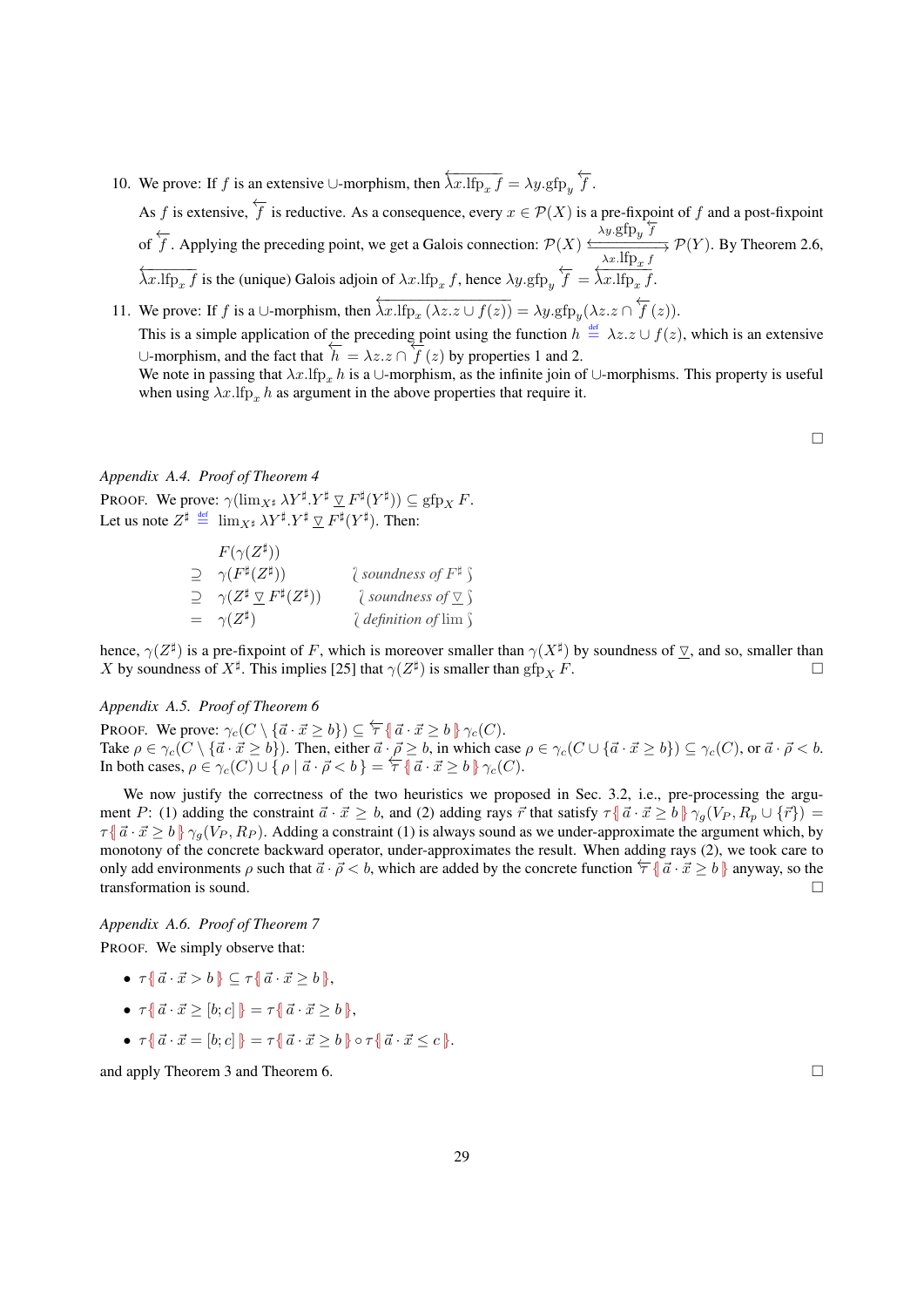#### <span id="page-30-0"></span>*Appendix A.7. Proof of Theorem [8](#page-15-4)*

PROOF. We prove: If R is closed and convex, then  $\overleftarrow{\tau} \parallel V := [-\infty; +\infty] \parallel R$  is either R or  $\emptyset$ . Let us note  $R' \stackrel{\text{def}}{=} \overleftarrow{\tau} \{V := [-\infty; +\infty] \}$   $R = \{ \rho \in \mathcal{E} \mid \forall v \in \mathbb{R} : \rho[V \mapsto v] \in R \}$ . We note that  $R' \subseteq R$  (by choosing  $v = \rho(V)$ , we get  $\rho \in R$ ).

We now prove that, if  $R' \neq \emptyset$ , then  $R' = R$ . Assume that  $R' \neq \emptyset$  and, *ad absurdum*, that  $R' \subseteq R$ , i.e., there exist  $\rho, \rho' \in R$  such that  $\rho \in R'$  but  $\rho' \notin R'$ . Thus,  $\exists v' \in \mathbb{R} : \rho'[V \mapsto v'] \notin R$ . For any  $\epsilon \in (0,1]$ , we now construct a point  $\rho'_\epsilon$  in R that is at distance less than  $\epsilon$  from  $\rho'[V \to v']$ . We take  $\rho'_\epsilon$  on the segment between  $\rho' \in R$ and  $\rho[V \mapsto M_{\epsilon}] \in R$ :  $\rho'_{\epsilon} \stackrel{\text{def}}{=} (1 - \alpha_{\epsilon})\rho' + \alpha_{\epsilon}\rho[V \mapsto M_{\epsilon}]$ , for some well-chosen  $M_{\epsilon}$  and  $\alpha_{\epsilon}$ . More precisely, we choose  $\alpha_{\epsilon} = \epsilon / \max \{ 1, |\rho(W) - \rho'(W)| \mid W \neq V \}$  and  $M_{\epsilon} = \rho'(V) + (v' - \rho'(V))/\alpha_{\epsilon}$ . This implies  $\forall W \neq V : |\rho'_{\epsilon}(W) - \rho'[V \mapsto v'](W)| = |((1 - \alpha_{\epsilon})\rho'(W) + \alpha_{\epsilon}\rho(W)) - \rho'(W)| = \alpha_{\epsilon}|\rho(W) - \rho'(W)| \leq \epsilon$ . Moreover  $|\rho_\epsilon'(V)-\rho'[V \mapsto v'](V)|=|((1-\alpha_\epsilon)\rho'(V)+\alpha_\epsilon M_\epsilon)-v'|=|\rho'(V)-\alpha_\epsilon \rho'(V)+\alpha_\epsilon \rho'(V)+v'-\rho'(V)-v'|=0.$ So, we indeed have  $|\rho'_{\epsilon} - \rho'[V \mapsto v']|_{\infty} \leq \epsilon$ . Finally, by convexity of R, we have  $\rho'_{\epsilon} \in R$ . We can thus construct a sequence of points in R that converges to  $\rho'[V \mapsto v']$ . As R is closed, this implies  $\rho'[V \mapsto v'] \in R$ , and so, our hypothesis  $\rho' \notin R'$  is false.

We now prove:  $\tau \{ V := [-\infty; +\infty] \mid P \in \mathbb{R} \iff R = \overleftarrow{\tau} \{ V := [-\infty; +\infty] \mid P \in \mathbb{R} \}$ We first apply Theorem [2.](#page-8-5)[6,](#page-8-10) to get  $R \subseteq \overleftarrow{\tau} \{V := [-\infty; +\infty] \mid R \iff \tau \{V := [-\infty; +\infty] \mid R \subseteq R$ . The proof is completed by using the fact that  $R \subseteq \tau \setminus V := [-\infty; +\infty]$   $R$ , and  $\overleftarrow{\tau} \setminus V := [-\infty; +\infty]$   $R \subseteq R$  which we just  $\Box$ 

<span id="page-30-1"></span>*Appendix A.8. Proof of Theorem [9](#page-16-1)* PROOF.

1. We prove: If R is convex, then  $\overleftarrow{\tau} \parallel V := V + [a; b] \parallel R = \tau \parallel V := V - a \parallel R \cap \tau \parallel V := V - b \parallel R$ .

$$
\begin{aligned}\n&\quad \forall \bar{f} \{ V := V + [a; b] \} \, R \\
&= \{ \rho \mid \forall x \in [a; b] : \rho[V \mapsto \rho(V) + x] \in R \} \\
&= \{ \rho \mid \forall x \in \{a, b\} : \rho[V \mapsto \rho(V) + x] \in R \} \\
&= \{ \rho \mid \rho[V \mapsto \rho(V) + a] \in R \} \cap \{ \rho \mid \rho[V \mapsto \rho(V) + b] \in R \} \\
&= \tau \{ V := V - a \} \, R \cap \tau \{ V := V - b \} \, R.\n\end{aligned}
$$

The fact that  $\forall x \in [a;b] : \rho[V \mapsto \rho(V) + x] \in R \iff \forall x \in \{a,b\} : \rho[V \mapsto \rho(V) + x] \in R$  comes form the hypothesis that  $R$  is convex.

2. We prove: If R is convex, then:  $\overleftarrow{\tau}$  {| V := [a; b]  $R =$  $(\tau \{ | V := [\infty, +\infty] \} \circ (\tau \{ | V := V - a \} \cap \tau \{ | V := V - b \}) \circ \tau \{ | V \ge a \land V \le b \} )R.$ By definition  $\overleftarrow{\tau} \parallel V := [a; b] \parallel R = \{ \rho \in \mathcal{E} \mid \forall y \in [a; b] : \rho[V \mapsto y] \in R \}.$ Assume that  $\rho \in (\tau \{ || V := [-\infty; +\infty] \} \circ (\tau \{ || V := V - a \} \cap \tau \{ || V := V - b \} ) \circ \tau \{ || V \geq a \land V \leq b \} )R.$ By definition of  $\tau$  { $V := [-\infty; +\infty]$ }, there exists some x such that:

$$
\rho[V \mapsto x] \in ((\tau \{ V := V - a \} \cap \tau \{ V := V - b \}) \circ \tau \{ V \ge a \land V \le b \})R.
$$

We have  $\rho[V \mapsto x] \in (\tau \{ | \ V := V - a | \} \circ \tau \{ | \ V \ge a \land V \le b | \})R.$ 

Hence  $\rho[V \mapsto x + a] \in \tau \{V \ge a \wedge V \le b\}$  R. This implies in particular  $x \ge 0$ . Likewise, we have  $\rho[V \mapsto \tau]$  $x + b$   $\in \tau \{ V \ge a \wedge V \le b \} R$ , and so  $x \le 0$ . We deduce that  $x = 0$  and  $\rho [V \mapsto a]$ ,  $\rho [V \mapsto b] \in \tau \{ V \mapsto b \} R$  $\tau\{V \geq a \land V \leq b\}$   $R \subseteq R$ . By convexity of  $R$ ,  $\forall y \in [a;b] : \rho[V \mapsto y] \in R$ . Hence,  $\rho \in \overleftarrow{\tau} \{V := [a;b] \}$   $R$ . Conversely, suppose that  $\rho \in \overleftarrow{\tau} \, \| V := [a; b] \, \| R$ . Then, by definition,  $\rho[V \mapsto a], \rho[V \mapsto b] \in R$ . Obviously,  $\rho[V \mapsto a], \rho[V \mapsto b] \in \tau \{V \ge a \wedge V \le b\} R.$ 

As a consequence  $\rho[V \mapsto 0] \in ((\tau \{ |V := V - a \} \cap \tau \{ |V := V - b \}) \circ \tau \{ |V \ge a \land V \le b \} )R$ . We deduce that  $\rho \in (\tau \{ \mid V := [-\infty; +\infty] \} \circ (\tau \{ \mid V := V - a \} \cap \tau \{ \mid V := V - b \} ) \circ \tau \{ \mid V \geq a \land V \leq b \} )R.$ Note that we can safely under-approximate  $\overleftarrow{\tau} \parallel V := X \parallel$  for any set X as  $\overleftrightarrow{\tau} \parallel V := [\min X; \max X] \parallel$ .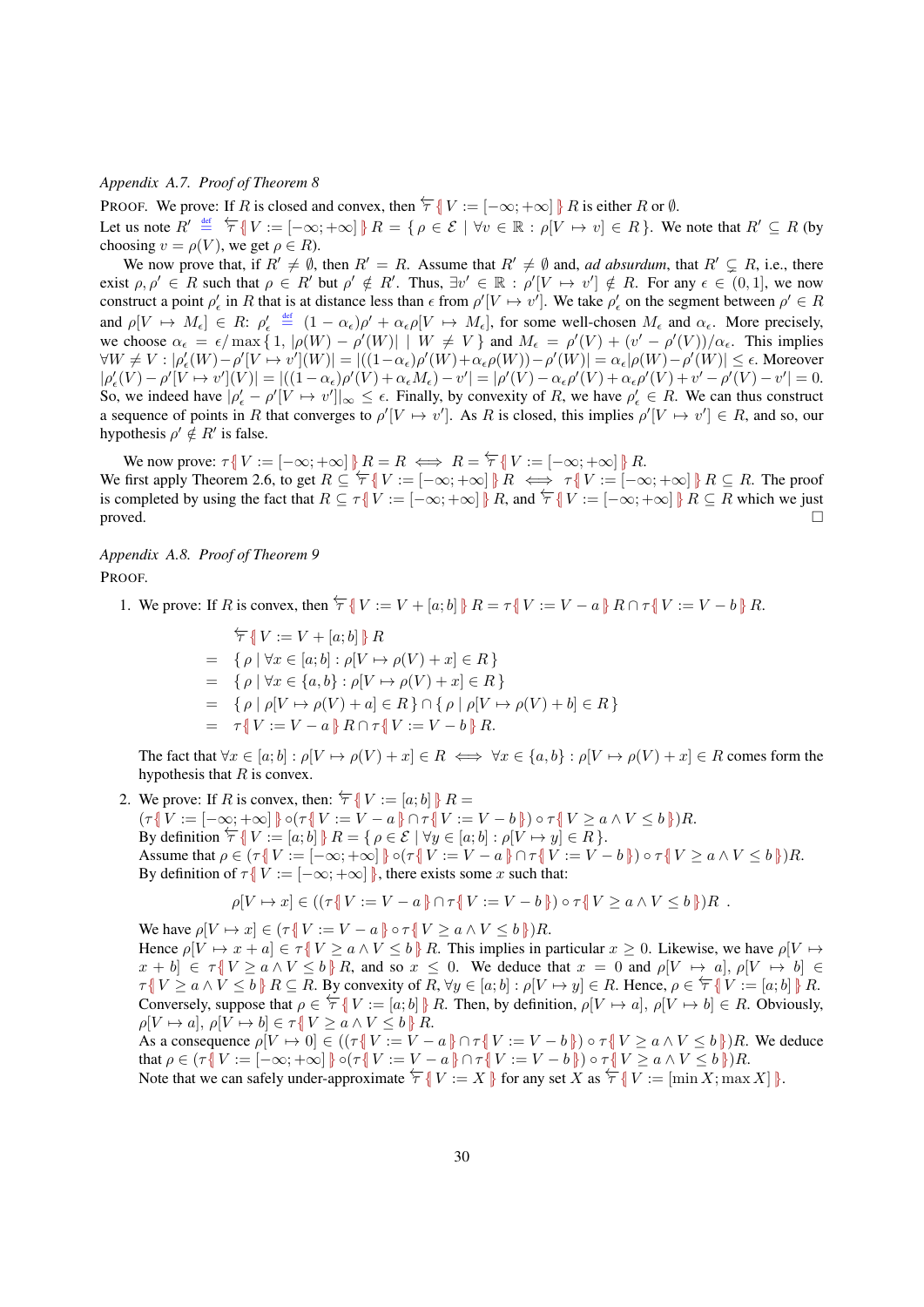3. We prove:  $\overleftarrow{\tau} \parallel V := W \parallel = \tau \parallel V := [-\infty; +\infty] \parallel \circ \tau \parallel V = W \parallel$ . By definition,  $\overleftarrow{\tau} \parallel V := W \parallel R = \{ \rho \in \mathcal{E} \mid \rho[V \mapsto \rho(W)] \in R \}.$ Take  $\rho \in (\tau \{ | \, V := [-\infty; +\infty] \} \circ \tau \{ | \, V = W \, \} )$  R. Then, by definition,  $\exists x : \rho [V \mapsto x] \in \tau \{ | \, V = W \, \}$  R, i.e.,  $\rho[V \mapsto x] \in R$  and  $\rho(W) = \rho[V \mapsto x](V) = x$ . We deduce that  $\rho[V \mapsto \rho(W)] = \rho[V \mapsto x] \in R$ , and so,  $\rho \in \overleftarrow{\tau} \, \Vert V := W \Vert R.$ Take now  $\rho \in \overleftarrow{\tau}$  { $V := W$  } R. Then,  $\rho[V \mapsto \rho(W)] \in R$ . As obviously  $\rho[V \mapsto \rho(W)]$  satisfies the constraint  $V = W$ , we have  $\rho[V \mapsto \rho(W)] \in \tau \{ V = W \}$  R. Then,  $\rho \in (\tau \{ V := [-\infty; +\infty] \} \circ \tau \{ V = W \} )R$ .

 $\Box$ 

#### <span id="page-31-0"></span>*Appendix A.9. Proof of Theorem [11](#page-17-2)*

PROOF. We prove:  $\nabla$  is a lower widening.

We first prove that  $A \subseteq B \subseteq A \cap B$ , i.e., using the generator representation  $\gamma_g(V_{A \nabla B}, R_{A \nabla B}) \subseteq \gamma_g(V_A, R_A) \cap$  $\gamma_g(V_B, R_B)$ . We first note that  $V_{A\triangledown B} \subseteq V_A$  and  $R_{A\triangledown B} \subseteq R_A$ , which implies directly  $\gamma_g(V_{A\triangledown B}, R_{A\triangledown B}) \subseteq$  $\gamma_g(V_A, R_A)$ . Consider now a point  $\vec{x} \in \gamma_g(V_{A \underline{\nabla} B}, R_{A \underline{\nabla} B})$ . By definition,  $\vec{x}$  can be written as  $\vec{x} = \sum_{\vec{v} \in V_{A \underline{\nabla} B}} \alpha_{\vec{v}} \vec{v}$  +  $\sum_{\vec{r} \in R_{A \nabla B}} \beta_{\vec{r}} \vec{r}$  for some  $\alpha_{\vec{v}}, \beta_{\vec{r}} \geq 0$  such that  $\sum_{\vec{v}} \alpha_{\vec{v}} = 1$ . As  $V_{A \nabla B} \subseteq B$ , by convexity of  $B$ ,  $\sum_{\vec{v} \in V_{A \nabla B}} \alpha_{\vec{v}} \vec{v} \in B$ . Moreover, for each  $\vec{r} \in R_{A \nabla B}$ , we have  $B \oplus \beta_{\vec{r}} \vec{r} \subseteq B \oplus \mathbb{R}^+ \vec{r} = B$ , so,  $\vec{x} \in B$ .

The termination follows simply from the fact that, in any sequence  $X_{i+1} = X_i \nabla Y_{i+1}$ , the set of generators in  $X_i$ decreases. Whenever  $V_{X_i} = \emptyset$ , the corresponding polyhedron is empty.

## <span id="page-31-1"></span>*Appendix A.10. Proof of Theorem [12](#page-18-2)*

PROOF. We prove:  $\nabla$  is a lower widening.

We obviously have  $[a; b] \nabla [c; d] \subseteq [a; b] \cap [c; d]$ . We now prove termination. Consider *ad absurdum* an infinite sequence  $[a_{i+1}; b_{i+1}] \stackrel{\text{def}}{=} [a_i; b_i] \triangledown [c_{i+1}; d_{i+1}]$ . Then, we always have  $a_i < b_i$  as a widening sequence necessarily terminates when reaching a singleton. Consider now  $L_i$ ,  $H_i$  as defined in [\(18\)](#page-18-3). Then, as  $a_i$  is increasing and  $b_i$  is decreasing,  $|L_i|$  and  $|H_i|$  are both decreasing. The fact that the sequence does not terminate implies that  $\forall i: L_i, H_i \neq$  $\emptyset$ ,  $\min L_i \leq \max H_i$ . Hence, at some point  $|L_{n+1}| = |L_n|$  and  $|H_{n+1}| = |H_n|$ , which implies  $a_{n+1} = a_n$  and  $b_{n+1} = b_n$ , and the sequence is in fact stable.

<span id="page-31-2"></span>*Appendix A.11. Proof of Theorem [13](#page-19-1)* PROOF.

1. We prove: If  $e \sqsubseteq_D f$ , then  $\overleftarrow{\tau} \parallel V := e \parallel R \supseteq (\overleftarrow{\tau} \parallel V := f \parallel R) \cap D$ .

$$
\begin{aligned}\n\overleftarrow{\tau} \{ V := e \} & R \\
\supseteq \quad & (\overleftarrow{\tau} \{ V := e \} \} & R \\
\supseteq \quad & (\overleftarrow{\tau} \{ V := e \} \} & R) \cap D \\
\supseteq \quad & \{ \rho \in D \mid \forall v \in [\![ e \!] \rho : \rho[V \mapsto v] \in R \} \qquad \text{def. of } \stackrel{\leftarrow}{\cdot} \text{ } \\ \supseteq \quad & \{ \rho \in D \mid \forall v \in [\![ f \!] \rho : \rho[V \mapsto v] \in R \} \qquad \text{def. of } \stackrel{\leftarrow}{\cdot} \text{ } \\ \supseteq \quad & \{ \nabla \{ V := f \} \} & R) \cap D.\n\end{aligned}
$$

2. We prove: If  $e \sqsubset_{D} f$ , then  $\overleftarrow{\tau} \{e \mid R \supset (\overleftarrow{\tau} \{f \mid R) \cap D\}$ .

$$
\overleftarrow{\tau} \{e\} R
$$
\n
$$
= R \cup \{ \rho \in \mathcal{E} \mid [e] \mid \rho = \{f\} \} \qquad \text{def. of } \overleftarrow{\cdot} \}
$$
\n
$$
\supseteq R \cup \{ \rho \in D \mid [e] \mid \rho = \{f\} \} \qquad \text{def. of } \overleftarrow{\cdot} \}
$$
\n
$$
\supseteq R \cup \{ \rho \in D \mid [f] \mid \rho = \{f\} \} \qquad \text{def. of } \overleftarrow{\cdot} \}
$$
\n
$$
\supseteq D \cap (R \cup \{ \rho \mid [f] \mid \rho = \{f\} \}) \qquad \text{def. of } \overleftarrow{\cdot} \}
$$
\n
$$
= D \cap (\overleftarrow{\tau} \{f\} \mid R). \qquad \text{def. of } \overleftarrow{\cdot} \}
$$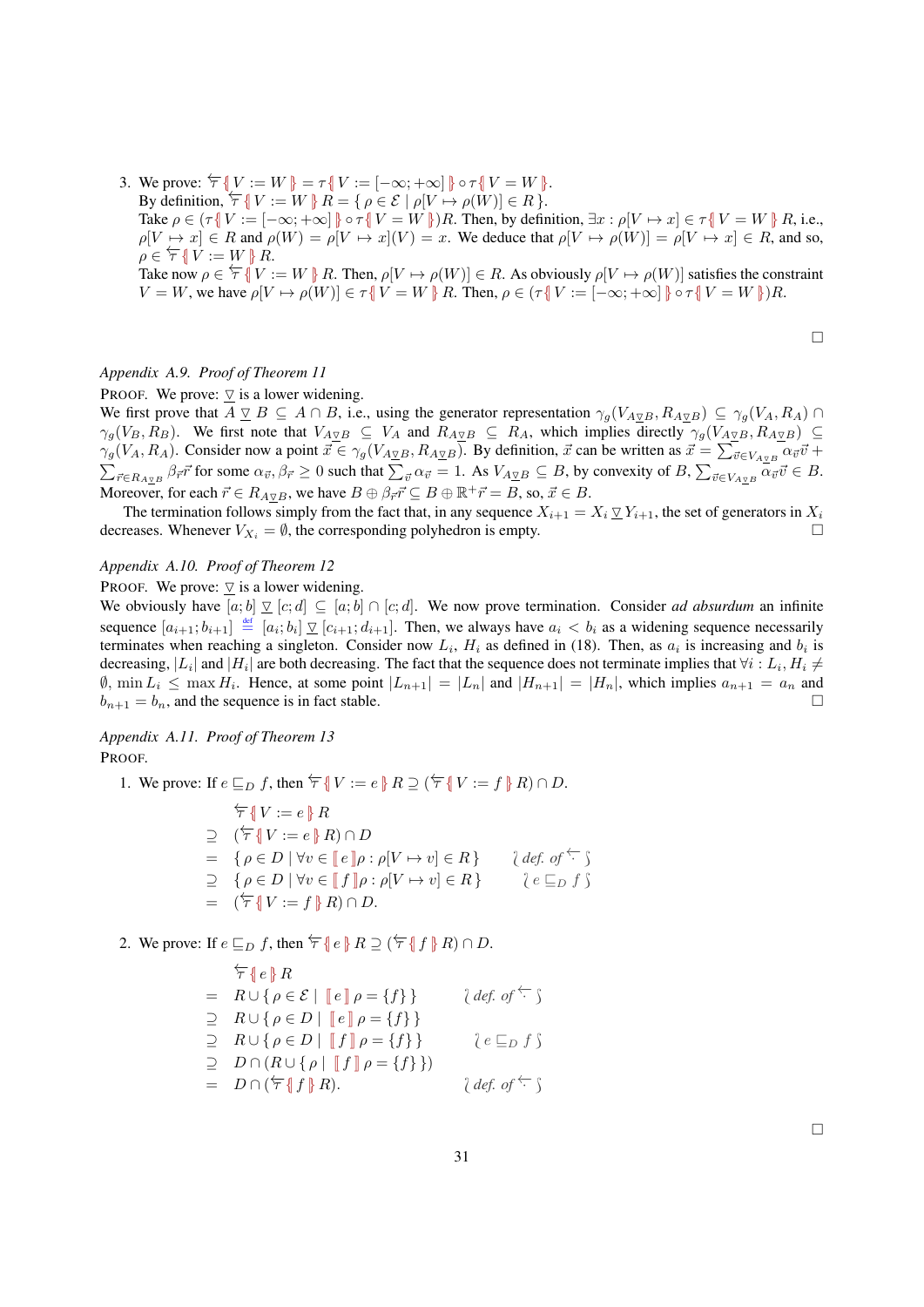### <span id="page-32-15"></span>*Appendix A.12. Proof of Theorem [16](#page-22-2)*

PROOF.

- 1. We prove: If  $(\sigma_0, l) \in \text{cond}(T')$ , then all the traces starting in  $\sigma_0$  eventually enter a state in T.
	- Let us note  $S' \triangleq \text{cond}(T')$  in the transition system  $(\Sigma', \tau')$ . Consider a state  $(\sigma_0, l) \in S'$  and a maximal trace  $t = \sigma_0, \ldots, \sigma_i, \ldots$  for  $(\Sigma, \tau)$  starting in state  $\sigma_0$ . As we assumed that  $(\Sigma, \tau)$  has no blocking state, the maximal trace t is infinite. We note  $m \stackrel{\text{def}}{=} \min(l, \max\{i \mid \forall j < i : \sigma_j \notin T\})$ . As  $m \le l, m$  is finite. We construct the trace t' in  $(\Sigma', \tau')$  as follows:  $t' \stackrel{\text{def}}{=} (\sigma_0, l), (\sigma_1, l - 1), \ldots, (\sigma_m, l - m)$ . Then, t' obeys  $\tau'$ . As moreover,  $(\sigma_0, l) \in S' = \text{cond}(T')$ , we have  $\forall i : (\sigma_i, l_i) \in T'$ . If  $m = l$ , this gives  $l - m = 0$ , and so  $\sigma_m \in T$  by definition of T'. If  $m < l$ , then  $m = \max\{i \mid \forall j < i : \sigma_j \notin T\}$ ), which implies  $\sigma_m \in T$ . We note that all the traces starting in state  $\sigma_0$  reach a state in T in l steps or less.
- 2. We prove: If the non-determinism in  $\tau$  is finite, and all the traces starting in  $\sigma$  eventually enter state T, then  $\exists l : (\sigma, l) \in \text{cond}(T').$

Consider a state  $\sigma \in \Sigma$  such that all the traces in  $(\Sigma, \tau)$  from  $\sigma$  eventually reach a state in T. For each maximal such trace, we consider its finite prefix until it reaches T, i.e.,  $t = \sigma_1, \ldots, \sigma_{|t|}$  such that  $\sigma_1 = \sigma, \sigma_{|t|} \in T$ , and  $i < |t| \Longrightarrow \sigma_i \notin T$ . The set of all these finite trace prefixes forms a tree rooted at  $\sigma$ . By hypothesis, this tree has no infinite path. We now use the extra hypothesis that the non-determinism in  $\tau$  is finite, which ensures that the tree is finitely branching. By the contrapositive of König's lemma, the tree is then finite. We denote by  $l$  its (finite) depth.

We now argue that  $(\sigma, l) \in S' \stackrel{\text{def}}{=} \text{cond}(T')$ .

It is sufficient to prove that, for each finite trace  $t' \stackrel{\text{def}}{=} (\sigma_0, l_0), \ldots, (\sigma_n, l_n)$  for  $(\Sigma', \tau')$  starting in state  $(\sigma_0, l_0) \stackrel{\text{def}}{=} (\sigma, l)$ , we have  $\forall i : (\sigma_i, l_i) \in T'$ . By definition of  $\tau', l_i = l - i$ . Thus, if  $n < l$ , then  $\forall i : l_i > 0$ and the property is obvious. Otherwise,  $n \geq l$ , and it is sufficient to prove that  $\exists i : \sigma_i \in T$ . Suppose that this is not the case and  $\forall i : \sigma_i \notin T$ . Then, by definition of  $\tau'$ , the trace  $t = \sigma_0, \ldots, \sigma_l$  in  $\Sigma$  obeys  $\tau$ . We have constructed a trace for  $\tau$  starting in  $\sigma$  with length strictly greater than l that does not encounter a state in T, which contradicts the definition of l.

 $\Box$ 

#### References

- <span id="page-32-0"></span>[1] A. Mine, Inferring sufficient conditions with backward polyhedral under-approximations, in: Proc. of the 4th Int. Workshop on Numerical ´ and Symbolic Abstract Domains (NSAD'12), Vol. 287 of Electron. Notes Theor. Comput. Sci., Elsevier, 2012, pp. 89–100.
- <span id="page-32-1"></span>[2] K. Arnout, B. Meyer, Uncovering hidden contracts: The .NET example, IEEE Computer 36 (11) (2003) 48–55.
- <span id="page-32-2"></span>[3] J. Brauer, A. Simon, Inferring definite counterexamples through under-approximation, in: NASA Formal Methods, Vol. 7226 of Lect. Notes Comput. Sci, 2012, pp. 54–69.
- <span id="page-32-3"></span>[4] C. Popeea, D. N. Xu, W.-N. Chin, A practical and precise inference and specializer for array bound checks elimination, in: Proc. of the ACM SIGPLAN Symp. on Partial Evaluation and Semantics-based Program Manipulation (PEPM'08), ACM, 2008, pp. 177–187.
- <span id="page-32-4"></span>[5] D. Massé, Temporal property-driven verification by abstract interpretation, Ph.D. thesis, École Polytechnique, Palaiseau, France (Dec. 2002).
- <span id="page-32-5"></span>[6] E. W. Dijkstra, Guarded commands, non-determinacy and formal derivation of programs, Comm. of the ACM 18 (8) (1975) 453–457.
- <span id="page-32-6"></span>[7] J. Morris, Non-deterministic expressions and predicate transformers, Information Processing Letters 61 (1997) 241–246.
- <span id="page-32-7"></span>[8] J.-C. Filliâtre, Deductive software verification, Int. Journal on Software Tools for Technology Transfer (STTT) 13 (5) (2011) 397–403.
- <span id="page-32-8"></span>[9] E. A. Emerson, The beginning of model checking: A personal perspective, in: 25 Years of Model Checking, Springer, 2008, pp. 27–45.
- <span id="page-32-9"></span>[10] A. Armando, J. Mantovani, L. Platania, Bounded model checking of software using SMT solvers instead of SAT solvers, Int. J. Softw. Tools Technol. Transf. 11 (1) (2009) 69–83.
- <span id="page-32-10"></span>[11] E. Clarke, O. Grumberg, S. Jha, Y. Lu, H. Veith, Counterexample-guided abstraction refinement for symbolic model checking, J. ACM 50 (5) (2003) 752–794.
- <span id="page-32-11"></span>[12] P. Cousot, Méthodes itératives de construction et d'approximation de points fixes d'opérateurs monotones sur un treillis, analyse sémantique de programmes (in French), Ph.D. thesis, Université scientifique et médicale de Grenoble, Grenoble, France (21 Mar. 1978).
- <span id="page-32-12"></span>[13] J. Bertrane, P. Cousot, R. Cousot, J. Feret, L. Mauborgne, A. Mine, X. Rival, Static analysis and verification of aerospace software by abstract ´ interpretation, in: AIAA Infotech@Aerospace, no. 2010-3385, AIAA, 2010, pp. 1–38.
- <span id="page-32-13"></span>[14] P. Cousot, R. Cousot, Static determination of dynamic properties of programs, in: Proc. of the Second Int. Symp. on Programming, Dunod, Paris, France, 1976, pp. 106–130.
- <span id="page-32-14"></span>[15] P. Cousot, N. Halbwachs, Automatic discovery of linear restraints among variables of a program, in: Proc. of the 5th ACM SIGPLAN-SIGACT Symp. on Principles of Programming Languages (POPL'78), ACM Press, 1978, pp. 84–97.